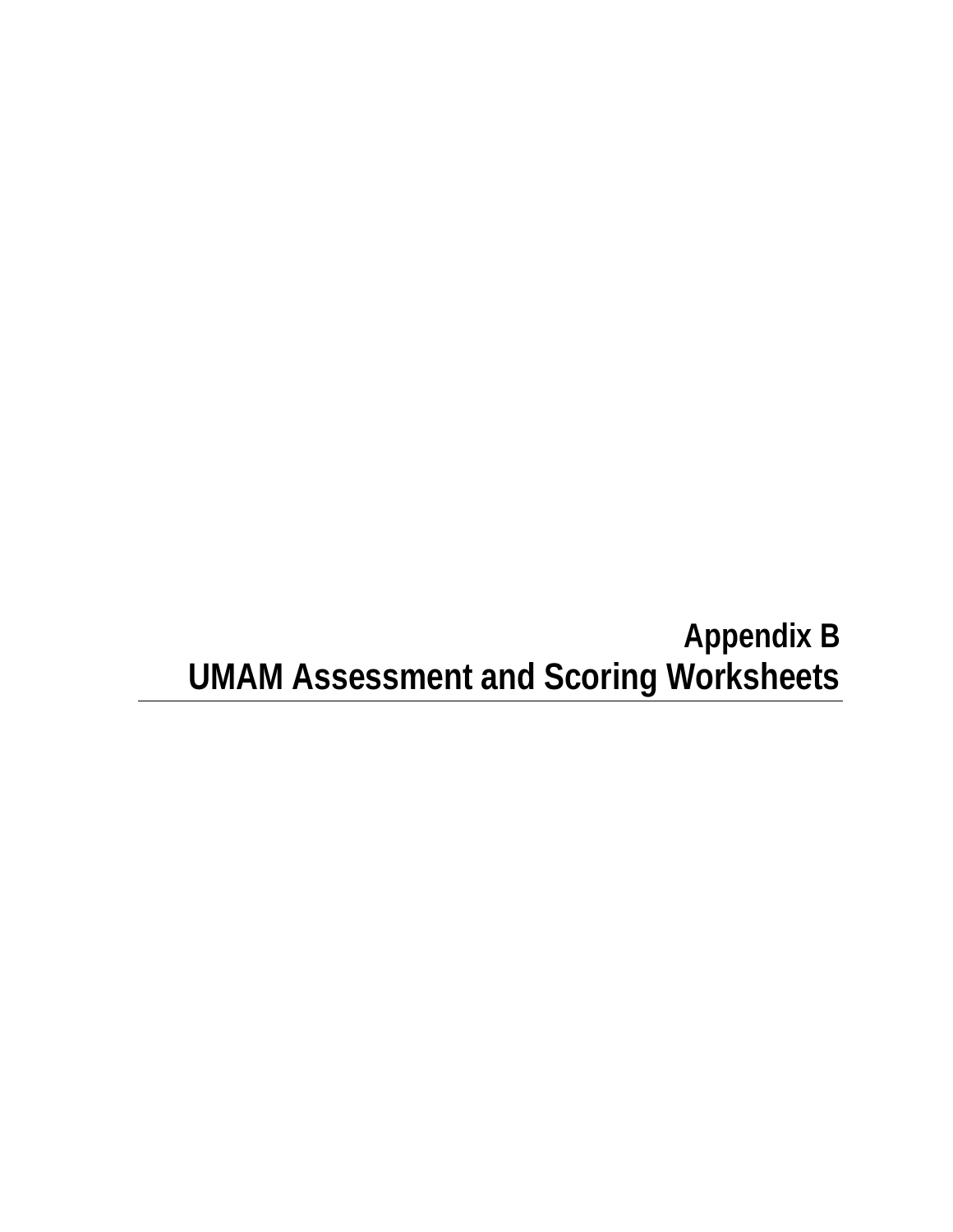| <b>Site/Project Name</b>                                                                                                                                                                                                                                                                                                                                                                                                                                                                                                                                                                                                                                                                                                    |                             |                                                   | <b>Application Number</b>                                                                                                                                        |  | <b>Assessment Area Name or Number</b><br>W33, 33A, 34, 35, 36, 37 - Wekiva River - |                                                                                                                                                                                                                                                                 |  |
|-----------------------------------------------------------------------------------------------------------------------------------------------------------------------------------------------------------------------------------------------------------------------------------------------------------------------------------------------------------------------------------------------------------------------------------------------------------------------------------------------------------------------------------------------------------------------------------------------------------------------------------------------------------------------------------------------------------------------------|-----------------------------|---------------------------------------------------|------------------------------------------------------------------------------------------------------------------------------------------------------------------|--|------------------------------------------------------------------------------------|-----------------------------------------------------------------------------------------------------------------------------------------------------------------------------------------------------------------------------------------------------------------|--|
| SR 429 Wekiva Parkway / SR 46 Realignment                                                                                                                                                                                                                                                                                                                                                                                                                                                                                                                                                                                                                                                                                   |                             |                                                   |                                                                                                                                                                  |  |                                                                                    | Lake and Seminole Counties                                                                                                                                                                                                                                      |  |
| <b>FLUCCs code</b>                                                                                                                                                                                                                                                                                                                                                                                                                                                                                                                                                                                                                                                                                                          |                             | <b>Further classification (optional)</b>          |                                                                                                                                                                  |  | <b>Impact or Mitigation Site?</b>                                                  | <b>Assessment Area Size</b>                                                                                                                                                                                                                                     |  |
| 510 - Streams and Waterways<br>630 - Wetland Forested Mixed<br>644 - Floating Aquatics                                                                                                                                                                                                                                                                                                                                                                                                                                                                                                                                                                                                                                      | Bottom, Permanently Flooded | R2UBH - Riverine, Lower Perennial, Unconsolidated |                                                                                                                                                                  |  | Impact -shading by bridge<br>and some temporary<br>disturbance                     | 6.5 acres                                                                                                                                                                                                                                                       |  |
| <b>Basin/Watershed Name/Number</b>                                                                                                                                                                                                                                                                                                                                                                                                                                                                                                                                                                                                                                                                                          | Affected Waterbody (Class)  |                                                   |                                                                                                                                                                  |  |                                                                                    | Special Classification (i.e.OFW, AP, other local/state/federal designation of importance)                                                                                                                                                                       |  |
| Upper St. John's River basin<br>03080101                                                                                                                                                                                                                                                                                                                                                                                                                                                                                                                                                                                                                                                                                    | Class III                   |                                                   |                                                                                                                                                                  |  | OFW, AP, WSR, Wekiva River Protection Act                                          |                                                                                                                                                                                                                                                                 |  |
| Geographic relationship to and hydrologic connection with wetlands, other surface water, uplands                                                                                                                                                                                                                                                                                                                                                                                                                                                                                                                                                                                                                            |                             |                                                   |                                                                                                                                                                  |  |                                                                                    |                                                                                                                                                                                                                                                                 |  |
| See Part II of report                                                                                                                                                                                                                                                                                                                                                                                                                                                                                                                                                                                                                                                                                                       |                             |                                                   |                                                                                                                                                                  |  |                                                                                    |                                                                                                                                                                                                                                                                 |  |
| <b>Assessment area description</b><br>The Wekiva River is one of the few remaining near-pristine riverine systems in central Florida. Its headwaters begin at the confluence of Wekiwa Spring Run<br>and Rock Spring Run. The Wekiva is a major tributary of the St. Johns River. Waters forming the upper reaches of the Wekiva River arise from both the<br>Floridan aquifer in the form of clear, natural springs and from drainage of approximately 130 miles of watershed. The Little Wekiva River and Blackwater Creek<br>are two major tributaries of the Wekiva. Blackwater Creek drains an additional 126 square miles of watershed into the lower reaches of the Wekiva, just<br>upstream of the St. Johns River. |                             |                                                   |                                                                                                                                                                  |  |                                                                                    |                                                                                                                                                                                                                                                                 |  |
| <b>Significant nearby features</b>                                                                                                                                                                                                                                                                                                                                                                                                                                                                                                                                                                                                                                                                                          |                             |                                                   | landscape.)                                                                                                                                                      |  |                                                                                    | Uniqueness (considering the relative rarity in relation to the regional                                                                                                                                                                                         |  |
| Wekiva Springs State Park, Lower Wekiva River Preserve State Park, Rock<br>Springs Run State Park, Seminole State Forest, Black Bear Wilderness<br>Preserve, Blackwater Creek, St. John's River, SR 46, Interstate 4, City of<br>Orlando                                                                                                                                                                                                                                                                                                                                                                                                                                                                                    |                             |                                                   |                                                                                                                                                                  |  | Floridan Aquifer can be observed at the surface.                                   | Unique, the Wekiva River is one of the few remaining near-pristine riverine<br>systems in central Florida. The springheads at Wekiwa Spring and Rock Springs<br>are two of only a few areas in central Florida where the limestone rock of the                  |  |
| <b>Functions</b>                                                                                                                                                                                                                                                                                                                                                                                                                                                                                                                                                                                                                                                                                                            |                             |                                                   |                                                                                                                                                                  |  | Mitigation for previous permit/other historic use                                  |                                                                                                                                                                                                                                                                 |  |
| Wildlife habitat, ecological preserve, water supply, recreation.                                                                                                                                                                                                                                                                                                                                                                                                                                                                                                                                                                                                                                                            |                             |                                                   | No previous permit or mitigation requirements.                                                                                                                   |  |                                                                                    |                                                                                                                                                                                                                                                                 |  |
| Anticipated Wildlife Utilization Based on Literature Review (List of<br>species that are representative of the assessment area and reasonably<br>expected to be found)                                                                                                                                                                                                                                                                                                                                                                                                                                                                                                                                                      |                             |                                                   | Anticipated Utilization by Listed Species (List species, their legal<br>classification (E, T, SSC), type of use, and intensity of use of the assessment<br>area) |  |                                                                                    |                                                                                                                                                                                                                                                                 |  |
| Florida black bear, raccoon, wading birds, resident and migratory avian<br>species, turkey, raptors, nine-banded armadillo, white tailed deer, frogs,<br>snakes, American alligator, freshwater fishes                                                                                                                                                                                                                                                                                                                                                                                                                                                                                                                      |                             |                                                   | flower (T), hand fern (E).                                                                                                                                       |  |                                                                                    | Bluenose shiner (SSC), American alligator (SSC), limpkin (SSC), little blue heron<br>(SSC), snowy egret (SSC), tricolored heron (SSC), white ibis (SSC), Southeastern<br>American kestrel (T), bald eagle (E), least tern (T), Florida black bear (T), cardinal |  |
| Observed Evidence of Wildlife Utilization (List species directly observed, or other signs such as tracks, droppings, casings, nests, etc.):                                                                                                                                                                                                                                                                                                                                                                                                                                                                                                                                                                                 |                             |                                                   |                                                                                                                                                                  |  |                                                                                    |                                                                                                                                                                                                                                                                 |  |
| No species observed immediately adjacent to assessment area (SR 46 existing bridge).                                                                                                                                                                                                                                                                                                                                                                                                                                                                                                                                                                                                                                        |                             |                                                   |                                                                                                                                                                  |  |                                                                                    |                                                                                                                                                                                                                                                                 |  |
| <b>Additional relevant factors:</b>                                                                                                                                                                                                                                                                                                                                                                                                                                                                                                                                                                                                                                                                                         |                             |                                                   |                                                                                                                                                                  |  |                                                                                    |                                                                                                                                                                                                                                                                 |  |
| Impact to the Wekiva River is anticipated only from bridge widening. This will cause additional shading of the river channel under and adjacent to bridge.<br>Impact will be only a slight increase from existing bridge. This impact will be minimized by lengthening the bridge span. Portions of the forested floodplain<br>under the widened bridge deck will be permanently devoid of tall trees.                                                                                                                                                                                                                                                                                                                      |                             |                                                   |                                                                                                                                                                  |  |                                                                                    |                                                                                                                                                                                                                                                                 |  |
| Assessment conducted by:                                                                                                                                                                                                                                                                                                                                                                                                                                                                                                                                                                                                                                                                                                    |                             |                                                   | Assessment date(s):                                                                                                                                              |  |                                                                                    |                                                                                                                                                                                                                                                                 |  |
| CH2MHILL Biologist: Steve Eakin                                                                                                                                                                                                                                                                                                                                                                                                                                                                                                                                                                                                                                                                                             |                             |                                                   | January 2007                                                                                                                                                     |  |                                                                                    |                                                                                                                                                                                                                                                                 |  |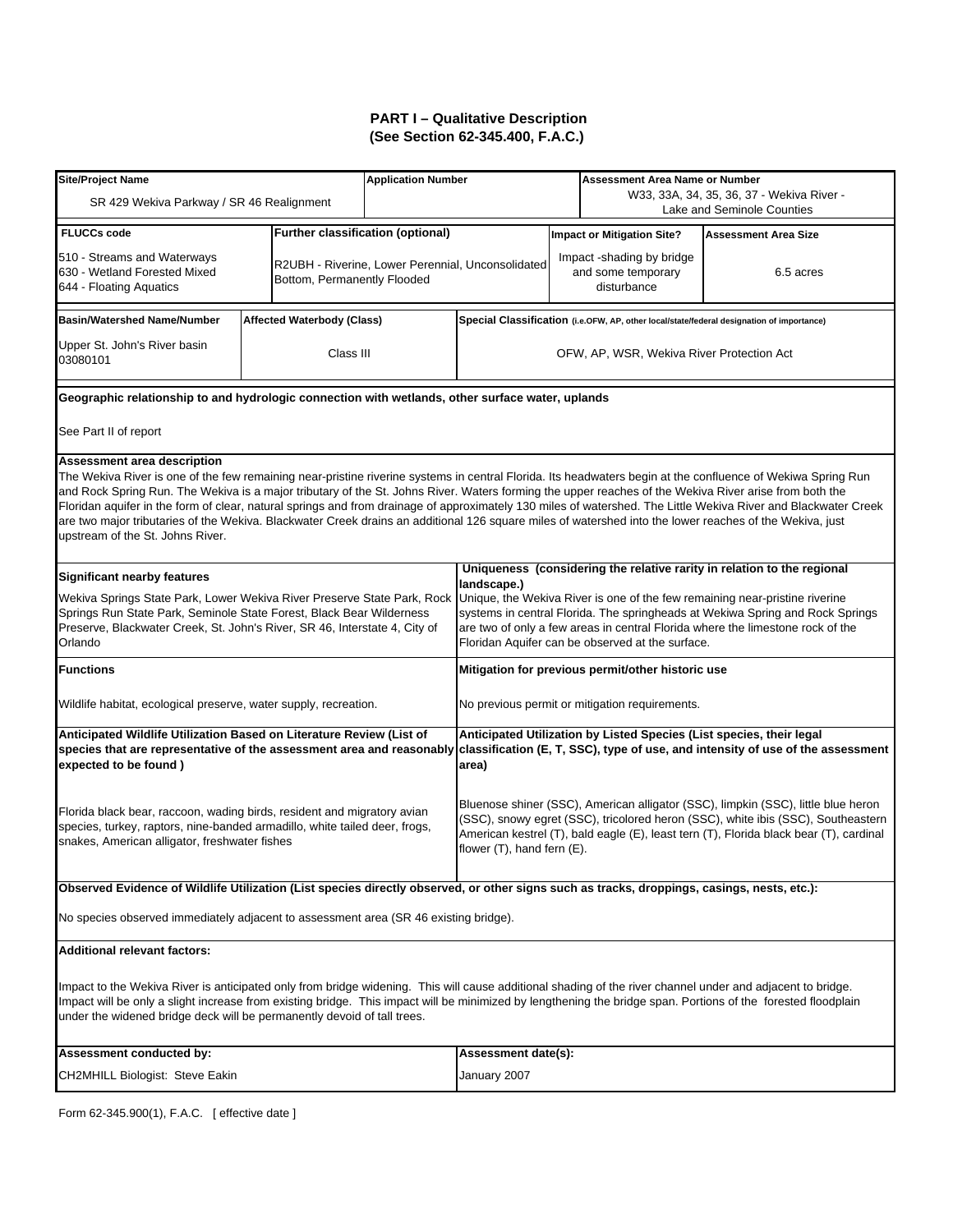| <b>Site/Project Name</b>                                                                                                                                                                                                                             |  |                                   | <b>Application Number</b>                          |                     |  | <b>Assessment Area Name or Number</b>                             |                                                                                           |  |  |
|------------------------------------------------------------------------------------------------------------------------------------------------------------------------------------------------------------------------------------------------------|--|-----------------------------------|----------------------------------------------------|---------------------|--|-------------------------------------------------------------------|-------------------------------------------------------------------------------------------|--|--|
| SR 429 Wekiva Parkway / SR 46 Realignment                                                                                                                                                                                                            |  |                                   |                                                    |                     |  |                                                                   | W24, W25, W26, W27 and<br>contiguous swamp outside of ROW- Lake County                    |  |  |
|                                                                                                                                                                                                                                                      |  |                                   |                                                    |                     |  |                                                                   |                                                                                           |  |  |
| <b>FLUCCs code</b>                                                                                                                                                                                                                                   |  |                                   | <b>Further classification (optional)</b>           |                     |  | <b>Impact or Mitigation Site?</b>                                 | <b>Assessment Area Size</b>                                                               |  |  |
| 641 - Freshwater Marshes                                                                                                                                                                                                                             |  |                                   | PFO1/3C - Palustrine, Forested, Broad-Leaved       |                     |  |                                                                   | 0.97 acres Shrub and                                                                      |  |  |
| 631 - Shrubby Wetland                                                                                                                                                                                                                                |  |                                   | Deciduous, Broad-Leaved Evergreen, Seasonally      |                     |  | Impact along road/                                                | 0.56 acres Marsh.                                                                         |  |  |
| 617 - Mixed Wetland Hardwoods                                                                                                                                                                                                                        |  |                                   | Flooded; PEM1F - Palustrine, Emergent, Persistent, |                     |  | reference wetlands                                                | Forested areas are outside of ROW                                                         |  |  |
| 630 - Wetland Forested Mixed                                                                                                                                                                                                                         |  |                                   | Semipermanently Flooded; PSS6/7 Palustrine, Shrub  |                     |  |                                                                   |                                                                                           |  |  |
| <b>Basin/Watershed Name/Number</b>                                                                                                                                                                                                                   |  | <b>Affected Waterbody (Class)</b> |                                                    |                     |  |                                                                   | Special Classification (i.e.OFW, AP, other local/state/federal designation of importance) |  |  |
| Upper St. Johns 03080101                                                                                                                                                                                                                             |  | Class III                         |                                                    |                     |  | No OFW                                                            |                                                                                           |  |  |
|                                                                                                                                                                                                                                                      |  |                                   |                                                    |                     |  |                                                                   |                                                                                           |  |  |
| Geographic relationship to and hydrologic connection with wetlands, other surface water, uplands                                                                                                                                                     |  |                                   |                                                    |                     |  |                                                                   |                                                                                           |  |  |
| See Part II of report                                                                                                                                                                                                                                |  |                                   |                                                    |                     |  |                                                                   |                                                                                           |  |  |
| Assessment area description                                                                                                                                                                                                                          |  |                                   |                                                    |                     |  |                                                                   |                                                                                           |  |  |
| A wetland mosaic, dominated by mixed wetland tree species and pockets of emergent aquatic vegetation. Dominant species include Acer rubrum,                                                                                                          |  |                                   |                                                    |                     |  |                                                                   |                                                                                           |  |  |
| Liquidambar styraciflua, Magnolia virginiana, Persea palustris, Panicum hemitomon, Cephalanthus occidentalis, and Pontedaria cordata. The wetland is<br>located approximately 250 feet to the south of SR 46 in the Rock Springs Run State Preserve. |  |                                   |                                                    |                     |  |                                                                   |                                                                                           |  |  |
|                                                                                                                                                                                                                                                      |  |                                   |                                                    |                     |  |                                                                   | Uniqueness (considering the relative rarity in relation to the regional                   |  |  |
| <b>Significant nearby features</b>                                                                                                                                                                                                                   |  |                                   |                                                    | landscape.)         |  |                                                                   |                                                                                           |  |  |
|                                                                                                                                                                                                                                                      |  |                                   |                                                    |                     |  |                                                                   |                                                                                           |  |  |
| SR 46, Rock Springs Run Preserve, Wekiva Springs State Park, Seminole                                                                                                                                                                                |  |                                   |                                                    | Not Unique          |  |                                                                   |                                                                                           |  |  |
| State Forest, Wekiva River, City of Orlando                                                                                                                                                                                                          |  |                                   |                                                    |                     |  |                                                                   |                                                                                           |  |  |
|                                                                                                                                                                                                                                                      |  |                                   |                                                    |                     |  |                                                                   |                                                                                           |  |  |
| <b>Functions</b>                                                                                                                                                                                                                                     |  |                                   |                                                    |                     |  | Mitigation for previous permit/other historic use                 |                                                                                           |  |  |
|                                                                                                                                                                                                                                                      |  |                                   |                                                    |                     |  |                                                                   | No previous permit or mitigation requirements. Landuse surrounding wetland is             |  |  |
| Wildlife habitat, water quality improvements, C02 sequestration                                                                                                                                                                                      |  |                                   |                                                    |                     |  | currently being mowed and maintained as improved pasture.         |                                                                                           |  |  |
| Anticipated Wildlife Utilization Based on Literature Review (List of                                                                                                                                                                                 |  |                                   |                                                    |                     |  |                                                                   | Anticipated Utilization by Listed Species (List species, their legal                      |  |  |
| species that are representative of the assessment area and reasonably                                                                                                                                                                                |  |                                   |                                                    |                     |  |                                                                   | classification (E, T, SSC), type of use, and intensity of use of the assessment           |  |  |
| expected to be found)                                                                                                                                                                                                                                |  |                                   |                                                    | area)               |  |                                                                   |                                                                                           |  |  |
|                                                                                                                                                                                                                                                      |  |                                   |                                                    |                     |  |                                                                   |                                                                                           |  |  |
| Florida black bear, raccoon, Eastern cottontail, wading birds, sandhill                                                                                                                                                                              |  |                                   |                                                    |                     |  |                                                                   |                                                                                           |  |  |
| cranes, woodstorks, red winged blackbird, turkey, nine-banded armadillo,                                                                                                                                                                             |  |                                   |                                                    |                     |  |                                                                   |                                                                                           |  |  |
| bald eagle, red-shouldered hawk, white tailed deer, common urban avian                                                                                                                                                                               |  |                                   |                                                    |                     |  | crane (T), Bald eagle (T), Wood stork (E), Florida Black bear (T) | Little Blue Heron (SSC), Snowy egret (SSC), Tricolored heron (SSC), Sandhill              |  |  |
| species such as the Northern cardinal, mockingbird, pileated woodpecker,<br>red-headed woodpecker, red-bellied woodpecker, downy woodpecker,                                                                                                         |  |                                   |                                                    |                     |  |                                                                   |                                                                                           |  |  |
| tufted-titmouse, American crow, migratory song birds, frogs.                                                                                                                                                                                         |  |                                   |                                                    |                     |  |                                                                   |                                                                                           |  |  |
|                                                                                                                                                                                                                                                      |  |                                   |                                                    |                     |  |                                                                   |                                                                                           |  |  |
| Observed Evidence of Wildlife Utilization (List species directly observed, or other signs such as tracks, droppings, casings, nests, etc.):                                                                                                          |  |                                   |                                                    |                     |  |                                                                   |                                                                                           |  |  |
|                                                                                                                                                                                                                                                      |  |                                   |                                                    |                     |  |                                                                   |                                                                                           |  |  |
| Rooting from wild pigs, pig seen adjacent to wetland, northern cardinal, American crows, green tree frog.                                                                                                                                            |  |                                   |                                                    |                     |  |                                                                   |                                                                                           |  |  |
|                                                                                                                                                                                                                                                      |  |                                   |                                                    |                     |  |                                                                   |                                                                                           |  |  |
|                                                                                                                                                                                                                                                      |  |                                   |                                                    |                     |  |                                                                   |                                                                                           |  |  |
| <b>Additional relevant factors:</b>                                                                                                                                                                                                                  |  |                                   |                                                    |                     |  |                                                                   |                                                                                           |  |  |
|                                                                                                                                                                                                                                                      |  |                                   |                                                    |                     |  |                                                                   |                                                                                           |  |  |
|                                                                                                                                                                                                                                                      |  |                                   |                                                    |                     |  |                                                                   |                                                                                           |  |  |
| Wetland is in an important wildlife corridor connecting Wekiva Springs State Park to the South and Seminole State Forest and the Ocala National Forest to the                                                                                        |  |                                   |                                                    |                     |  |                                                                   |                                                                                           |  |  |
| North.                                                                                                                                                                                                                                               |  |                                   |                                                    |                     |  |                                                                   |                                                                                           |  |  |
|                                                                                                                                                                                                                                                      |  |                                   |                                                    |                     |  |                                                                   |                                                                                           |  |  |
| Assessment conducted by:                                                                                                                                                                                                                             |  |                                   |                                                    | Assessment date(s): |  |                                                                   |                                                                                           |  |  |
| CH2MHILL Biologist: Steve Eakin                                                                                                                                                                                                                      |  |                                   |                                                    | January 2007        |  |                                                                   |                                                                                           |  |  |
|                                                                                                                                                                                                                                                      |  |                                   |                                                    |                     |  |                                                                   |                                                                                           |  |  |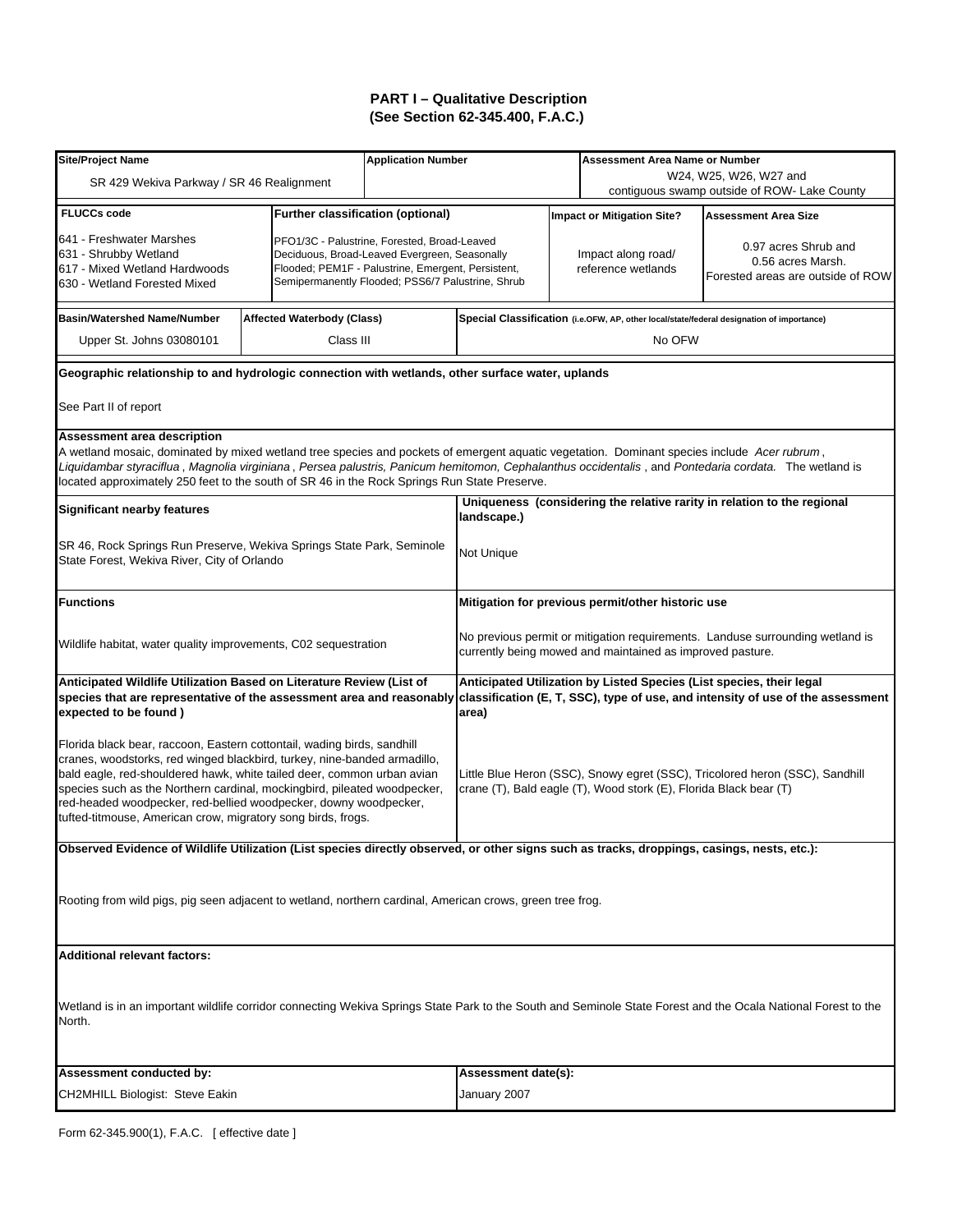| <b>Site/Project Name</b>                                                                                                                                                                                                                                                                        |                                                                                                                                                                                                                                                                                                                                          | <b>Application Number</b> |                                                                                                                                                                                                                                                                                                          | <b>Assessment Area Name or Number</b>                                                     |                                                                                                                                                         |  |  |  |
|-------------------------------------------------------------------------------------------------------------------------------------------------------------------------------------------------------------------------------------------------------------------------------------------------|------------------------------------------------------------------------------------------------------------------------------------------------------------------------------------------------------------------------------------------------------------------------------------------------------------------------------------------|---------------------------|----------------------------------------------------------------------------------------------------------------------------------------------------------------------------------------------------------------------------------------------------------------------------------------------------------|-------------------------------------------------------------------------------------------|---------------------------------------------------------------------------------------------------------------------------------------------------------|--|--|--|
| SR 429 Wekiva Parkway / SR 46 Realignment                                                                                                                                                                                                                                                       |                                                                                                                                                                                                                                                                                                                                          |                           |                                                                                                                                                                                                                                                                                                          |                                                                                           | Yankee Lake - Seminole County                                                                                                                           |  |  |  |
| <b>FLUCCs code</b><br>523 - Lakes >10 acres, $<$ 100 acres<br>611 Bay Swamps<br>630 Wetland Forested Mixed<br>641 Freshwater Marshes<br>644 Emergent Aquatic Vegetation                                                                                                                         | <b>Further classification (optional)</b><br>L1UBH - Lacustrine, Limnetic, Unconsolidated<br>bottom, Permanently flooded<br>PFO6F - Palustrine, Forested, Deciduous,<br>Semipermanently flooded<br>PFO6C - Palustrine, Forested, Deciduous,<br>Seasonally flooded<br>PEM1F - Palustrine, Emergent, Persistent,<br>Semipermanently flooded |                           |                                                                                                                                                                                                                                                                                                          | <b>Impact or Mitigation Site?</b><br>Reference Wetlands                                   | <b>Assessment Area Size</b><br>between 50-100 acres                                                                                                     |  |  |  |
| <b>Basin/Watershed Name/Number</b>                                                                                                                                                                                                                                                              | Affected Waterbody (Class)                                                                                                                                                                                                                                                                                                               |                           |                                                                                                                                                                                                                                                                                                          | Special Classification (i.e.OFW, AP, other local/state/federal designation of importance) |                                                                                                                                                         |  |  |  |
| Upper St. Johns 03080101                                                                                                                                                                                                                                                                        | Class III                                                                                                                                                                                                                                                                                                                                |                           |                                                                                                                                                                                                                                                                                                          | No OFW                                                                                    |                                                                                                                                                         |  |  |  |
| Geographic relationship to and hydrologic connection with wetlands, other surface water, uplands                                                                                                                                                                                                |                                                                                                                                                                                                                                                                                                                                          |                           |                                                                                                                                                                                                                                                                                                          |                                                                                           |                                                                                                                                                         |  |  |  |
| See Part II of report                                                                                                                                                                                                                                                                           |                                                                                                                                                                                                                                                                                                                                          |                           |                                                                                                                                                                                                                                                                                                          |                                                                                           |                                                                                                                                                         |  |  |  |
| Assessment area description<br>Yankee Lake is a lake/wetland complex comprised of open water, freshwater marshes, and forested wetlands, located north of SR 46 and east of the Wekiva<br>West and North sides. Low Density, single family residential housing borders the wetland to the east. |                                                                                                                                                                                                                                                                                                                                          |                           |                                                                                                                                                                                                                                                                                                          |                                                                                           | River in Seminole County Florida. The wetland is bordered by SR 46 to the south and Yankee Lakes Regional Wastewater Treatment Facility Property on the |  |  |  |
| Significant nearby features                                                                                                                                                                                                                                                                     |                                                                                                                                                                                                                                                                                                                                          |                           | landscape.)                                                                                                                                                                                                                                                                                              |                                                                                           | Uniqueness (considering the relative rarity in relation to the regional                                                                                 |  |  |  |
| Yankee Lakes Regional Wastewater Facility, Wekiva Springs State Park,<br>Lower Wekiva River Preserve State Park, Rock Springs Run State Park,<br>Seminole State Forest, Black Bear Wilderness Preserve, Blackwater Creek,<br>St. John's River, SR 46, Interstate 4, City of Orlando             |                                                                                                                                                                                                                                                                                                                                          |                           |                                                                                                                                                                                                                                                                                                          | The Yankee Lake wetland is not unique in the regional landscape.                          |                                                                                                                                                         |  |  |  |
| <b>Functions</b>                                                                                                                                                                                                                                                                                |                                                                                                                                                                                                                                                                                                                                          |                           |                                                                                                                                                                                                                                                                                                          | Mitigation for previous permit/other historic use                                         |                                                                                                                                                         |  |  |  |
| Flood water mitigation, water quality improvements, wildlife habitat, C02<br>sequestration, aesthetics                                                                                                                                                                                          |                                                                                                                                                                                                                                                                                                                                          |                           | No previous permit or mitigation requirements. Landuse surrounding Yankee Lake<br>is used as spray field application for the Yankee Lakes Regional Wastewater<br>Treatment Facility and low density, single family residential housing.                                                                  |                                                                                           |                                                                                                                                                         |  |  |  |
| Anticipated Wildlife Utilization Based on Literature Review (List of<br>species that are representative of the assessment area and reasonably<br>expected to be found)                                                                                                                          |                                                                                                                                                                                                                                                                                                                                          |                           | Anticipated Utilization by Listed Species (List species, their legal<br>classification (E, T, SSC), type of use, and intensity of use of the assessment<br>area)                                                                                                                                         |                                                                                           |                                                                                                                                                         |  |  |  |
| Florida black bear, raccoon, wading birds, resident and migratory avian<br>species, turkey, raptors, nine-banded armadillo, white tailed deer, frogs,<br>snakes, American alligator, freshwater fishes, gopher tortoises and<br>cohabitary species                                              |                                                                                                                                                                                                                                                                                                                                          |                           | Gopher tortoise (SSC), Eastern indigo snake (T), Gopher Frog (SSC), American<br>alligator (SSC), Little Blue Heron (SSC), Snowy egret (SSC), Tricolored heron<br>(SSC), Sandhill crane (T), Bald eagle (T), Wood stork (E), Florida mouse (SSC),<br>Sherman's fox squirrel (SSC), Florida Black bear (T) |                                                                                           |                                                                                                                                                         |  |  |  |
| Observed Evidence of Wildlife Utilization (List species directly observed, or other signs such as tracks, droppings, casings, nests, etc.):                                                                                                                                                     |                                                                                                                                                                                                                                                                                                                                          |                           |                                                                                                                                                                                                                                                                                                          |                                                                                           |                                                                                                                                                         |  |  |  |
| Approximately 7-10 wood ducks observed on multiple occasions, red-shouldered hawk, Great horned owl, coral snake, green tree frogs (calls)                                                                                                                                                      |                                                                                                                                                                                                                                                                                                                                          |                           |                                                                                                                                                                                                                                                                                                          |                                                                                           |                                                                                                                                                         |  |  |  |
| <b>Additional relevant factors:</b>                                                                                                                                                                                                                                                             |                                                                                                                                                                                                                                                                                                                                          |                           |                                                                                                                                                                                                                                                                                                          |                                                                                           |                                                                                                                                                         |  |  |  |
| Proximity of Wastewater spray field and RIBs (Rapid Infiltration Basins) may affect water levels and water quality in Yankee Lake although no signs of<br>eutrophication or impact were observed.                                                                                               |                                                                                                                                                                                                                                                                                                                                          |                           |                                                                                                                                                                                                                                                                                                          |                                                                                           |                                                                                                                                                         |  |  |  |
| Assessment conducted by:                                                                                                                                                                                                                                                                        |                                                                                                                                                                                                                                                                                                                                          |                           | Assessment date(s):                                                                                                                                                                                                                                                                                      |                                                                                           |                                                                                                                                                         |  |  |  |
| CH2MHILL Biologist: Steve Eakin                                                                                                                                                                                                                                                                 |                                                                                                                                                                                                                                                                                                                                          |                           | January 2007                                                                                                                                                                                                                                                                                             |                                                                                           |                                                                                                                                                         |  |  |  |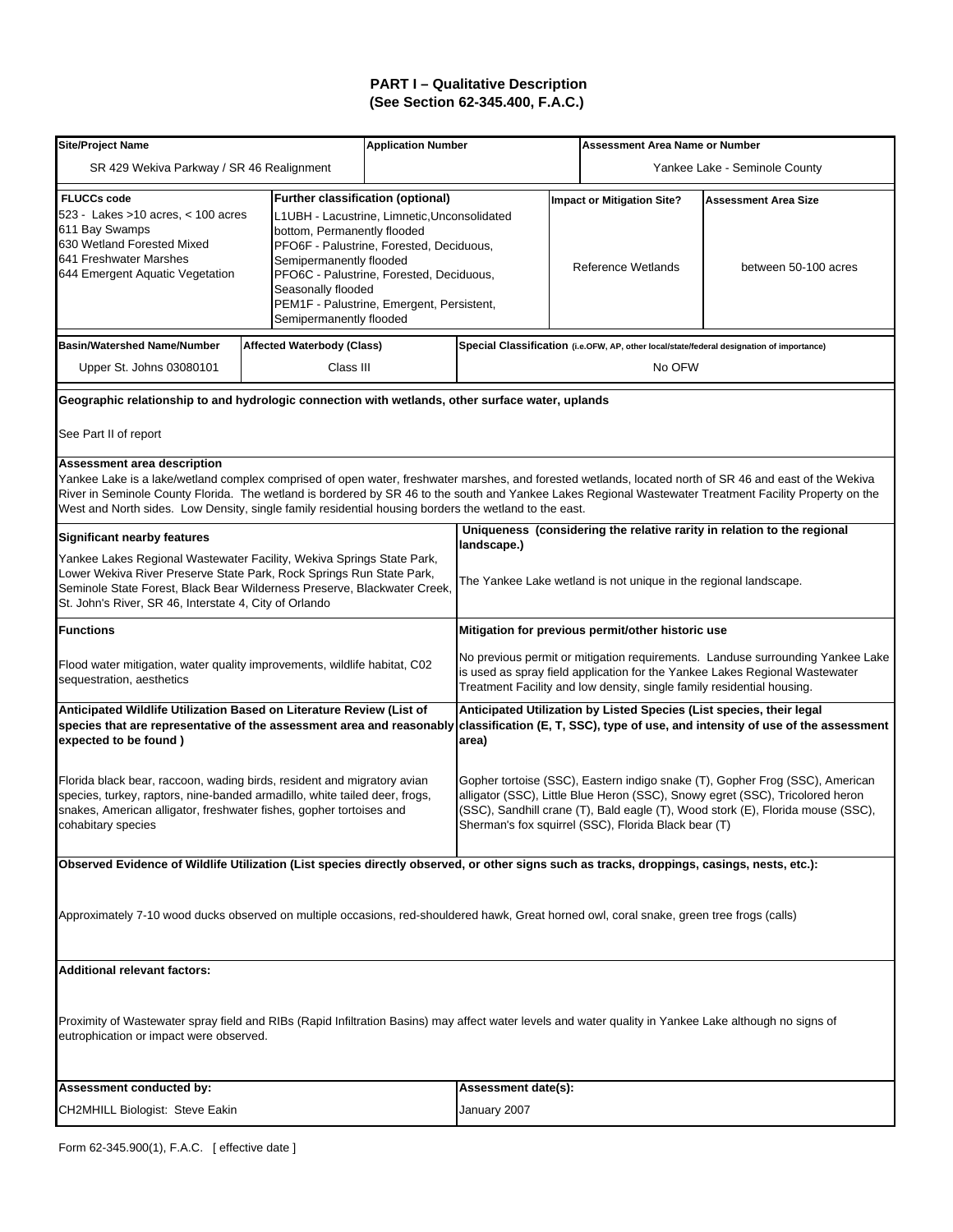| <b>Site/Project Name</b>                                                                                                                                                                                                                                                                                                                                                                                                                                                                                                         |                                   | <b>Application Number</b>                |                                                                                                                                                                                                                                                                                                                              | <b>Assessment Area Name or Number</b>                                                     |                                                                                                                                                           |  |  |
|----------------------------------------------------------------------------------------------------------------------------------------------------------------------------------------------------------------------------------------------------------------------------------------------------------------------------------------------------------------------------------------------------------------------------------------------------------------------------------------------------------------------------------|-----------------------------------|------------------------------------------|------------------------------------------------------------------------------------------------------------------------------------------------------------------------------------------------------------------------------------------------------------------------------------------------------------------------------|-------------------------------------------------------------------------------------------|-----------------------------------------------------------------------------------------------------------------------------------------------------------|--|--|
| SR 429 Wekiva Parkway / SR 46 Realignment                                                                                                                                                                                                                                                                                                                                                                                                                                                                                        |                                   |                                          |                                                                                                                                                                                                                                                                                                                              |                                                                                           | W <sub>16</sub> - Lake County                                                                                                                             |  |  |
| <b>FLUCCs code</b>                                                                                                                                                                                                                                                                                                                                                                                                                                                                                                               | Further classification (optional) |                                          |                                                                                                                                                                                                                                                                                                                              | <b>Impact or Mitigation Site?</b>                                                         | <b>Assessment Area Size</b>                                                                                                                               |  |  |
| 641 - Freshwater Marsh                                                                                                                                                                                                                                                                                                                                                                                                                                                                                                           | Permanently flooded               | PEMH - Palustrine, Emergent, Persistent, |                                                                                                                                                                                                                                                                                                                              | Impact to marsh along<br>existing road                                                    | 0.4 ac (5.3 ac marsh)                                                                                                                                     |  |  |
| <b>Basin/Watershed Name/Number</b>                                                                                                                                                                                                                                                                                                                                                                                                                                                                                               | Affected Waterbody (Class)        |                                          |                                                                                                                                                                                                                                                                                                                              | Special Classification (i.e.OFW, AP, other local/state/federal designation of importance) |                                                                                                                                                           |  |  |
| Upper St. Johns 03080101                                                                                                                                                                                                                                                                                                                                                                                                                                                                                                         | Class III                         |                                          |                                                                                                                                                                                                                                                                                                                              | No OFW                                                                                    |                                                                                                                                                           |  |  |
| Geographic relationship to and hydrologic connection with wetlands, other surface water, uplands                                                                                                                                                                                                                                                                                                                                                                                                                                 |                                   |                                          |                                                                                                                                                                                                                                                                                                                              |                                                                                           |                                                                                                                                                           |  |  |
| See Part II of report                                                                                                                                                                                                                                                                                                                                                                                                                                                                                                            |                                   |                                          |                                                                                                                                                                                                                                                                                                                              |                                                                                           |                                                                                                                                                           |  |  |
| <b>Assessment area description</b><br>Wetland is a freshwater marsh dominated by Nymphae odorata and Panicum hemitomon. The center of the wetland is the deepest and contains floating<br>Neighborhood Lakes parcel to the west.                                                                                                                                                                                                                                                                                                 |                                   |                                          |                                                                                                                                                                                                                                                                                                                              |                                                                                           | aquatic vegetation. The wetland is bordered by SR 46 immediately to the north, Rock Springs Run State Preserve to the east and south, and the undeveloped |  |  |
| <b>Significant nearby features</b>                                                                                                                                                                                                                                                                                                                                                                                                                                                                                               |                                   |                                          | landscape.)                                                                                                                                                                                                                                                                                                                  |                                                                                           | Uniqueness (considering the relative rarity in relation to the regional                                                                                   |  |  |
| SR 46, wildlife crossing under SR 46, Rock Springs Run State Preserve,<br>Wekiva Springs State Park, Lower Wekiva River Preserve State Park,<br>Seminole State Forest, City of Orlando                                                                                                                                                                                                                                                                                                                                           |                                   | Not Unique                               |                                                                                                                                                                                                                                                                                                                              |                                                                                           |                                                                                                                                                           |  |  |
| <b>Functions</b>                                                                                                                                                                                                                                                                                                                                                                                                                                                                                                                 |                                   |                                          |                                                                                                                                                                                                                                                                                                                              | Mitigation for previous permit/other historic use                                         |                                                                                                                                                           |  |  |
| Water quality improvements, floodwater attenuation, wildlife habitat, C02<br>sequestration                                                                                                                                                                                                                                                                                                                                                                                                                                       |                                   |                                          |                                                                                                                                                                                                                                                                                                                              | No previous permit or mitigation requirements.                                            |                                                                                                                                                           |  |  |
| Anticipated Wildlife Utilization Based on Literature Review (List of<br>expected to be found)                                                                                                                                                                                                                                                                                                                                                                                                                                    |                                   |                                          | area)                                                                                                                                                                                                                                                                                                                        | Anticipated Utilization by Listed Species (List species, their legal                      | species that are representative of the assessment area and reasonably classification (E, T, SSC), type of use, and intensity of use of the assessment     |  |  |
| Florida black bear, raccoon, Eastern cottontail, wading birds, red winged<br>blackbird, turkey, nine-banded armadillo, bald eagle, red-shouldered hawk,<br>white tailed deer, scrub jays, burrowing owls, common urban avian species<br>such as the Northern cardinal, mockingbird, pileated woodpecker, red-<br>headed woodpecker, red-bellied woodpecker, downy woodpecker, tufted-<br>titmouse, American crow, migratory song birds, frogs, gopher tortoises and<br>cohabitary species, other various herpetological species. |                                   |                                          | Gopher tortoise (SSC), Eastern indigo snake (T), Gopher Frog (SSC), Florida<br>Scrub Jay (T), Florida Burrowing Owl (SSC), Little Blue Heron (SSC), Snowy egret<br>(SSC), Tricolored heron (SSC), Sandhill crane (T), Bald eagle (T), Wood stork (E),<br>Florida mouse (SSC), Sherman's fox squirrel (SSC), Florida Black be |                                                                                           |                                                                                                                                                           |  |  |
| Observed Evidence of Wildlife Utilization (List species directly observed, or other signs such as tracks, droppings, casings, nests, etc.):                                                                                                                                                                                                                                                                                                                                                                                      |                                   |                                          |                                                                                                                                                                                                                                                                                                                              |                                                                                           |                                                                                                                                                           |  |  |
| exist in close proximity to the wetland. Burrowing Owls were observed on the adjacent Neighborhood Lakes parcel and have previously been documented.                                                                                                                                                                                                                                                                                                                                                                             |                                   |                                          |                                                                                                                                                                                                                                                                                                                              |                                                                                           | Nearby Scrub Jay colonies are documented and tracked by Wekiva River State Park staff. None were observed at the time of the survey but they are known to |  |  |
| <b>Additional relevant factors:</b>                                                                                                                                                                                                                                                                                                                                                                                                                                                                                              |                                   |                                          |                                                                                                                                                                                                                                                                                                                              |                                                                                           |                                                                                                                                                           |  |  |
| Wetland is near one of two wildlife underpasses that connect Rock Springs Run State Preserve / Wekiva Springs State Park on the south side of SR 46 and<br>Seminole State Forest on the north side of SR 46.                                                                                                                                                                                                                                                                                                                     |                                   |                                          |                                                                                                                                                                                                                                                                                                                              |                                                                                           |                                                                                                                                                           |  |  |
| Assessment conducted by:                                                                                                                                                                                                                                                                                                                                                                                                                                                                                                         |                                   |                                          | Assessment date(s):                                                                                                                                                                                                                                                                                                          |                                                                                           |                                                                                                                                                           |  |  |
| CH2MHILL Biologist: Steve Eakin                                                                                                                                                                                                                                                                                                                                                                                                                                                                                                  |                                   |                                          | January 2007                                                                                                                                                                                                                                                                                                                 |                                                                                           |                                                                                                                                                           |  |  |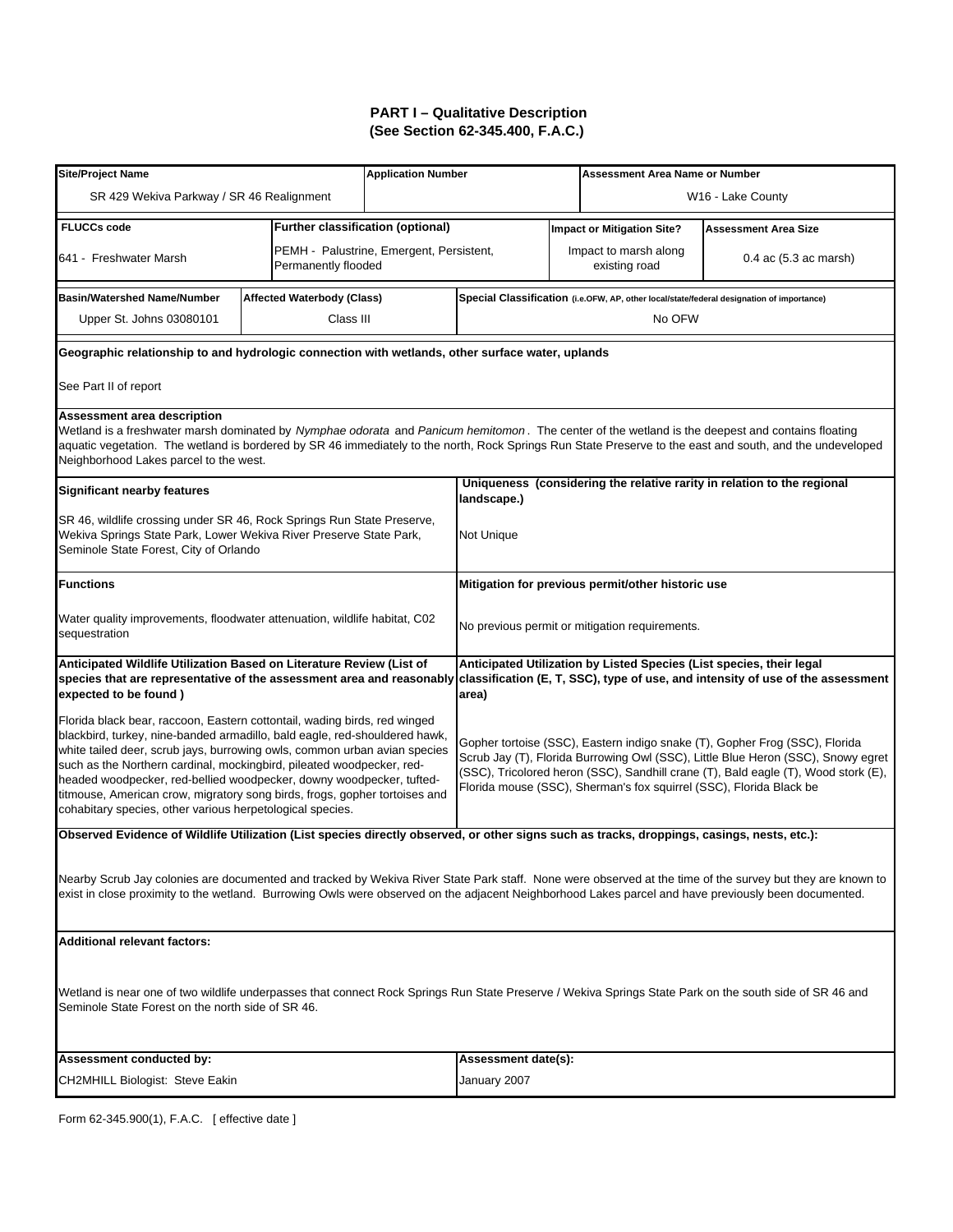| Site/Project Name                                                                                                                                                                                                                                                                                                                                                                                                                                                                                                               |  |                                                          | <b>Application Number</b>                                                               |                                                                                                                                                                                                                          |  | <b>Assessment Area Name or Number</b>                                |                                                                                           |  |
|---------------------------------------------------------------------------------------------------------------------------------------------------------------------------------------------------------------------------------------------------------------------------------------------------------------------------------------------------------------------------------------------------------------------------------------------------------------------------------------------------------------------------------|--|----------------------------------------------------------|-----------------------------------------------------------------------------------------|--------------------------------------------------------------------------------------------------------------------------------------------------------------------------------------------------------------------------|--|----------------------------------------------------------------------|-------------------------------------------------------------------------------------------|--|
| SR 429 Wekiva Parkway / SR 46 Realignment                                                                                                                                                                                                                                                                                                                                                                                                                                                                                       |  |                                                          |                                                                                         |                                                                                                                                                                                                                          |  |                                                                      | a spring run north of Boch Road - Orange County                                           |  |
| <b>FLUCCs code</b>                                                                                                                                                                                                                                                                                                                                                                                                                                                                                                              |  | <b>Further classification (optional)</b>                 |                                                                                         |                                                                                                                                                                                                                          |  | <b>Impact or Mitigation Site?</b>                                    | <b>Assessment Area Size</b>                                                               |  |
| 510 - Streams and Waterways<br>(minor springs)<br><b>Wet Prairies</b>                                                                                                                                                                                                                                                                                                                                                                                                                                                           |  | 643 - PEM1 - Palustrine, Emergent, Persistent, Saturated |                                                                                         |                                                                                                                                                                                                                          |  | Reference Wetlands                                                   | $<$ 10 ac                                                                                 |  |
| <b>Basin/Watershed Name/Number</b>                                                                                                                                                                                                                                                                                                                                                                                                                                                                                              |  | <b>Affected Waterbody (Class)</b>                        |                                                                                         |                                                                                                                                                                                                                          |  |                                                                      | Special Classification (i.e.OFW, AP, other local/state/federal designation of importance) |  |
| Upper St. Johns 03080101                                                                                                                                                                                                                                                                                                                                                                                                                                                                                                        |  | Class III                                                |                                                                                         |                                                                                                                                                                                                                          |  | No OFW                                                               |                                                                                           |  |
| Geographic relationship to and hydrologic connection with wetlands, other surface water, uplands                                                                                                                                                                                                                                                                                                                                                                                                                                |  |                                                          |                                                                                         |                                                                                                                                                                                                                          |  |                                                                      |                                                                                           |  |
| See Part II of report                                                                                                                                                                                                                                                                                                                                                                                                                                                                                                           |  |                                                          |                                                                                         |                                                                                                                                                                                                                          |  |                                                                      |                                                                                           |  |
| Assessment area description                                                                                                                                                                                                                                                                                                                                                                                                                                                                                                     |  |                                                          |                                                                                         |                                                                                                                                                                                                                          |  |                                                                      |                                                                                           |  |
| A wet prairie wetland associated with a seasonally flowing minor spring run. The wetland is dominated by Sambucus canadensis, Ludwigia peruviana, and<br>Osmunda cinnamomea. Land use surrounding the wetland and spring run include low density, single family residential dwellings and improved pastures.                                                                                                                                                                                                                    |  |                                                          |                                                                                         |                                                                                                                                                                                                                          |  |                                                                      |                                                                                           |  |
| <b>Significant nearby features</b>                                                                                                                                                                                                                                                                                                                                                                                                                                                                                              |  |                                                          |                                                                                         | landscape.)                                                                                                                                                                                                              |  |                                                                      | Uniqueness (considering the relative rarity in relation to the regional                   |  |
| SR 437, Lake Lucie, Rock Springs Run Preserve, Wekiva Springs State<br>Park, Seminole State Forest, Wekiva River, City of Orlando                                                                                                                                                                                                                                                                                                                                                                                               |  |                                                          | Somewhat unique. Three other minor spring runs occur within close proximity to<br>WO45. |                                                                                                                                                                                                                          |  |                                                                      |                                                                                           |  |
| <b>Functions</b>                                                                                                                                                                                                                                                                                                                                                                                                                                                                                                                |  |                                                          |                                                                                         |                                                                                                                                                                                                                          |  | Mitigation for previous permit/other historic use                    |                                                                                           |  |
| Wildlife habitat and source of fresh water.                                                                                                                                                                                                                                                                                                                                                                                                                                                                                     |  |                                                          |                                                                                         |                                                                                                                                                                                                                          |  | No previous permit or mitigation requirements.                       |                                                                                           |  |
| Anticipated Wildlife Utilization Based on Literature Review (List of                                                                                                                                                                                                                                                                                                                                                                                                                                                            |  |                                                          |                                                                                         |                                                                                                                                                                                                                          |  | Anticipated Utilization by Listed Species (List species, their legal |                                                                                           |  |
| species that are representative of the assessment area and reasonably<br>expected to be found)                                                                                                                                                                                                                                                                                                                                                                                                                                  |  |                                                          |                                                                                         | classification (E, T, SSC), type of use, and intensity of use of the assessment<br>area)                                                                                                                                 |  |                                                                      |                                                                                           |  |
| Florida black bear, raccoon, Eastern cottontail, wading birds, sandhill<br>cranes, woodstorks, red winged blackbird, turkey, nine-banded armadillo,<br>bald eagle, red-shouldered hawk, white tailed deer, common urban avian<br>species such as the Northern cardinal, mockingbird, pileated woodpecker,<br>red-headed woodpecker, red-bellied woodpecker, downy woodpecker,<br>tufted-titmouse, American crow, migratory song birds, frogs, gopher<br>tortoises and cohabitary species, other various herpetological species. |  |                                                          |                                                                                         | Gopher tortoise (SSC), Eastern indigo snake (T), Gopher Frog (SSC), Little Blue<br>Heron (SSC), Snowy egret (SSC), Tricolored heron (SSC), Sandhill crane (T), Bald<br>eagle (T), Wood stork (E), Florida Black bear (T) |  |                                                                      |                                                                                           |  |
| Observed Evidence of Wildlife Utilization (List species directly observed, or other signs such as tracks, droppings, casings, nests, etc.):                                                                                                                                                                                                                                                                                                                                                                                     |  |                                                          |                                                                                         |                                                                                                                                                                                                                          |  |                                                                      |                                                                                           |  |
| none observed                                                                                                                                                                                                                                                                                                                                                                                                                                                                                                                   |  |                                                          |                                                                                         |                                                                                                                                                                                                                          |  |                                                                      |                                                                                           |  |
| <b>Additional relevant factors:</b>                                                                                                                                                                                                                                                                                                                                                                                                                                                                                             |  |                                                          |                                                                                         |                                                                                                                                                                                                                          |  |                                                                      |                                                                                           |  |
|                                                                                                                                                                                                                                                                                                                                                                                                                                                                                                                                 |  |                                                          |                                                                                         |                                                                                                                                                                                                                          |  |                                                                      |                                                                                           |  |
| Assessment conducted by:                                                                                                                                                                                                                                                                                                                                                                                                                                                                                                        |  |                                                          |                                                                                         | Assessment date(s):                                                                                                                                                                                                      |  |                                                                      |                                                                                           |  |
| CH2MHILL Biologist: Steve Eakin                                                                                                                                                                                                                                                                                                                                                                                                                                                                                                 |  |                                                          |                                                                                         | January 2007                                                                                                                                                                                                             |  |                                                                      |                                                                                           |  |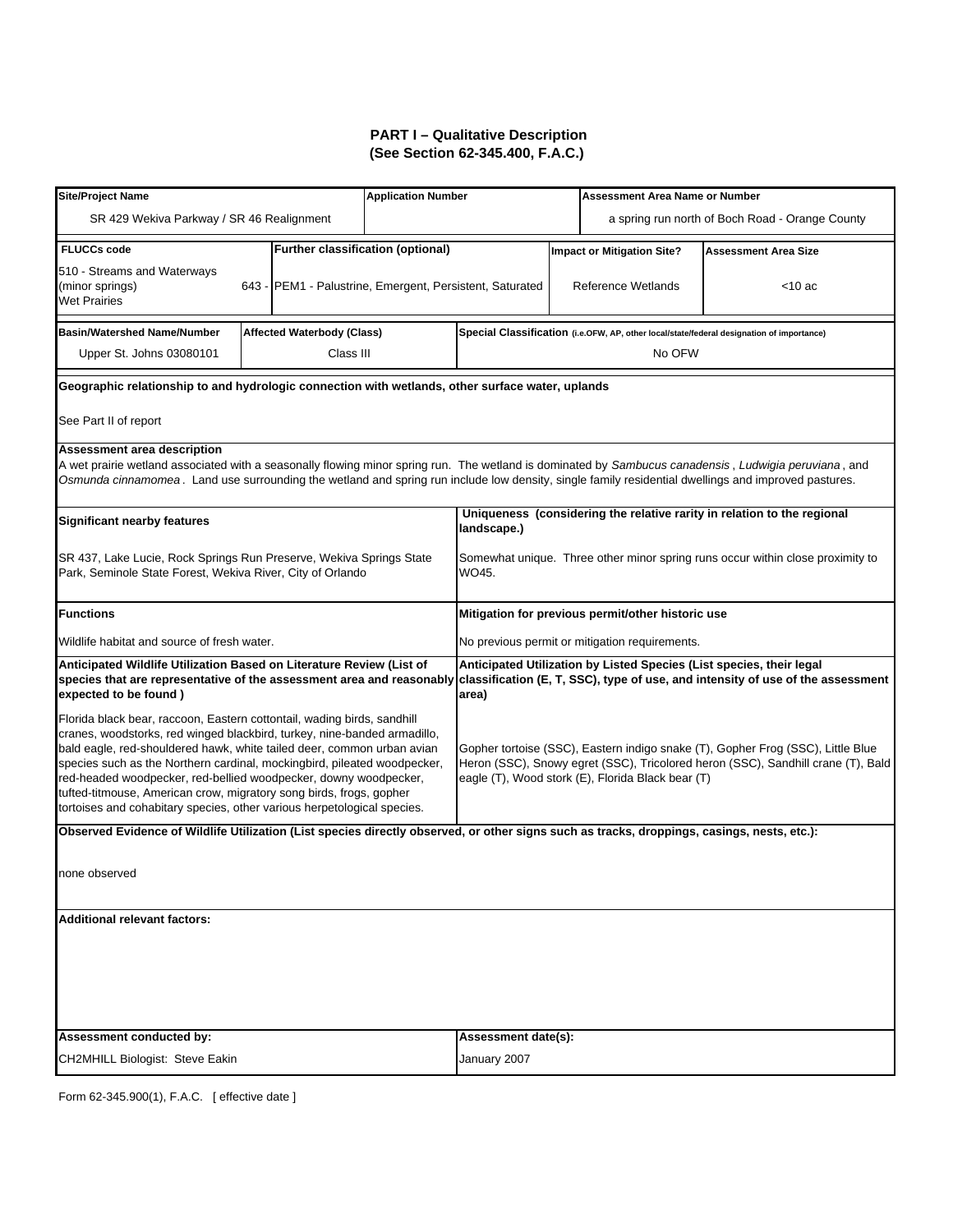| <b>Site/Project Name</b>                                                                                                                                                                                                                                                                                                                                                                                                                              |  |                                          | <b>Application Number</b> |                                                                                                                                                                                                                                        |  | <b>Assessment Area Name or Number</b>             |                                                                                           |  |
|-------------------------------------------------------------------------------------------------------------------------------------------------------------------------------------------------------------------------------------------------------------------------------------------------------------------------------------------------------------------------------------------------------------------------------------------------------|--|------------------------------------------|---------------------------|----------------------------------------------------------------------------------------------------------------------------------------------------------------------------------------------------------------------------------------|--|---------------------------------------------------|-------------------------------------------------------------------------------------------|--|
| SR 429 Wekiva Parkway / SR 46 Realignment                                                                                                                                                                                                                                                                                                                                                                                                             |  |                                          |                           |                                                                                                                                                                                                                                        |  |                                                   | W48, W49, W50, W51 - Lake County                                                          |  |
| <b>FLUCCs code</b>                                                                                                                                                                                                                                                                                                                                                                                                                                    |  | <b>Further classification (optional)</b> |                           |                                                                                                                                                                                                                                        |  | <b>Impact or Mitigation Site?</b>                 | <b>Assessment Area Size</b>                                                               |  |
| PFO6C - Palustrine, Forested, Deciduous,<br>impact area: 534 Pond, 631 Wetland<br>Shrub, 641 Freshwater Marshes<br>Seasonally Flooded<br>PEM1G - Palustrine, Emergent, Persistent,<br>reference wetlands outside of ROW 630<br>Intermittently Flooded<br><b>Wetland Forested Mixed</b><br>PSS1 - Palustrine Scrub-Shrub, Broad-Leaved<br>644 Emergent Aquatic Vegetation<br>Deciduous, Various Water Regimes                                          |  |                                          |                           | Impact to shrubby wetland<br><10 along roadway<br>and marsh along existing<br>(a 65 acre wetland)<br>road                                                                                                                              |  |                                                   |                                                                                           |  |
| <b>Basin/Watershed Name/Number</b>                                                                                                                                                                                                                                                                                                                                                                                                                    |  | <b>Affected Waterbody (Class)</b>        |                           |                                                                                                                                                                                                                                        |  |                                                   | Special Classification (i.e.OFW, AP, other local/state/federal designation of importance) |  |
| Upper St. Johns 03080101                                                                                                                                                                                                                                                                                                                                                                                                                              |  | Class III                                |                           |                                                                                                                                                                                                                                        |  | No OFW                                            |                                                                                           |  |
| Geographic relationship to and hydrologic connection with wetlands, other surface water, uplands                                                                                                                                                                                                                                                                                                                                                      |  |                                          |                           |                                                                                                                                                                                                                                        |  |                                                   |                                                                                           |  |
| See Part II of report                                                                                                                                                                                                                                                                                                                                                                                                                                 |  |                                          |                           |                                                                                                                                                                                                                                        |  |                                                   |                                                                                           |  |
| Assessment area description<br>A wetland mosaic, dominated by mixed wetland tree, shrub, and emergent species. Dominant species include Acer rubrum, Liquidambar styraciflua, Salix<br>caroliniana, Cephalanthus occidentalis, Panicum hemitomon, and Pontedaria cordata. The wetland is bisected by the existing SR 46 near the junction with<br>US 441. Land use surrounding the wetland includes single family and multiple dwelling condominiums. |  |                                          |                           |                                                                                                                                                                                                                                        |  |                                                   |                                                                                           |  |
| <b>Significant nearby features</b>                                                                                                                                                                                                                                                                                                                                                                                                                    |  |                                          |                           | Uniqueness (considering the relative rarity in relation to the regional<br>landscape.)                                                                                                                                                 |  |                                                   |                                                                                           |  |
| SR 46, US 441, Town of Mt. Dora, Rock Springs Run Preserve, Wekiva<br>Springs State Park, Seminole State Forest, Wekiva River, City of Orlando                                                                                                                                                                                                                                                                                                        |  |                                          |                           | Not Unique                                                                                                                                                                                                                             |  |                                                   |                                                                                           |  |
| <b>Functions</b>                                                                                                                                                                                                                                                                                                                                                                                                                                      |  |                                          |                           |                                                                                                                                                                                                                                        |  | Mitigation for previous permit/other historic use |                                                                                           |  |
| Wildlife habitat, water quality improvements, storm water attenuation, C02<br>sequestration, some recreation.                                                                                                                                                                                                                                                                                                                                         |  |                                          |                           | No previous permit or mitigation requirements.                                                                                                                                                                                         |  |                                                   |                                                                                           |  |
| Anticipated Wildlife Utilization Based on Literature Review (List of<br>expected to be found)                                                                                                                                                                                                                                                                                                                                                         |  |                                          |                           | Anticipated Utilization by Listed Species (List species, their legal<br>species that are representative of the assessment area and reasonably classification (E, T, SSC), type of use, and intensity of use of the assessment<br>area) |  |                                                   |                                                                                           |  |
| Raccoon, Eastern cottontail, wading birds, sandhill cranes, woodstorks, red<br>winged blackbird, turkey, nine-banded armadillo, bald eagle, red-shouldered<br>hawk, common urban avian species such as the Northern cardinal,<br>mockingbird, pileated woodpecker, red-headed woodpecker, red-bellied<br>woodpecker, downy woodpecker, tufted-titmouse, American crow, migratory<br>song birds, frogs, fishes.                                        |  |                                          |                           | Little Blue Heron (SSC), Snowy egret (SSC), Tricolored heron (SSC), Sandhill<br>crane (T), Bald eagle (T), Wood stork (E)                                                                                                              |  |                                                   |                                                                                           |  |
| Observed Evidence of Wildlife Utilization (List species directly observed, or other signs such as tracks, droppings, casings, nests, etc.):                                                                                                                                                                                                                                                                                                           |  |                                          |                           |                                                                                                                                                                                                                                        |  |                                                   |                                                                                           |  |
| Fish observed breaking the surface of the open water areas.                                                                                                                                                                                                                                                                                                                                                                                           |  |                                          |                           |                                                                                                                                                                                                                                        |  |                                                   |                                                                                           |  |
| <b>Additional relevant factors:</b>                                                                                                                                                                                                                                                                                                                                                                                                                   |  |                                          |                           |                                                                                                                                                                                                                                        |  |                                                   |                                                                                           |  |
| Wetland was previously impacted from the construction of SR 46. The wetland is still connected hydrologically but impacts to wildlife increased from vehicles<br>and development of the surrounding uplands.                                                                                                                                                                                                                                          |  |                                          |                           |                                                                                                                                                                                                                                        |  |                                                   |                                                                                           |  |
| Assessment conducted by:                                                                                                                                                                                                                                                                                                                                                                                                                              |  |                                          |                           | Assessment date(s):                                                                                                                                                                                                                    |  |                                                   |                                                                                           |  |
| CH2MHILL Biologist: Steve Eakin                                                                                                                                                                                                                                                                                                                                                                                                                       |  |                                          |                           | January 2007                                                                                                                                                                                                                           |  |                                                   |                                                                                           |  |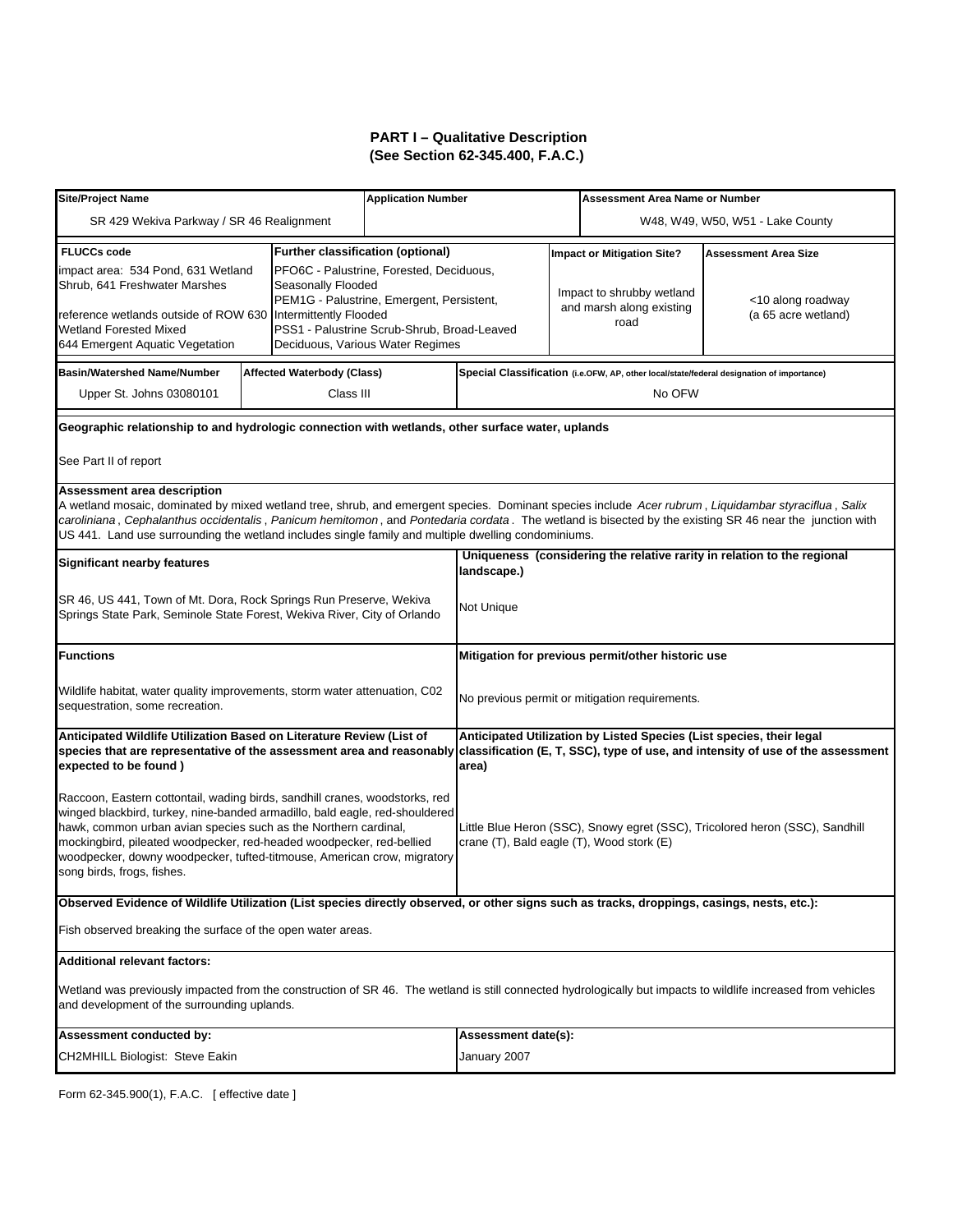| Site/Project Name                                                                                                                                                                                                                                                                                                                                                                                                                                                                              |                                   | <b>Application Number</b>                  |                                                                                                                                                                                                                                                                                                          |  | <b>Assessment Area Name or Number</b>          |                                                                                                                                                         |  |  |
|------------------------------------------------------------------------------------------------------------------------------------------------------------------------------------------------------------------------------------------------------------------------------------------------------------------------------------------------------------------------------------------------------------------------------------------------------------------------------------------------|-----------------------------------|--------------------------------------------|----------------------------------------------------------------------------------------------------------------------------------------------------------------------------------------------------------------------------------------------------------------------------------------------------------|--|------------------------------------------------|---------------------------------------------------------------------------------------------------------------------------------------------------------|--|--|
| SR 429 Wekiva Parkway / SR 46 Realignment                                                                                                                                                                                                                                                                                                                                                                                                                                                      |                                   |                                            |                                                                                                                                                                                                                                                                                                          |  |                                                | W55, W56 - Lake County                                                                                                                                  |  |  |
| <b>FLUCCs code</b>                                                                                                                                                                                                                                                                                                                                                                                                                                                                             |                                   | <b>Further classification (optional)</b>   |                                                                                                                                                                                                                                                                                                          |  | <b>Impact or Mitigation Site?</b>              | Assessment Area Size                                                                                                                                    |  |  |
| 643 - Wet Prairie<br>644 - Emergent Aquatic Vegetation                                                                                                                                                                                                                                                                                                                                                                                                                                         | bottom, Permanently flooded       | PEM, and PUBH - Palustrine, Unconsolidated |                                                                                                                                                                                                                                                                                                          |  | Impact to marsh along<br>existing road         | 1.5 ac impact<br>(5 ac wetland)                                                                                                                         |  |  |
| <b>Basin/Watershed Name/Number</b>                                                                                                                                                                                                                                                                                                                                                                                                                                                             | <b>Affected Waterbody (Class)</b> |                                            |                                                                                                                                                                                                                                                                                                          |  |                                                | Special Classification (i.e.OFW, AP, other local/state/federal designation of importance)                                                               |  |  |
| Upper St. Johns 03080101                                                                                                                                                                                                                                                                                                                                                                                                                                                                       | Class III                         |                                            |                                                                                                                                                                                                                                                                                                          |  | No OFW                                         |                                                                                                                                                         |  |  |
| Geographic relationship to and hydrologic connection with wetlands, other surface water, uplands                                                                                                                                                                                                                                                                                                                                                                                               |                                   |                                            |                                                                                                                                                                                                                                                                                                          |  |                                                |                                                                                                                                                         |  |  |
| See Part II of report                                                                                                                                                                                                                                                                                                                                                                                                                                                                          |                                   |                                            |                                                                                                                                                                                                                                                                                                          |  |                                                |                                                                                                                                                         |  |  |
| <b>Assessment area description</b><br>A wetland, dominated by emergent aquatic vegetation within the central, deeper water portion and surrounded by wet prairie. Vegetation includes: Nymphae<br>odorata, Cephalanthus occidentalis, and Panicum hemitomon. The wetland is located to the south of SR 46 and west of CR 437 in Lake County, FL. The<br>wetland is located on undeveloped private property used for pine plantation and ATVs.                                                  |                                   |                                            |                                                                                                                                                                                                                                                                                                          |  |                                                |                                                                                                                                                         |  |  |
| <b>Significant nearby features</b>                                                                                                                                                                                                                                                                                                                                                                                                                                                             |                                   |                                            | landscape.)                                                                                                                                                                                                                                                                                              |  |                                                | Uniqueness (considering the relative rarity in relation to the regional                                                                                 |  |  |
| Sorrento Cemetery, SR 46, CR 437, Wolf Sink Preserve, U.S. 441, City of<br>Mt. Dora, Rock Springs Run Preserve, Wekiva Springs State Park,<br>Seminole State Forest, City of Orlando                                                                                                                                                                                                                                                                                                           |                                   |                                            | Not Unique                                                                                                                                                                                                                                                                                               |  |                                                |                                                                                                                                                         |  |  |
| <b>Functions</b>                                                                                                                                                                                                                                                                                                                                                                                                                                                                               |                                   |                                            | Mitigation for previous permit/other historic use                                                                                                                                                                                                                                                        |  |                                                |                                                                                                                                                         |  |  |
| Wildlife habitat, water quality improvements, C02 sequestration, recreation                                                                                                                                                                                                                                                                                                                                                                                                                    |                                   |                                            |                                                                                                                                                                                                                                                                                                          |  | No previous permit or mitigation requirements. |                                                                                                                                                         |  |  |
| Anticipated Wildlife Utilization Based on Literature Review (List of<br>species that are representative of the assessment area and reasonably<br>expected to be found)                                                                                                                                                                                                                                                                                                                         |                                   |                                            | area)                                                                                                                                                                                                                                                                                                    |  |                                                | Anticipated Utilization by Listed Species (List species, their legal<br>classification (E, T, SSC), type of use, and intensity of use of the assessment |  |  |
| Raccoon, Eastern cottontail, wading birds, red winged blackbird, turkey,<br>nine-banded armadillo, bald eagle, red-shouldered hawk, white tailed deer,<br>common urban avian species such as the Northern cardinal, mockingbird,<br>pileated woodpecker, red-headed woodpecker, red-bellied woodpecker,<br>downy woodpecker, tufted-titmouse, American crow, migratory song birds,<br>frogs, wetland fishes, gopher tortoises and cohabitary species, other<br>various herpetological species. |                                   |                                            | Gopher tortoise (SSC), Eastern indigo snake (T), Gopher Frog (SSC), American<br>alligator (SSC), Little Blue Heron (SSC), Snowy egret (SSC), Tricolored heron<br>(SSC), Sandhill crane (T), Bald eagle (T), Wood stork (E), Florida mouse (SSC),<br>Sherman's fox squirrel (SSC), Florida Black bear (T) |  |                                                |                                                                                                                                                         |  |  |
| Observed Evidence of Wildlife Utilization (List species directly observed, or other signs such as tracks, droppings, casings, nests, etc.):                                                                                                                                                                                                                                                                                                                                                    |                                   |                                            |                                                                                                                                                                                                                                                                                                          |  |                                                |                                                                                                                                                         |  |  |
| Wood ducks. Bull frog calling.                                                                                                                                                                                                                                                                                                                                                                                                                                                                 |                                   |                                            |                                                                                                                                                                                                                                                                                                          |  |                                                |                                                                                                                                                         |  |  |
| <b>Additional relevant factors:</b>                                                                                                                                                                                                                                                                                                                                                                                                                                                            |                                   |                                            |                                                                                                                                                                                                                                                                                                          |  |                                                |                                                                                                                                                         |  |  |
| Wetland is both spring fed from a surface water spring entering the wetland from the south and fed from groundwater. When the wetland was first observed<br>(2003) no surface water was present and the wetland appeared to be ephemeral. The wetland appears to have remained inundated since that time with<br>seasonal rainfall returning to average conditions. The wetland is impacted from heavy ATV usage.                                                                              |                                   |                                            |                                                                                                                                                                                                                                                                                                          |  |                                                |                                                                                                                                                         |  |  |
| Assessment conducted by:                                                                                                                                                                                                                                                                                                                                                                                                                                                                       |                                   |                                            | Assessment date(s):                                                                                                                                                                                                                                                                                      |  |                                                |                                                                                                                                                         |  |  |
| <b>CH2MHILL Biologist: Steve Eakin</b>                                                                                                                                                                                                                                                                                                                                                                                                                                                         |                                   |                                            | January 2007                                                                                                                                                                                                                                                                                             |  |                                                |                                                                                                                                                         |  |  |
|                                                                                                                                                                                                                                                                                                                                                                                                                                                                                                |                                   |                                            |                                                                                                                                                                                                                                                                                                          |  |                                                |                                                                                                                                                         |  |  |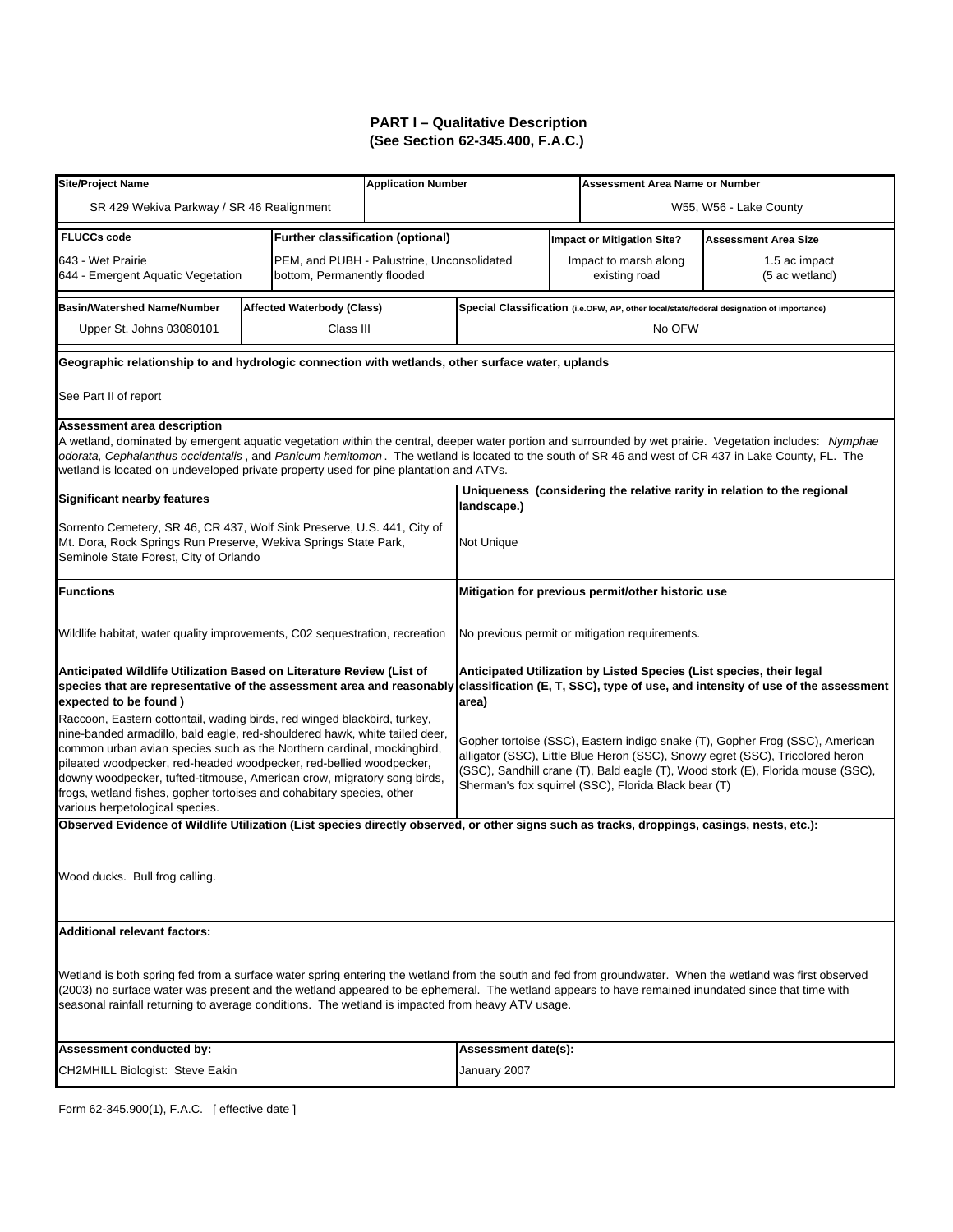| <b>Site/Project Name</b>                                                                                                                                                                                                                                                                                                                                                                                                                                                                                            |                                          | <b>Application Number</b>                 |                                                                                                                                                                                                                                                                                |  | <b>Assessment Area Name or Number</b>             |                                                                                           |  |
|---------------------------------------------------------------------------------------------------------------------------------------------------------------------------------------------------------------------------------------------------------------------------------------------------------------------------------------------------------------------------------------------------------------------------------------------------------------------------------------------------------------------|------------------------------------------|-------------------------------------------|--------------------------------------------------------------------------------------------------------------------------------------------------------------------------------------------------------------------------------------------------------------------------------|--|---------------------------------------------------|-------------------------------------------------------------------------------------------|--|
| SR 429 Wekiva Parkway / SR 46 Realignment                                                                                                                                                                                                                                                                                                                                                                                                                                                                           |                                          |                                           |                                                                                                                                                                                                                                                                                |  |                                                   | small isolated wetland outside ROW - Orange County                                        |  |
| <b>FLUCCs code</b>                                                                                                                                                                                                                                                                                                                                                                                                                                                                                                  | <b>Further classification (optional)</b> |                                           |                                                                                                                                                                                                                                                                                |  | <b>Impact or Mitigation Site?</b>                 | <b>Assessment Area Size</b>                                                               |  |
| 641 - Freshwater Marsh                                                                                                                                                                                                                                                                                                                                                                                                                                                                                              | Intermittently flooded                   | PEM1G - Palustrine, Emergent, Persistent, |                                                                                                                                                                                                                                                                                |  | Reference Wetland                                 | $< 0.3$ ac                                                                                |  |
| <b>Basin/Watershed Name/Number</b>                                                                                                                                                                                                                                                                                                                                                                                                                                                                                  | <b>Affected Waterbody (Class)</b>        |                                           |                                                                                                                                                                                                                                                                                |  |                                                   | Special Classification (i.e.OFW, AP, other local/state/federal designation of importance) |  |
| Upper St. Johns 03080101                                                                                                                                                                                                                                                                                                                                                                                                                                                                                            | Class III                                |                                           |                                                                                                                                                                                                                                                                                |  | No OFW                                            |                                                                                           |  |
| Geographic relationship to and hydrologic connection with wetlands, other surface water, uplands                                                                                                                                                                                                                                                                                                                                                                                                                    |                                          |                                           |                                                                                                                                                                                                                                                                                |  |                                                   |                                                                                           |  |
| See Part II of report                                                                                                                                                                                                                                                                                                                                                                                                                                                                                               |                                          |                                           |                                                                                                                                                                                                                                                                                |  |                                                   |                                                                                           |  |
| <b>Assessment area description</b><br>Wetland is a small isolated freshwater marsh dominated by Salix caroliniana, Ludwigia peruviana, Typha sp. and Cephalanthus occidentalis. The wetland is<br>surrounded by pine plantation and improved pasture.                                                                                                                                                                                                                                                               |                                          |                                           |                                                                                                                                                                                                                                                                                |  |                                                   |                                                                                           |  |
| <b>Significant nearby features</b>                                                                                                                                                                                                                                                                                                                                                                                                                                                                                  |                                          |                                           | landscape.)                                                                                                                                                                                                                                                                    |  |                                                   | Uniqueness (considering the relative rarity in relation to the regional                   |  |
| SR 435, SR 46, Rock Springs Run State Preserve, Wekiva Springs State<br>Park, Lower Wekiva River Preserve State Park, Seminole State Forest, City Not Unique<br>of Orlando                                                                                                                                                                                                                                                                                                                                          |                                          |                                           |                                                                                                                                                                                                                                                                                |  |                                                   |                                                                                           |  |
| Functions                                                                                                                                                                                                                                                                                                                                                                                                                                                                                                           |                                          |                                           |                                                                                                                                                                                                                                                                                |  | Mitigation for previous permit/other historic use |                                                                                           |  |
| Water quality improvements, wildlife habitat, C02 sequestration                                                                                                                                                                                                                                                                                                                                                                                                                                                     |                                          |                                           |                                                                                                                                                                                                                                                                                |  | No previous permit or mitigation requirements.    |                                                                                           |  |
| Anticipated Wildlife Utilization Based on Literature Review (List of<br>expected to be found)                                                                                                                                                                                                                                                                                                                                                                                                                       |                                          |                                           | Anticipated Utilization by Listed Species (List species, their legal<br>species that are representative of the assessment area and reasonably classification (E, T, SSC), type of use, and intensity of use of the assessment<br>area)                                         |  |                                                   |                                                                                           |  |
| Florida black bear, raccoon, Eastern cottontail, wading birds, red winged<br>blackbird, turkey, nine-banded armadillo, bald eagle, red-shouldered hawk,<br>white tailed deer, common urban avian species such as the Northern<br>cardinal, mockingbird, pileated woodpecker, red-headed woodpecker, red-<br>bellied woodpecker, downy woodpecker, tufted-titmouse, American crow,<br>migratory song birds, frogs, wetland fishes, gopher tortoises and cohabitary<br>species, other various herpetological species. |                                          |                                           | Gopher tortoise (SSC), Eastern indigo snake (T), Gopher Frog (SSC), Little Blue<br>Heron (SSC), Snowy egret (SSC), Tricolored heron (SSC), Sandhill crane (T), Bald<br>eagle (T), Wood stork (E), Florida mouse (SSC), Sherman's fox squirrel (SSC),<br>Florida Black bear (T) |  |                                                   |                                                                                           |  |
| Observed Evidence of Wildlife Utilization (List species directly observed, or other signs such as tracks, droppings, casings, nests, etc.):                                                                                                                                                                                                                                                                                                                                                                         |                                          |                                           |                                                                                                                                                                                                                                                                                |  |                                                   |                                                                                           |  |
| None observed but gopher tortoise burrows located in close proximity to the wetland.                                                                                                                                                                                                                                                                                                                                                                                                                                |                                          |                                           |                                                                                                                                                                                                                                                                                |  |                                                   |                                                                                           |  |
| <b>Additional relevant factors:</b>                                                                                                                                                                                                                                                                                                                                                                                                                                                                                 |                                          |                                           |                                                                                                                                                                                                                                                                                |  |                                                   |                                                                                           |  |
|                                                                                                                                                                                                                                                                                                                                                                                                                                                                                                                     |                                          |                                           |                                                                                                                                                                                                                                                                                |  |                                                   |                                                                                           |  |
| Assessment conducted by:                                                                                                                                                                                                                                                                                                                                                                                                                                                                                            |                                          |                                           | Assessment date(s):                                                                                                                                                                                                                                                            |  |                                                   |                                                                                           |  |
| CH2MHILL Biologist: Steve Eakin                                                                                                                                                                                                                                                                                                                                                                                                                                                                                     |                                          |                                           | January 2007                                                                                                                                                                                                                                                                   |  |                                                   |                                                                                           |  |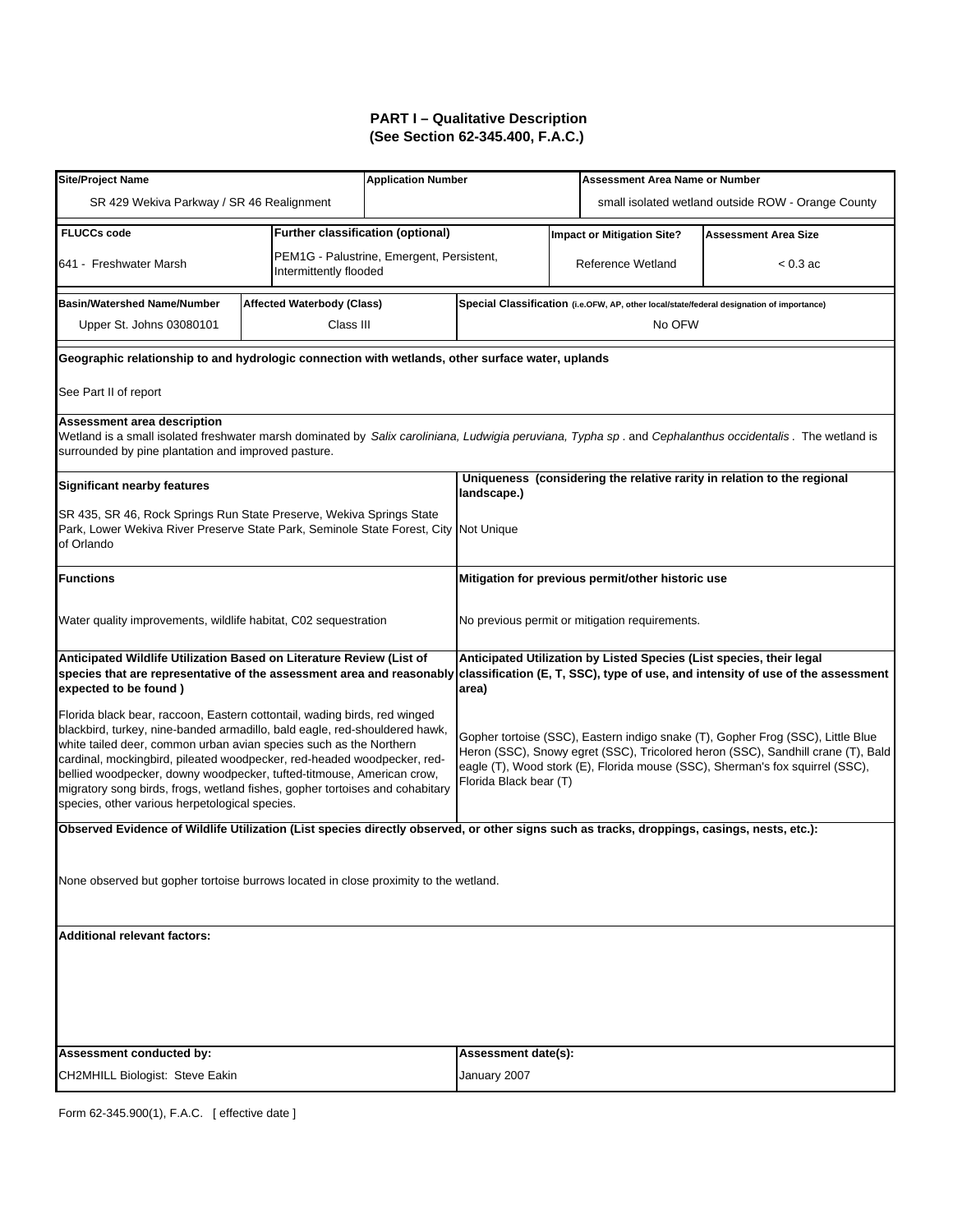| W42 - Lake Sten - Seminole County<br>SR 429 Wekiva Parkway / SR 46 Realignment<br><b>Further classification (optional)</b><br><b>FLUCCs code</b><br><b>Impact or Mitigation Site?</b><br><b>Assessment Area Size</b><br>PUBH - Palustrine, Unconsolidated bottom,<br>11 ac impact to<br>641 - Freshwater Marsh, Lake Sten<br>Impact<br>Permanently flooded<br>a 15 ac wetland<br><b>Basin/Watershed Name/Number</b><br>Affected Waterbody (Class)<br>Special Classification (i.e.OFW, AP, other local/state/federal designation of importance)<br>Upper St. Johns 03080101<br>Class III<br>No OFW<br>Geographic relationship to and hydrologic connection with wetlands, other surface water, uplands<br>See Part II of report<br>Assessment area description<br>Lake Sten (FLUCFCS 644). A wetland, dominated by emergent aquatic vegetation, located to the northwest of the I-4 / SR 417 interchange, North of Orlando<br>in Seminole County Florida. The wetland is bordered by International Parkway to the north and west. The littoral zone of the wetland is dominated by<br>spatterdock (Nuphar lutea), American water lily (Nymphae odorata), and maidencane (Panicum hemitomon). An invasive exotic, primrose willow (Ludwigia<br>peruviana) is established on the southwestern edge along International Parkway. Lake Sten is typical of these 644 wetland types, which lack a canopy or shrub<br>layer and are often deep (2 – 4 feet) near the center. Cattle were observed within the wetland and adjacent uplands on the northeastern shore. Emergent<br>vegetation within the littoral fringe of the wetland's northeastern shore is absent due the grazing of the cattle.<br>Uniqueness (considering the relative rarity in relation to the regional<br><b>Significant nearby features</b><br>landscape.)<br>International Parkway, Interstate 4, Trout Lake, Lake Monroe, Wekiwa<br>Springs State Park, Seminole State Forest, Lake Jessup, and the City of<br>The Lake Sten wetland is not unique in the regional landscape.<br>Orlando.<br><b>Functions</b><br>Mitigation for previous permit/other historic use<br>No previous permit or mitigation requirements. Landuse surrounding Lake Sten<br>Flood water mitigation, water quality improvements, wildlife habitat, C02<br>sequestration, aesthetics<br>has historically and is currently being used for cattle grazing and citrus farming.<br>Anticipated Wildlife Utilization Based on Literature Review (List of<br>Anticipated Utilization by Listed Species (List species, their legal<br>species that are representative of the assessment area and reasonably<br>classification (E, T, SSC), type of use, and intensity of use of the assessment<br>expected to be found)<br>area)<br>Raccoon, Eastern cottontail, wading birds, red winged blackbird, turkey,<br>nine-banded armadillo, bald eagle, red-shouldered hawk, white tailed deer,<br>Gopher tortoise (SSC), Eastern indigo snake (T), Gopher Frog (SSC), American<br>common urban avian species such as the Northern cardinal, mockingbird,<br>alligator (SSC), Little Blue Heron (SSC), Snowy egret (SSC), Tricolored heron<br>pileated woodpecker, red-headed woodpecker, red-bellied woodpecker,<br>(SSC), Sandhill crane (T), Bald eagle (T), Wood stork (E), Florida mouse (SSC),<br>downy woodpecker, tufted-titmouse, American crow, migratory song birds,<br>Sherman's fox squirrel (SSC), Florida Black bear (T)<br>frogs, wetland fishes, gopher tortoises and cohabitary species, other<br>various herpetological species.<br>Observed Evidence of Wildlife Utilization (List species directly observed, or other signs such as tracks, droppings, casings, nests, etc.):<br>Raccoon tracks. Approximately 7 active Gopher Tortoise (SSC) burrows were observed within a 16 acre upland parcel immediately south of Lake Sten. The<br>gopher tortoise is commensal with the listed species Indigo snake, gopher frog, and the Florida mouse.<br><b>Additional relevant factors:</b><br>Assessment conducted by:<br>Assessment date(s):<br>CH2MHILL Biologist: Steve Eakin<br>January 2007 | <b>Site/Project Name</b> |  | <b>Application Number</b> |  |  | <b>Assessment Area Name or Number</b> |  |  |
|---------------------------------------------------------------------------------------------------------------------------------------------------------------------------------------------------------------------------------------------------------------------------------------------------------------------------------------------------------------------------------------------------------------------------------------------------------------------------------------------------------------------------------------------------------------------------------------------------------------------------------------------------------------------------------------------------------------------------------------------------------------------------------------------------------------------------------------------------------------------------------------------------------------------------------------------------------------------------------------------------------------------------------------------------------------------------------------------------------------------------------------------------------------------------------------------------------------------------------------------------------------------------------------------------------------------------------------------------------------------------------------------------------------------------------------------------------------------------------------------------------------------------------------------------------------------------------------------------------------------------------------------------------------------------------------------------------------------------------------------------------------------------------------------------------------------------------------------------------------------------------------------------------------------------------------------------------------------------------------------------------------------------------------------------------------------------------------------------------------------------------------------------------------------------------------------------------------------------------------------------------------------------------------------------------------------------------------------------------------------------------------------------------------------------------------------------------------------------------------------------------------------------------------------------------------------------------------------------------------------------------------------------------------------------------------------------------------------------------------------------------------------------------------------------------------------------------------------------------------------------------------------------------------------------------------------------------------------------------------------------------------------------------------------------------------------------------------------------------------------------------------------------------------------------------------------------------------------------------------------------------------------------------------------------------------------------------------------------------------------------------------------------------------------------------------------------------------------------------------------------------------------------------------------------------------------------------------------------------------------------------------------------------------------------------------------------------------------------------------------------------------------------------------------------------------------------------------------------------------------------------------------------------------------------------------------------------------------------------------------------------------------------------------------------------------------------------------------------------------------------------------------------|--------------------------|--|---------------------------|--|--|---------------------------------------|--|--|
|                                                                                                                                                                                                                                                                                                                                                                                                                                                                                                                                                                                                                                                                                                                                                                                                                                                                                                                                                                                                                                                                                                                                                                                                                                                                                                                                                                                                                                                                                                                                                                                                                                                                                                                                                                                                                                                                                                                                                                                                                                                                                                                                                                                                                                                                                                                                                                                                                                                                                                                                                                                                                                                                                                                                                                                                                                                                                                                                                                                                                                                                                                                                                                                                                                                                                                                                                                                                                                                                                                                                                                                                                                                                                                                                                                                                                                                                                                                                                                                                                                                                                                                                                   |                          |  |                           |  |  |                                       |  |  |
|                                                                                                                                                                                                                                                                                                                                                                                                                                                                                                                                                                                                                                                                                                                                                                                                                                                                                                                                                                                                                                                                                                                                                                                                                                                                                                                                                                                                                                                                                                                                                                                                                                                                                                                                                                                                                                                                                                                                                                                                                                                                                                                                                                                                                                                                                                                                                                                                                                                                                                                                                                                                                                                                                                                                                                                                                                                                                                                                                                                                                                                                                                                                                                                                                                                                                                                                                                                                                                                                                                                                                                                                                                                                                                                                                                                                                                                                                                                                                                                                                                                                                                                                                   |                          |  |                           |  |  |                                       |  |  |
|                                                                                                                                                                                                                                                                                                                                                                                                                                                                                                                                                                                                                                                                                                                                                                                                                                                                                                                                                                                                                                                                                                                                                                                                                                                                                                                                                                                                                                                                                                                                                                                                                                                                                                                                                                                                                                                                                                                                                                                                                                                                                                                                                                                                                                                                                                                                                                                                                                                                                                                                                                                                                                                                                                                                                                                                                                                                                                                                                                                                                                                                                                                                                                                                                                                                                                                                                                                                                                                                                                                                                                                                                                                                                                                                                                                                                                                                                                                                                                                                                                                                                                                                                   |                          |  |                           |  |  |                                       |  |  |
|                                                                                                                                                                                                                                                                                                                                                                                                                                                                                                                                                                                                                                                                                                                                                                                                                                                                                                                                                                                                                                                                                                                                                                                                                                                                                                                                                                                                                                                                                                                                                                                                                                                                                                                                                                                                                                                                                                                                                                                                                                                                                                                                                                                                                                                                                                                                                                                                                                                                                                                                                                                                                                                                                                                                                                                                                                                                                                                                                                                                                                                                                                                                                                                                                                                                                                                                                                                                                                                                                                                                                                                                                                                                                                                                                                                                                                                                                                                                                                                                                                                                                                                                                   |                          |  |                           |  |  |                                       |  |  |
|                                                                                                                                                                                                                                                                                                                                                                                                                                                                                                                                                                                                                                                                                                                                                                                                                                                                                                                                                                                                                                                                                                                                                                                                                                                                                                                                                                                                                                                                                                                                                                                                                                                                                                                                                                                                                                                                                                                                                                                                                                                                                                                                                                                                                                                                                                                                                                                                                                                                                                                                                                                                                                                                                                                                                                                                                                                                                                                                                                                                                                                                                                                                                                                                                                                                                                                                                                                                                                                                                                                                                                                                                                                                                                                                                                                                                                                                                                                                                                                                                                                                                                                                                   |                          |  |                           |  |  |                                       |  |  |
|                                                                                                                                                                                                                                                                                                                                                                                                                                                                                                                                                                                                                                                                                                                                                                                                                                                                                                                                                                                                                                                                                                                                                                                                                                                                                                                                                                                                                                                                                                                                                                                                                                                                                                                                                                                                                                                                                                                                                                                                                                                                                                                                                                                                                                                                                                                                                                                                                                                                                                                                                                                                                                                                                                                                                                                                                                                                                                                                                                                                                                                                                                                                                                                                                                                                                                                                                                                                                                                                                                                                                                                                                                                                                                                                                                                                                                                                                                                                                                                                                                                                                                                                                   |                          |  |                           |  |  |                                       |  |  |
|                                                                                                                                                                                                                                                                                                                                                                                                                                                                                                                                                                                                                                                                                                                                                                                                                                                                                                                                                                                                                                                                                                                                                                                                                                                                                                                                                                                                                                                                                                                                                                                                                                                                                                                                                                                                                                                                                                                                                                                                                                                                                                                                                                                                                                                                                                                                                                                                                                                                                                                                                                                                                                                                                                                                                                                                                                                                                                                                                                                                                                                                                                                                                                                                                                                                                                                                                                                                                                                                                                                                                                                                                                                                                                                                                                                                                                                                                                                                                                                                                                                                                                                                                   |                          |  |                           |  |  |                                       |  |  |
|                                                                                                                                                                                                                                                                                                                                                                                                                                                                                                                                                                                                                                                                                                                                                                                                                                                                                                                                                                                                                                                                                                                                                                                                                                                                                                                                                                                                                                                                                                                                                                                                                                                                                                                                                                                                                                                                                                                                                                                                                                                                                                                                                                                                                                                                                                                                                                                                                                                                                                                                                                                                                                                                                                                                                                                                                                                                                                                                                                                                                                                                                                                                                                                                                                                                                                                                                                                                                                                                                                                                                                                                                                                                                                                                                                                                                                                                                                                                                                                                                                                                                                                                                   |                          |  |                           |  |  |                                       |  |  |
|                                                                                                                                                                                                                                                                                                                                                                                                                                                                                                                                                                                                                                                                                                                                                                                                                                                                                                                                                                                                                                                                                                                                                                                                                                                                                                                                                                                                                                                                                                                                                                                                                                                                                                                                                                                                                                                                                                                                                                                                                                                                                                                                                                                                                                                                                                                                                                                                                                                                                                                                                                                                                                                                                                                                                                                                                                                                                                                                                                                                                                                                                                                                                                                                                                                                                                                                                                                                                                                                                                                                                                                                                                                                                                                                                                                                                                                                                                                                                                                                                                                                                                                                                   |                          |  |                           |  |  |                                       |  |  |
|                                                                                                                                                                                                                                                                                                                                                                                                                                                                                                                                                                                                                                                                                                                                                                                                                                                                                                                                                                                                                                                                                                                                                                                                                                                                                                                                                                                                                                                                                                                                                                                                                                                                                                                                                                                                                                                                                                                                                                                                                                                                                                                                                                                                                                                                                                                                                                                                                                                                                                                                                                                                                                                                                                                                                                                                                                                                                                                                                                                                                                                                                                                                                                                                                                                                                                                                                                                                                                                                                                                                                                                                                                                                                                                                                                                                                                                                                                                                                                                                                                                                                                                                                   |                          |  |                           |  |  |                                       |  |  |
|                                                                                                                                                                                                                                                                                                                                                                                                                                                                                                                                                                                                                                                                                                                                                                                                                                                                                                                                                                                                                                                                                                                                                                                                                                                                                                                                                                                                                                                                                                                                                                                                                                                                                                                                                                                                                                                                                                                                                                                                                                                                                                                                                                                                                                                                                                                                                                                                                                                                                                                                                                                                                                                                                                                                                                                                                                                                                                                                                                                                                                                                                                                                                                                                                                                                                                                                                                                                                                                                                                                                                                                                                                                                                                                                                                                                                                                                                                                                                                                                                                                                                                                                                   |                          |  |                           |  |  |                                       |  |  |
|                                                                                                                                                                                                                                                                                                                                                                                                                                                                                                                                                                                                                                                                                                                                                                                                                                                                                                                                                                                                                                                                                                                                                                                                                                                                                                                                                                                                                                                                                                                                                                                                                                                                                                                                                                                                                                                                                                                                                                                                                                                                                                                                                                                                                                                                                                                                                                                                                                                                                                                                                                                                                                                                                                                                                                                                                                                                                                                                                                                                                                                                                                                                                                                                                                                                                                                                                                                                                                                                                                                                                                                                                                                                                                                                                                                                                                                                                                                                                                                                                                                                                                                                                   |                          |  |                           |  |  |                                       |  |  |
|                                                                                                                                                                                                                                                                                                                                                                                                                                                                                                                                                                                                                                                                                                                                                                                                                                                                                                                                                                                                                                                                                                                                                                                                                                                                                                                                                                                                                                                                                                                                                                                                                                                                                                                                                                                                                                                                                                                                                                                                                                                                                                                                                                                                                                                                                                                                                                                                                                                                                                                                                                                                                                                                                                                                                                                                                                                                                                                                                                                                                                                                                                                                                                                                                                                                                                                                                                                                                                                                                                                                                                                                                                                                                                                                                                                                                                                                                                                                                                                                                                                                                                                                                   |                          |  |                           |  |  |                                       |  |  |
|                                                                                                                                                                                                                                                                                                                                                                                                                                                                                                                                                                                                                                                                                                                                                                                                                                                                                                                                                                                                                                                                                                                                                                                                                                                                                                                                                                                                                                                                                                                                                                                                                                                                                                                                                                                                                                                                                                                                                                                                                                                                                                                                                                                                                                                                                                                                                                                                                                                                                                                                                                                                                                                                                                                                                                                                                                                                                                                                                                                                                                                                                                                                                                                                                                                                                                                                                                                                                                                                                                                                                                                                                                                                                                                                                                                                                                                                                                                                                                                                                                                                                                                                                   |                          |  |                           |  |  |                                       |  |  |
|                                                                                                                                                                                                                                                                                                                                                                                                                                                                                                                                                                                                                                                                                                                                                                                                                                                                                                                                                                                                                                                                                                                                                                                                                                                                                                                                                                                                                                                                                                                                                                                                                                                                                                                                                                                                                                                                                                                                                                                                                                                                                                                                                                                                                                                                                                                                                                                                                                                                                                                                                                                                                                                                                                                                                                                                                                                                                                                                                                                                                                                                                                                                                                                                                                                                                                                                                                                                                                                                                                                                                                                                                                                                                                                                                                                                                                                                                                                                                                                                                                                                                                                                                   |                          |  |                           |  |  |                                       |  |  |
|                                                                                                                                                                                                                                                                                                                                                                                                                                                                                                                                                                                                                                                                                                                                                                                                                                                                                                                                                                                                                                                                                                                                                                                                                                                                                                                                                                                                                                                                                                                                                                                                                                                                                                                                                                                                                                                                                                                                                                                                                                                                                                                                                                                                                                                                                                                                                                                                                                                                                                                                                                                                                                                                                                                                                                                                                                                                                                                                                                                                                                                                                                                                                                                                                                                                                                                                                                                                                                                                                                                                                                                                                                                                                                                                                                                                                                                                                                                                                                                                                                                                                                                                                   |                          |  |                           |  |  |                                       |  |  |
|                                                                                                                                                                                                                                                                                                                                                                                                                                                                                                                                                                                                                                                                                                                                                                                                                                                                                                                                                                                                                                                                                                                                                                                                                                                                                                                                                                                                                                                                                                                                                                                                                                                                                                                                                                                                                                                                                                                                                                                                                                                                                                                                                                                                                                                                                                                                                                                                                                                                                                                                                                                                                                                                                                                                                                                                                                                                                                                                                                                                                                                                                                                                                                                                                                                                                                                                                                                                                                                                                                                                                                                                                                                                                                                                                                                                                                                                                                                                                                                                                                                                                                                                                   |                          |  |                           |  |  |                                       |  |  |
|                                                                                                                                                                                                                                                                                                                                                                                                                                                                                                                                                                                                                                                                                                                                                                                                                                                                                                                                                                                                                                                                                                                                                                                                                                                                                                                                                                                                                                                                                                                                                                                                                                                                                                                                                                                                                                                                                                                                                                                                                                                                                                                                                                                                                                                                                                                                                                                                                                                                                                                                                                                                                                                                                                                                                                                                                                                                                                                                                                                                                                                                                                                                                                                                                                                                                                                                                                                                                                                                                                                                                                                                                                                                                                                                                                                                                                                                                                                                                                                                                                                                                                                                                   |                          |  |                           |  |  |                                       |  |  |
|                                                                                                                                                                                                                                                                                                                                                                                                                                                                                                                                                                                                                                                                                                                                                                                                                                                                                                                                                                                                                                                                                                                                                                                                                                                                                                                                                                                                                                                                                                                                                                                                                                                                                                                                                                                                                                                                                                                                                                                                                                                                                                                                                                                                                                                                                                                                                                                                                                                                                                                                                                                                                                                                                                                                                                                                                                                                                                                                                                                                                                                                                                                                                                                                                                                                                                                                                                                                                                                                                                                                                                                                                                                                                                                                                                                                                                                                                                                                                                                                                                                                                                                                                   |                          |  |                           |  |  |                                       |  |  |
|                                                                                                                                                                                                                                                                                                                                                                                                                                                                                                                                                                                                                                                                                                                                                                                                                                                                                                                                                                                                                                                                                                                                                                                                                                                                                                                                                                                                                                                                                                                                                                                                                                                                                                                                                                                                                                                                                                                                                                                                                                                                                                                                                                                                                                                                                                                                                                                                                                                                                                                                                                                                                                                                                                                                                                                                                                                                                                                                                                                                                                                                                                                                                                                                                                                                                                                                                                                                                                                                                                                                                                                                                                                                                                                                                                                                                                                                                                                                                                                                                                                                                                                                                   |                          |  |                           |  |  |                                       |  |  |
|                                                                                                                                                                                                                                                                                                                                                                                                                                                                                                                                                                                                                                                                                                                                                                                                                                                                                                                                                                                                                                                                                                                                                                                                                                                                                                                                                                                                                                                                                                                                                                                                                                                                                                                                                                                                                                                                                                                                                                                                                                                                                                                                                                                                                                                                                                                                                                                                                                                                                                                                                                                                                                                                                                                                                                                                                                                                                                                                                                                                                                                                                                                                                                                                                                                                                                                                                                                                                                                                                                                                                                                                                                                                                                                                                                                                                                                                                                                                                                                                                                                                                                                                                   |                          |  |                           |  |  |                                       |  |  |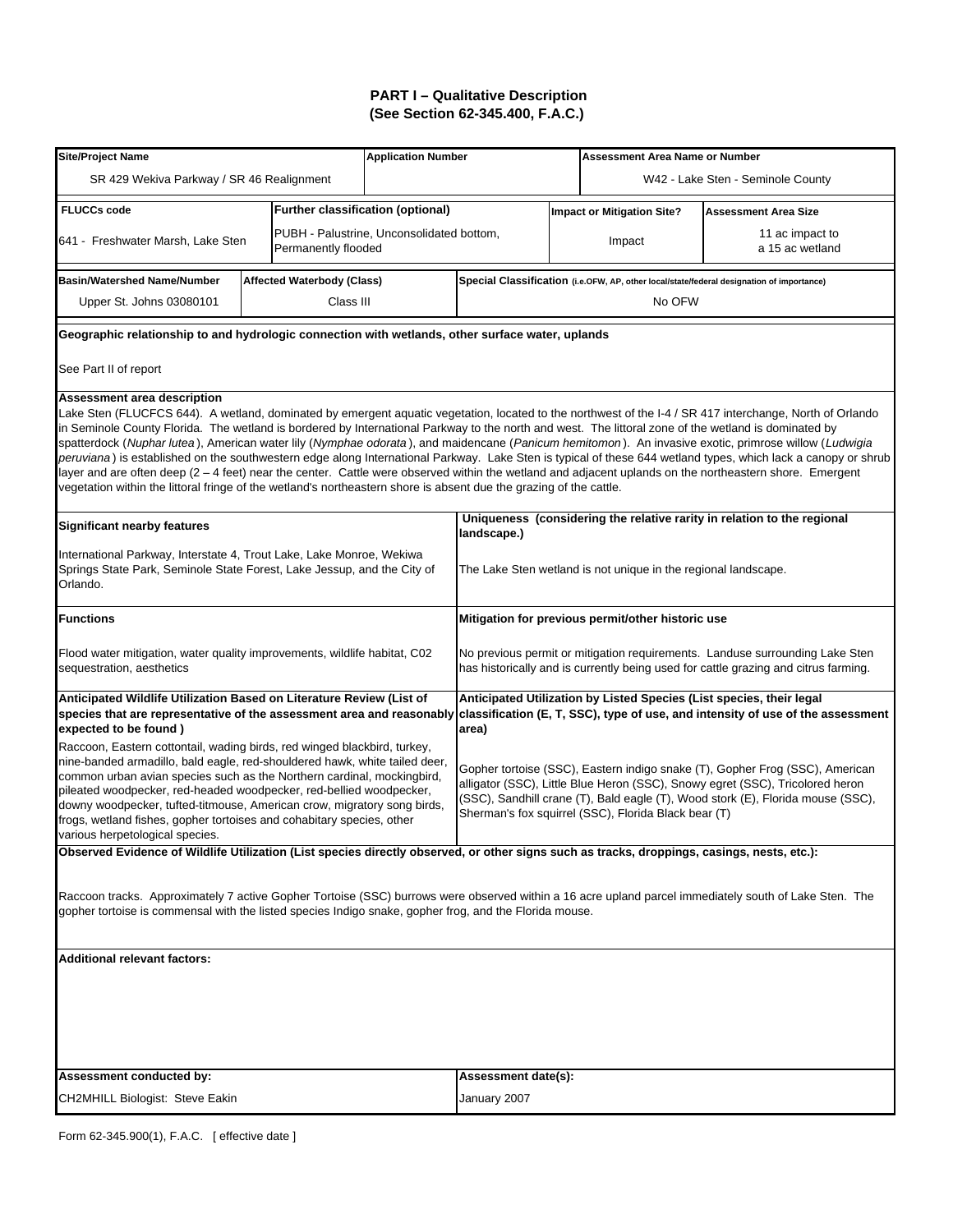| <b>Site/Project Name</b>                                                                                                                                                                                                                                                                                                                                                                                                                                                                                                                                                                                                                    |                                          | <b>Application Number</b>                                                                                                                                                                                                                                                      |                                                                                                                                                                                                                                        |                                                   | <b>Assessment Area Name or Number</b>                                   |                                                                                           |  |
|---------------------------------------------------------------------------------------------------------------------------------------------------------------------------------------------------------------------------------------------------------------------------------------------------------------------------------------------------------------------------------------------------------------------------------------------------------------------------------------------------------------------------------------------------------------------------------------------------------------------------------------------|------------------------------------------|--------------------------------------------------------------------------------------------------------------------------------------------------------------------------------------------------------------------------------------------------------------------------------|----------------------------------------------------------------------------------------------------------------------------------------------------------------------------------------------------------------------------------------|---------------------------------------------------|-------------------------------------------------------------------------|-------------------------------------------------------------------------------------------|--|
| SR 429 Wekiva Parkway / SR 46 Realignment                                                                                                                                                                                                                                                                                                                                                                                                                                                                                                                                                                                                   |                                          |                                                                                                                                                                                                                                                                                |                                                                                                                                                                                                                                        |                                                   |                                                                         | W <sub>2</sub> - Orange County                                                            |  |
| <b>FLUCCs code</b>                                                                                                                                                                                                                                                                                                                                                                                                                                                                                                                                                                                                                          | <b>Further classification (optional)</b> |                                                                                                                                                                                                                                                                                |                                                                                                                                                                                                                                        |                                                   | <b>Impact or Mitigation Site?</b>                                       | <b>Assessment Area Size</b>                                                               |  |
| 631 - Wetland Shrub                                                                                                                                                                                                                                                                                                                                                                                                                                                                                                                                                                                                                         |                                          | PSS1 - Palustrine Scrub-Shrub                                                                                                                                                                                                                                                  |                                                                                                                                                                                                                                        |                                                   | Impact                                                                  | <0.2 ac of a 0.7 ac wetland                                                               |  |
| <b>Basin/Watershed Name/Number</b>                                                                                                                                                                                                                                                                                                                                                                                                                                                                                                                                                                                                          | <b>Affected Waterbody (Class)</b>        |                                                                                                                                                                                                                                                                                |                                                                                                                                                                                                                                        |                                                   |                                                                         | Special Classification (i.e.OFW, AP, other local/state/federal designation of importance) |  |
| Upper St. Johns 03080101                                                                                                                                                                                                                                                                                                                                                                                                                                                                                                                                                                                                                    | Class III                                |                                                                                                                                                                                                                                                                                |                                                                                                                                                                                                                                        |                                                   | No OFW                                                                  |                                                                                           |  |
| Geographic relationship to and hydrologic connection with wetlands, other surface water, uplands                                                                                                                                                                                                                                                                                                                                                                                                                                                                                                                                            |                                          |                                                                                                                                                                                                                                                                                |                                                                                                                                                                                                                                        |                                                   |                                                                         |                                                                                           |  |
| See Part II of report                                                                                                                                                                                                                                                                                                                                                                                                                                                                                                                                                                                                                       |                                          |                                                                                                                                                                                                                                                                                |                                                                                                                                                                                                                                        |                                                   |                                                                         |                                                                                           |  |
| Assessment area description<br>Wetland is a small isolated shrub wetland dominated by Ludwigia peruviana, Salix caroliniana, and Cephalanthus occidentalis. Surrounding land use includes<br>property currently owned by Orange County. Signs indicate that the property is potentially hazardous but the cause was not listed. Evidence of earth moving<br>and terracing of the slopes was present at the time of the survey. West of the wetland is a high density single family residential development and golf course.<br>Other surrounding areas are moderate density single family residential homes and commercial plant nurseries. |                                          |                                                                                                                                                                                                                                                                                |                                                                                                                                                                                                                                        |                                                   |                                                                         |                                                                                           |  |
| <b>Significant nearby features</b>                                                                                                                                                                                                                                                                                                                                                                                                                                                                                                                                                                                                          |                                          | landscape.)                                                                                                                                                                                                                                                                    |                                                                                                                                                                                                                                        |                                                   | Uniqueness (considering the relative rarity in relation to the regional |                                                                                           |  |
| SR 435, SR 46, Rock Springs Run State Preserve, Wekiva Springs State<br>Park, Lower Wekiva River Preserve State Park, Seminole State Forest, City Not Unique<br>of Orlando                                                                                                                                                                                                                                                                                                                                                                                                                                                                  |                                          |                                                                                                                                                                                                                                                                                |                                                                                                                                                                                                                                        |                                                   |                                                                         |                                                                                           |  |
| <b>Functions</b>                                                                                                                                                                                                                                                                                                                                                                                                                                                                                                                                                                                                                            |                                          |                                                                                                                                                                                                                                                                                |                                                                                                                                                                                                                                        | Mitigation for previous permit/other historic use |                                                                         |                                                                                           |  |
| Water quality improvements, wildlife habitat, C02 sequestration                                                                                                                                                                                                                                                                                                                                                                                                                                                                                                                                                                             |                                          |                                                                                                                                                                                                                                                                                |                                                                                                                                                                                                                                        |                                                   | No previous permit or mitigation requirements.                          |                                                                                           |  |
| Anticipated Wildlife Utilization Based on Literature Review (List of<br>expected to be found)                                                                                                                                                                                                                                                                                                                                                                                                                                                                                                                                               |                                          |                                                                                                                                                                                                                                                                                | Anticipated Utilization by Listed Species (List species, their legal<br>species that are representative of the assessment area and reasonably classification (E, T, SSC), type of use, and intensity of use of the assessment<br>area) |                                                   |                                                                         |                                                                                           |  |
| Florida black bear, raccoon, Eastern cottontail, wading birds, red winged<br>blackbird, turkey, nine-banded armadillo, bald eagle, red-shouldered hawk,<br>white tailed deer, common urban avian species such as the Northern<br>cardinal, mockingbird, pileated woodpecker, red-headed woodpecker, red-<br>bellied woodpecker, downy woodpecker, tufted-titmouse, American crow,<br>migratory song birds, frogs, wetland fishes, gopher tortoises and cohabitary<br>species, other various herpetological species.                                                                                                                         |                                          | Gopher tortoise (SSC), Eastern indigo snake (T), Gopher Frog (SSC), Little Blue<br>Heron (SSC), Snowy egret (SSC), Tricolored heron (SSC), Sandhill crane (T), Bald<br>eagle (T), Wood stork (E), Florida mouse (SSC), Sherman's fox squirrel (SSC),<br>Florida Black bear (T) |                                                                                                                                                                                                                                        |                                                   |                                                                         |                                                                                           |  |
| Observed Evidence of Wildlife Utilization (List species directly observed, or other signs such as tracks, droppings, casings, nests, etc.):                                                                                                                                                                                                                                                                                                                                                                                                                                                                                                 |                                          |                                                                                                                                                                                                                                                                                |                                                                                                                                                                                                                                        |                                                   |                                                                         |                                                                                           |  |
| None observed but gopher tortoise burrows located in close proximity to the wetland.                                                                                                                                                                                                                                                                                                                                                                                                                                                                                                                                                        |                                          |                                                                                                                                                                                                                                                                                |                                                                                                                                                                                                                                        |                                                   |                                                                         |                                                                                           |  |
| <b>Additional relevant factors:</b>                                                                                                                                                                                                                                                                                                                                                                                                                                                                                                                                                                                                         |                                          |                                                                                                                                                                                                                                                                                |                                                                                                                                                                                                                                        |                                                   |                                                                         |                                                                                           |  |
|                                                                                                                                                                                                                                                                                                                                                                                                                                                                                                                                                                                                                                             |                                          |                                                                                                                                                                                                                                                                                |                                                                                                                                                                                                                                        |                                                   |                                                                         |                                                                                           |  |
| Assessment conducted by:                                                                                                                                                                                                                                                                                                                                                                                                                                                                                                                                                                                                                    |                                          |                                                                                                                                                                                                                                                                                | Assessment date(s):                                                                                                                                                                                                                    |                                                   |                                                                         |                                                                                           |  |
| CH2MHILL Biologist: Steve Eakin                                                                                                                                                                                                                                                                                                                                                                                                                                                                                                                                                                                                             |                                          |                                                                                                                                                                                                                                                                                | January 2007                                                                                                                                                                                                                           |                                                   |                                                                         |                                                                                           |  |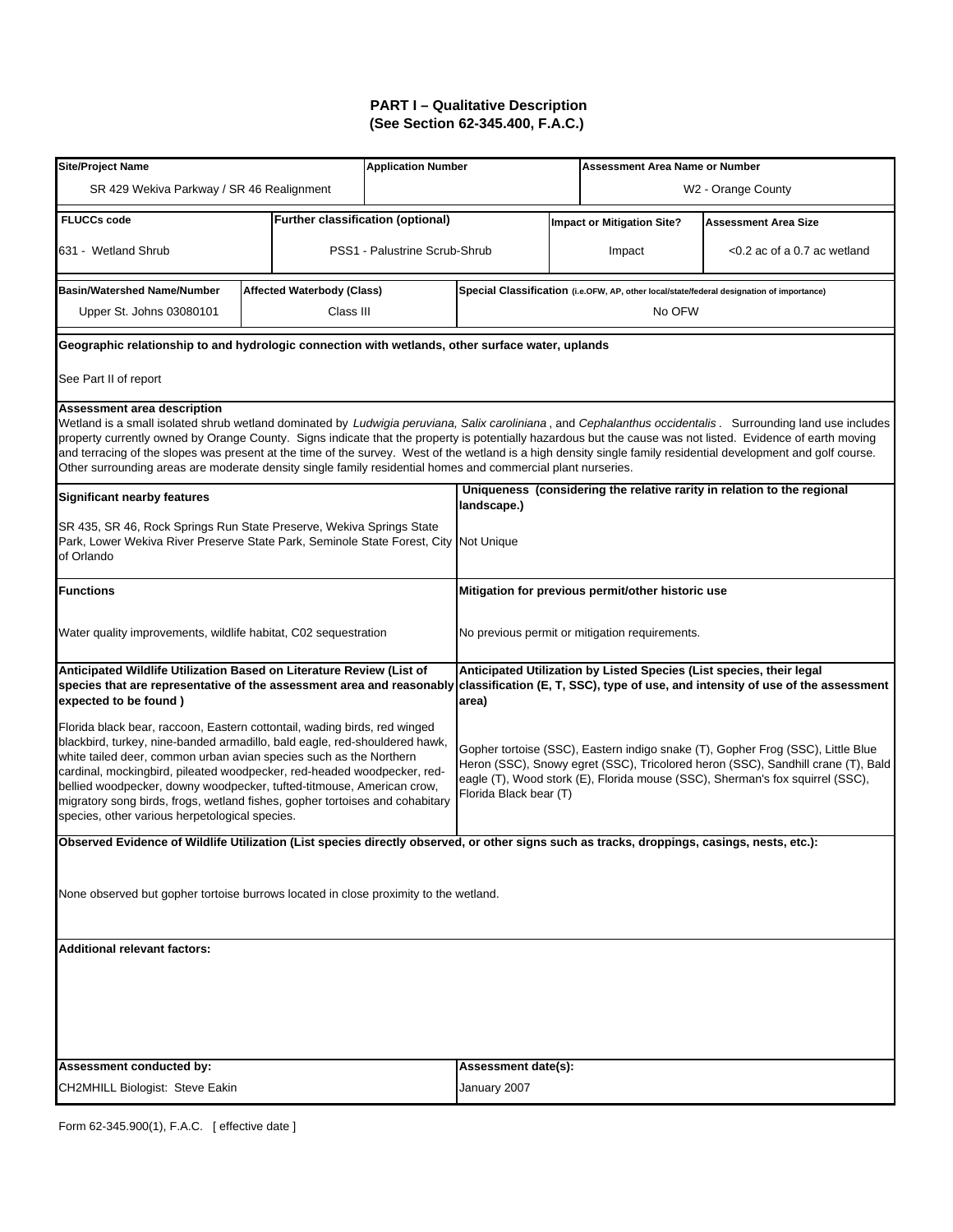| Site/Project Name                                                                                                                                  |                           | SR 429 Wekiva Parkway / SR 46 Realignment                                                                 | <b>Application Number</b>                                                                                                                                                                                                                                                                                                                                                                                                                                                                                                                                                                                                                                                                                                                                                       | Assessment Area Name or Number<br>W33, 33A, 34, 35, 36, 37 - Wekiva River - |                                                                                  |                                                                                               |  |
|----------------------------------------------------------------------------------------------------------------------------------------------------|---------------------------|-----------------------------------------------------------------------------------------------------------|---------------------------------------------------------------------------------------------------------------------------------------------------------------------------------------------------------------------------------------------------------------------------------------------------------------------------------------------------------------------------------------------------------------------------------------------------------------------------------------------------------------------------------------------------------------------------------------------------------------------------------------------------------------------------------------------------------------------------------------------------------------------------------|-----------------------------------------------------------------------------|----------------------------------------------------------------------------------|-----------------------------------------------------------------------------------------------|--|
| Impact or Mitigation                                                                                                                               |                           |                                                                                                           | Assessment conducted by:                                                                                                                                                                                                                                                                                                                                                                                                                                                                                                                                                                                                                                                                                                                                                        |                                                                             | Assessment date:                                                                 | Lake and Seminole Counties                                                                    |  |
|                                                                                                                                                    | Impact -shading by bridge | and some temporary disturbance                                                                            | CH2M HILL Biologist Steve Eakin                                                                                                                                                                                                                                                                                                                                                                                                                                                                                                                                                                                                                                                                                                                                                 |                                                                             |                                                                                  | January 2007                                                                                  |  |
|                                                                                                                                                    |                           |                                                                                                           |                                                                                                                                                                                                                                                                                                                                                                                                                                                                                                                                                                                                                                                                                                                                                                                 |                                                                             |                                                                                  |                                                                                               |  |
| Scoring Guidance<br>The scoring of each<br>indicator is based on what<br>would be suitable for the<br>type of wetland or surface<br>water assessed |                           | Optimal (10)<br>Condition is optimal and fully<br>supports wetland/surface<br>water functions             | Moderate(7)<br>Condition is less than<br>optimal, but sufficient to<br>maintain most<br>wetland/surface water<br>functions                                                                                                                                                                                                                                                                                                                                                                                                                                                                                                                                                                                                                                                      |                                                                             | Minimal (4)<br>Minimal level of support of<br>wetland/surface water<br>functions | Not Present (0)<br>Condition is insufficient to<br>provide wetland/surface<br>water functions |  |
|                                                                                                                                                    |                           |                                                                                                           |                                                                                                                                                                                                                                                                                                                                                                                                                                                                                                                                                                                                                                                                                                                                                                                 |                                                                             |                                                                                  |                                                                                               |  |
| $.500(6)(a)$ Location and<br>Landscape Support<br>w/o pres or<br>current<br>9                                                                      | with                      |                                                                                                           | Adjacent wildlife habitats outside of assessment area include State Parks, State Preserves, State Forests, the St.<br>John's River and land use types common to developing urban areas. These include residential areas, medium<br>volume roadways, commercial areas, and other natural vegetation communities. The natural areas, particularly the<br>State Parks and Preserves, provide excellent support for expected species. Wildlife access to habitats is not<br>limited other than in areas that have been developed into residential areas along the river. The majority of the<br>Wekiva River floodplain has been preserved. Surrounding uplands have been impacted by development and<br>access to these areas outside of the Parks and Preserves has been reduced. |                                                                             |                                                                                  |                                                                                               |  |
|                                                                                                                                                    |                           |                                                                                                           |                                                                                                                                                                                                                                                                                                                                                                                                                                                                                                                                                                                                                                                                                                                                                                                 |                                                                             |                                                                                  |                                                                                               |  |
| .500(6)(b)Water Environment<br>(n/a for uplands)<br>w/o pres or<br>current                                                                         | with                      | water quality improvements.                                                                               | Aquatic environment appropriate for spring run river and associated wetland floodplain. Assessment area<br>hydroperiod appropriate and not impacted by berms, levees, ditches, or nearby stormwater retention ponds. The<br>Wekiva River is directly connect to the nearby St. John's River and Blackwater River downstream. Water inputs<br>from groundwater, rainfall and incidental amounts of runoff from some impervious surfaces. Water quality appears<br>to be unimpacted by surrounding land use. Floodplain wetland capable of providing flood water attenuation and                                                                                                                                                                                                  |                                                                             |                                                                                  |                                                                                               |  |
| 10                                                                                                                                                 |                           |                                                                                                           |                                                                                                                                                                                                                                                                                                                                                                                                                                                                                                                                                                                                                                                                                                                                                                                 |                                                                             |                                                                                  |                                                                                               |  |
| .500(6)(c)Community structure                                                                                                                      |                           |                                                                                                           |                                                                                                                                                                                                                                                                                                                                                                                                                                                                                                                                                                                                                                                                                                                                                                                 |                                                                             |                                                                                  |                                                                                               |  |
| 1. Vegetation and/or<br>2. Benthic Community                                                                                                       |                           | the past.                                                                                                 | Vegetation community: Littoral zone dominated by various floating aquatics and emergent vegetation. Forested<br>floodplain wetland is diverse and dominated by Taxodium distichum, Acer rubrum, Magnolia virginiana, Persea<br>palustris, Juniperus virginiana, and Sabal palmetto. Fire suppression is evident as are some effects of logging in                                                                                                                                                                                                                                                                                                                                                                                                                               |                                                                             |                                                                                  |                                                                                               |  |
| w/o pres or                                                                                                                                        |                           |                                                                                                           |                                                                                                                                                                                                                                                                                                                                                                                                                                                                                                                                                                                                                                                                                                                                                                                 |                                                                             |                                                                                  |                                                                                               |  |
| current                                                                                                                                            | with                      |                                                                                                           |                                                                                                                                                                                                                                                                                                                                                                                                                                                                                                                                                                                                                                                                                                                                                                                 |                                                                             |                                                                                  |                                                                                               |  |
| 9                                                                                                                                                  |                           |                                                                                                           |                                                                                                                                                                                                                                                                                                                                                                                                                                                                                                                                                                                                                                                                                                                                                                                 |                                                                             |                                                                                  |                                                                                               |  |
|                                                                                                                                                    |                           |                                                                                                           |                                                                                                                                                                                                                                                                                                                                                                                                                                                                                                                                                                                                                                                                                                                                                                                 |                                                                             |                                                                                  |                                                                                               |  |
| Score = sum of above scores/30 (if<br>uplands, divide by 20)<br>current<br>or w/o pres<br>0.93                                                     | with                      | If preservation as mitigation,<br>Preservation adjustment factor = N/A<br>Adjusted mitigation delta = N/A |                                                                                                                                                                                                                                                                                                                                                                                                                                                                                                                                                                                                                                                                                                                                                                                 |                                                                             | For impact assessment areas<br>$FL = delta \times acres =$                       |                                                                                               |  |
|                                                                                                                                                    |                           |                                                                                                           |                                                                                                                                                                                                                                                                                                                                                                                                                                                                                                                                                                                                                                                                                                                                                                                 |                                                                             |                                                                                  |                                                                                               |  |
| $Delta = [with-current]$                                                                                                                           |                           | If mitigation<br>Time lag (t-factor) = $N/A$                                                              |                                                                                                                                                                                                                                                                                                                                                                                                                                                                                                                                                                                                                                                                                                                                                                                 |                                                                             | For mitigation assessment areas<br>$RFG = delta/(t-factor x risk)$               |                                                                                               |  |
|                                                                                                                                                    |                           | Risk factor = N/A                                                                                         |                                                                                                                                                                                                                                                                                                                                                                                                                                                                                                                                                                                                                                                                                                                                                                                 |                                                                             |                                                                                  |                                                                                               |  |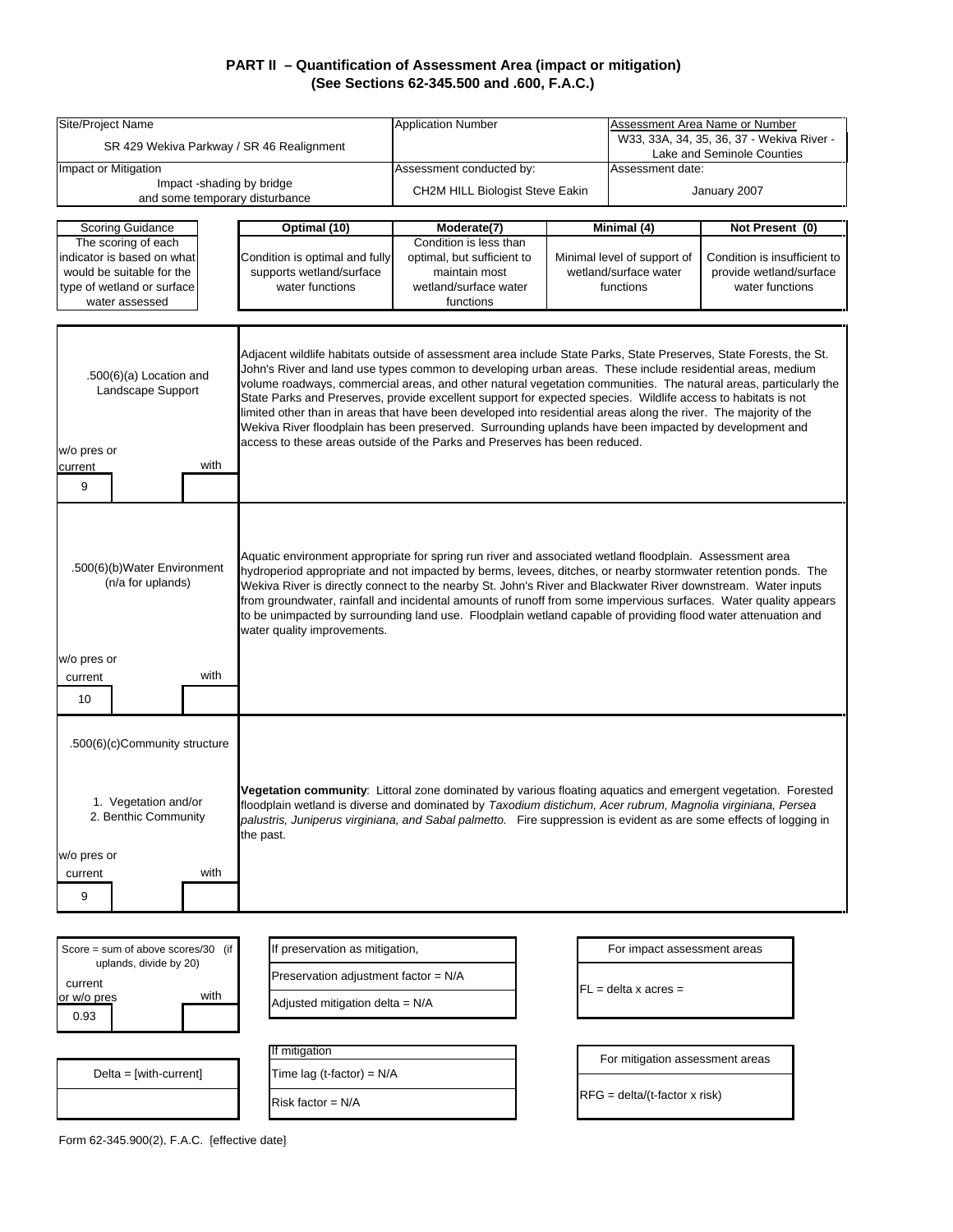| Site/Project Name                                                                                                                                                                                                                                                                                                                                                                                                                                                                                                                                                                   |                                      | <b>Application Number</b>                                                                                                                                                                                                                                                                                                                                                                                                                                                                                                                                                                                                                                                                              |  |                                                      | Assessment Area Name or Number                          |  |  |  |  |
|-------------------------------------------------------------------------------------------------------------------------------------------------------------------------------------------------------------------------------------------------------------------------------------------------------------------------------------------------------------------------------------------------------------------------------------------------------------------------------------------------------------------------------------------------------------------------------------|--------------------------------------|--------------------------------------------------------------------------------------------------------------------------------------------------------------------------------------------------------------------------------------------------------------------------------------------------------------------------------------------------------------------------------------------------------------------------------------------------------------------------------------------------------------------------------------------------------------------------------------------------------------------------------------------------------------------------------------------------------|--|------------------------------------------------------|---------------------------------------------------------|--|--|--|--|
|                                                                                                                                                                                                                                                                                                                                                                                                                                                                                                                                                                                     |                                      |                                                                                                                                                                                                                                                                                                                                                                                                                                                                                                                                                                                                                                                                                                        |  | W24, W25, W26, W27 and                               |                                                         |  |  |  |  |
| SR 429 Wekiva Parkway / SR 46 Realignment                                                                                                                                                                                                                                                                                                                                                                                                                                                                                                                                           |                                      |                                                                                                                                                                                                                                                                                                                                                                                                                                                                                                                                                                                                                                                                                                        |  |                                                      | contiguous swamp outside of ROW<br>Lake County          |  |  |  |  |
| Impact or Mitigation                                                                                                                                                                                                                                                                                                                                                                                                                                                                                                                                                                |                                      | Assessment conducted by:                                                                                                                                                                                                                                                                                                                                                                                                                                                                                                                                                                                                                                                                               |  | Assessment date:                                     |                                                         |  |  |  |  |
| Impact to shrubby wetland and marsh along existing road/ part                                                                                                                                                                                                                                                                                                                                                                                                                                                                                                                       |                                      | CH2M HILL Biologist Steve Eakin                                                                                                                                                                                                                                                                                                                                                                                                                                                                                                                                                                                                                                                                        |  |                                                      | January 2007                                            |  |  |  |  |
| outside ROW is Reference Wetlands                                                                                                                                                                                                                                                                                                                                                                                                                                                                                                                                                   |                                      |                                                                                                                                                                                                                                                                                                                                                                                                                                                                                                                                                                                                                                                                                                        |  |                                                      |                                                         |  |  |  |  |
| <b>Scoring Guidance</b>                                                                                                                                                                                                                                                                                                                                                                                                                                                                                                                                                             | Optimal (10)                         | Moderate(7)                                                                                                                                                                                                                                                                                                                                                                                                                                                                                                                                                                                                                                                                                            |  | Minimal (4)                                          | Not Present (0)                                         |  |  |  |  |
| The scoring of each                                                                                                                                                                                                                                                                                                                                                                                                                                                                                                                                                                 | Condition is optimal and             | Condition is less than                                                                                                                                                                                                                                                                                                                                                                                                                                                                                                                                                                                                                                                                                 |  |                                                      |                                                         |  |  |  |  |
| indicator is based on what<br>would be suitable for the                                                                                                                                                                                                                                                                                                                                                                                                                                                                                                                             | fully supports                       | optimal, but sufficient to<br>maintain most                                                                                                                                                                                                                                                                                                                                                                                                                                                                                                                                                                                                                                                            |  | Minimal level of support of<br>wetland/surface water | Condition is insufficient to<br>provide wetland/surface |  |  |  |  |
| type of wetland or surface                                                                                                                                                                                                                                                                                                                                                                                                                                                                                                                                                          | wetland/surface water                | wetland/surface water                                                                                                                                                                                                                                                                                                                                                                                                                                                                                                                                                                                                                                                                                  |  | functions                                            | water functions                                         |  |  |  |  |
| water assessed                                                                                                                                                                                                                                                                                                                                                                                                                                                                                                                                                                      | functions                            | functions                                                                                                                                                                                                                                                                                                                                                                                                                                                                                                                                                                                                                                                                                              |  |                                                      |                                                         |  |  |  |  |
|                                                                                                                                                                                                                                                                                                                                                                                                                                                                                                                                                                                     |                                      |                                                                                                                                                                                                                                                                                                                                                                                                                                                                                                                                                                                                                                                                                                        |  |                                                      |                                                         |  |  |  |  |
| .500(6)(a) Location and<br>Landscape Support                                                                                                                                                                                                                                                                                                                                                                                                                                                                                                                                        |                                      | Adjacent wildlife habitats outside of assessment area include State Parks, State Preserves, State Forests, the<br>Wekiva River and land use types common to areas developing from rural to urban. These include residential<br>areas, medium volume roadways, commercial areas (nurseries), and other natural vegetation communities. The<br>natural areas, particularly the State Parks and Preserves, provide excellent support for expected species. Howeve<br>portions of Rock Springs Run Preserve surrounding the wetland are currently maintained as improved pasture and<br>harvested for forage crops. Wildlife access to habitats is limited only on the north side of the wetland by SR 46. |  |                                                      |                                                         |  |  |  |  |
|                                                                                                                                                                                                                                                                                                                                                                                                                                                                                                                                                                                     |                                      | On the north side of SR 46, surrounding uplands have been impacted by development and access to these areas                                                                                                                                                                                                                                                                                                                                                                                                                                                                                                                                                                                            |  |                                                      |                                                         |  |  |  |  |
| w/o pres or                                                                                                                                                                                                                                                                                                                                                                                                                                                                                                                                                                         |                                      | outside of the Parks and Preserves has been reduced. The wetland is located approximately 250 feet to the south                                                                                                                                                                                                                                                                                                                                                                                                                                                                                                                                                                                        |  |                                                      |                                                         |  |  |  |  |
| with<br>current                                                                                                                                                                                                                                                                                                                                                                                                                                                                                                                                                                     |                                      | of SR 46 in the Rock Springs Run State Preserve.                                                                                                                                                                                                                                                                                                                                                                                                                                                                                                                                                                                                                                                       |  |                                                      |                                                         |  |  |  |  |
| 8                                                                                                                                                                                                                                                                                                                                                                                                                                                                                                                                                                                   |                                      |                                                                                                                                                                                                                                                                                                                                                                                                                                                                                                                                                                                                                                                                                                        |  |                                                      |                                                         |  |  |  |  |
|                                                                                                                                                                                                                                                                                                                                                                                                                                                                                                                                                                                     |                                      |                                                                                                                                                                                                                                                                                                                                                                                                                                                                                                                                                                                                                                                                                                        |  |                                                      |                                                         |  |  |  |  |
| .500(6)(b)Water Environment<br>(n/a for uplands)                                                                                                                                                                                                                                                                                                                                                                                                                                                                                                                                    | surrounding land use.                | Aquatic environment appropriate for the seasonally flooded forested and emergent marsh wetland mosaic.<br>Assessment area hydroperiod appropriate and not impacted by berms, levees, ditches, or nearby stormwater<br>retention ponds. Water inputs from groundwater and rainfall. Water quality appears to be unimpacted by                                                                                                                                                                                                                                                                                                                                                                           |  |                                                      |                                                         |  |  |  |  |
| w/o pres or                                                                                                                                                                                                                                                                                                                                                                                                                                                                                                                                                                         |                                      |                                                                                                                                                                                                                                                                                                                                                                                                                                                                                                                                                                                                                                                                                                        |  |                                                      |                                                         |  |  |  |  |
| with<br>current                                                                                                                                                                                                                                                                                                                                                                                                                                                                                                                                                                     |                                      |                                                                                                                                                                                                                                                                                                                                                                                                                                                                                                                                                                                                                                                                                                        |  |                                                      |                                                         |  |  |  |  |
| 10                                                                                                                                                                                                                                                                                                                                                                                                                                                                                                                                                                                  |                                      |                                                                                                                                                                                                                                                                                                                                                                                                                                                                                                                                                                                                                                                                                                        |  |                                                      |                                                         |  |  |  |  |
|                                                                                                                                                                                                                                                                                                                                                                                                                                                                                                                                                                                     |                                      |                                                                                                                                                                                                                                                                                                                                                                                                                                                                                                                                                                                                                                                                                                        |  |                                                      |                                                         |  |  |  |  |
| .500(6)(c)Community structure                                                                                                                                                                                                                                                                                                                                                                                                                                                                                                                                                       |                                      |                                                                                                                                                                                                                                                                                                                                                                                                                                                                                                                                                                                                                                                                                                        |  |                                                      |                                                         |  |  |  |  |
| <b>Vegetation community</b> : The vegetation community has canopy, subcanopy, shrub, and herbaceous strata<br>present where appropriate. Dominant species include Acer rubrum, Liquidambar styraciflua, Magnolia virginiana,<br>1. Vegetation and/or<br>Persea palustris, Panicum hemitomon, Cephalanthus occidentalis, and Pontedaria cordata The wetland does<br>2. Benthic Community<br>exhibit signs of fire suppression and past logging as many of the canopy species are even aged and a somewhat<br>dense shrub layer has developed.<br>w/o pres or<br>with<br>current<br>9 |                                      |                                                                                                                                                                                                                                                                                                                                                                                                                                                                                                                                                                                                                                                                                                        |  |                                                      |                                                         |  |  |  |  |
|                                                                                                                                                                                                                                                                                                                                                                                                                                                                                                                                                                                     |                                      |                                                                                                                                                                                                                                                                                                                                                                                                                                                                                                                                                                                                                                                                                                        |  |                                                      |                                                         |  |  |  |  |
| Score = sum of above scores/30 (if                                                                                                                                                                                                                                                                                                                                                                                                                                                                                                                                                  | If preservation as mitigation,       |                                                                                                                                                                                                                                                                                                                                                                                                                                                                                                                                                                                                                                                                                                        |  | For impact assessment areas                          |                                                         |  |  |  |  |
| uplands, divide by 20)                                                                                                                                                                                                                                                                                                                                                                                                                                                                                                                                                              | Preservation adjustment factor = N/A |                                                                                                                                                                                                                                                                                                                                                                                                                                                                                                                                                                                                                                                                                                        |  |                                                      |                                                         |  |  |  |  |
| current<br>with<br>or w/o pres                                                                                                                                                                                                                                                                                                                                                                                                                                                                                                                                                      |                                      |                                                                                                                                                                                                                                                                                                                                                                                                                                                                                                                                                                                                                                                                                                        |  | $FL = delta \times acres =$                          |                                                         |  |  |  |  |
| 0.90                                                                                                                                                                                                                                                                                                                                                                                                                                                                                                                                                                                | Adjusted mitigation delta = $N/A$    |                                                                                                                                                                                                                                                                                                                                                                                                                                                                                                                                                                                                                                                                                                        |  |                                                      |                                                         |  |  |  |  |
|                                                                                                                                                                                                                                                                                                                                                                                                                                                                                                                                                                                     |                                      |                                                                                                                                                                                                                                                                                                                                                                                                                                                                                                                                                                                                                                                                                                        |  |                                                      |                                                         |  |  |  |  |
|                                                                                                                                                                                                                                                                                                                                                                                                                                                                                                                                                                                     | If mitigation                        |                                                                                                                                                                                                                                                                                                                                                                                                                                                                                                                                                                                                                                                                                                        |  |                                                      |                                                         |  |  |  |  |
| $Delta = [with-current]$                                                                                                                                                                                                                                                                                                                                                                                                                                                                                                                                                            | Time lag (t-factor) = $N/A$          |                                                                                                                                                                                                                                                                                                                                                                                                                                                                                                                                                                                                                                                                                                        |  | For mitigation assessment areas                      |                                                         |  |  |  |  |
|                                                                                                                                                                                                                                                                                                                                                                                                                                                                                                                                                                                     |                                      |                                                                                                                                                                                                                                                                                                                                                                                                                                                                                                                                                                                                                                                                                                        |  |                                                      |                                                         |  |  |  |  |
|                                                                                                                                                                                                                                                                                                                                                                                                                                                                                                                                                                                     | Risk factor = N/A                    |                                                                                                                                                                                                                                                                                                                                                                                                                                                                                                                                                                                                                                                                                                        |  | RFG = delta/(t-factor x risk)                        |                                                         |  |  |  |  |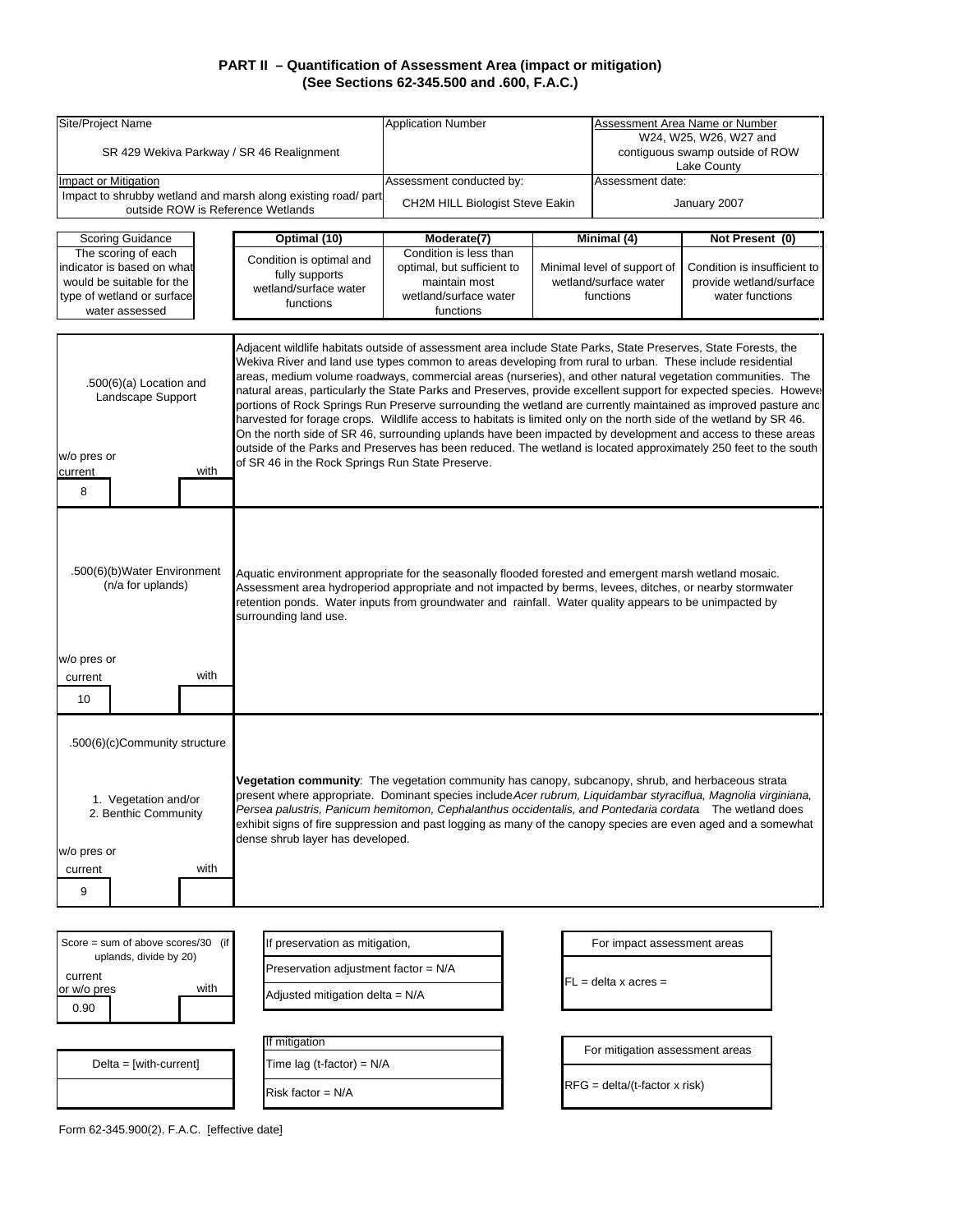| Site/Project Name                                                                                                                                                                                                                                                                                                                                                                                                                                                                                                                                                                                    |                                                                         | <b>Application Number</b>                                                                                                                                                                                                                                                                                                                                                                                                                                                                                                                                                                                                                                                                           |                  | Assessment Area Name or Number       |                              |  |  |
|------------------------------------------------------------------------------------------------------------------------------------------------------------------------------------------------------------------------------------------------------------------------------------------------------------------------------------------------------------------------------------------------------------------------------------------------------------------------------------------------------------------------------------------------------------------------------------------------------|-------------------------------------------------------------------------|-----------------------------------------------------------------------------------------------------------------------------------------------------------------------------------------------------------------------------------------------------------------------------------------------------------------------------------------------------------------------------------------------------------------------------------------------------------------------------------------------------------------------------------------------------------------------------------------------------------------------------------------------------------------------------------------------------|------------------|--------------------------------------|------------------------------|--|--|
| SR 429 Wekiva Parkway / SR 46 Realignment                                                                                                                                                                                                                                                                                                                                                                                                                                                                                                                                                            |                                                                         |                                                                                                                                                                                                                                                                                                                                                                                                                                                                                                                                                                                                                                                                                                     |                  | Yankee Lake - Seminole County        |                              |  |  |
| Impact or Mitigation                                                                                                                                                                                                                                                                                                                                                                                                                                                                                                                                                                                 |                                                                         | Assessment conducted by:                                                                                                                                                                                                                                                                                                                                                                                                                                                                                                                                                                                                                                                                            | Assessment date: |                                      |                              |  |  |
| <b>Reference Wetlands</b>                                                                                                                                                                                                                                                                                                                                                                                                                                                                                                                                                                            |                                                                         | CH2M HILL Biologist Steve Eakin                                                                                                                                                                                                                                                                                                                                                                                                                                                                                                                                                                                                                                                                     | January 2007     |                                      |                              |  |  |
|                                                                                                                                                                                                                                                                                                                                                                                                                                                                                                                                                                                                      |                                                                         |                                                                                                                                                                                                                                                                                                                                                                                                                                                                                                                                                                                                                                                                                                     |                  |                                      |                              |  |  |
| <b>Scoring Guidance</b><br>The scoring of each                                                                                                                                                                                                                                                                                                                                                                                                                                                                                                                                                       | Optimal (10)                                                            | Moderate(7)<br>Condition is less than                                                                                                                                                                                                                                                                                                                                                                                                                                                                                                                                                                                                                                                               |                  | Minimal (4)                          | Not Present (0)              |  |  |
| indicator is based on what                                                                                                                                                                                                                                                                                                                                                                                                                                                                                                                                                                           | Condition is optimal and fully                                          | optimal, but sufficient to                                                                                                                                                                                                                                                                                                                                                                                                                                                                                                                                                                                                                                                                          |                  | Minimal level of support of          | Condition is insufficient to |  |  |
| would be suitable for the                                                                                                                                                                                                                                                                                                                                                                                                                                                                                                                                                                            | supports wetland/surface                                                | maintain most                                                                                                                                                                                                                                                                                                                                                                                                                                                                                                                                                                                                                                                                                       |                  | wetland/surface water                | provide wetland/surface      |  |  |
| type of wetland or surface                                                                                                                                                                                                                                                                                                                                                                                                                                                                                                                                                                           | water functions                                                         | wetland/surface water                                                                                                                                                                                                                                                                                                                                                                                                                                                                                                                                                                                                                                                                               |                  | functions                            | water functions              |  |  |
| water assessed                                                                                                                                                                                                                                                                                                                                                                                                                                                                                                                                                                                       |                                                                         | functions                                                                                                                                                                                                                                                                                                                                                                                                                                                                                                                                                                                                                                                                                           |                  |                                      |                              |  |  |
| .500(6)(a) Location and<br>Landscape Support<br>w/o pres or<br>with<br>current                                                                                                                                                                                                                                                                                                                                                                                                                                                                                                                       | Wastewater Treatment Plant property.                                    | Adjacent wildlife habitats outside of assessment area include State Parks, State Preserves, State Forests, the<br>Wekiva River, and land use types common to areas developing from rural to urban. These include a Regional<br>Wastewater Treatment Plant, residential areas, medium volume roadways, commercial areas (nurseries), and other<br>natural vegetation communities. The natural areas, particularly the State Parks and Preserves, provide excellent<br>support for expected species but access to these areas is somewhat limited from the east, west, and southern<br>sides of the lake/wetland complex. The remaining upland areas continue to be developed outside of the Regional |                  |                                      |                              |  |  |
| $\overline{7}$                                                                                                                                                                                                                                                                                                                                                                                                                                                                                                                                                                                       |                                                                         |                                                                                                                                                                                                                                                                                                                                                                                                                                                                                                                                                                                                                                                                                                     |                  |                                      |                              |  |  |
| .500(6)(b)Water Environment<br>(n/a for uplands)<br>w/o pres or<br>with<br>current<br>10                                                                                                                                                                                                                                                                                                                                                                                                                                                                                                             |                                                                         | Aquatic environment appropriate for the lake, seasonally flooded forested wetland, and emergent marsh wetland<br>mosaic. Assessment area hydroperiod appropriate and not impacted by berms, levees, ditches, or nearby<br>stormwater retention ponds. Water inputs from groundwater and rainfall. The Regional Wastewater Treatment<br>Plant does have a spray field for land application and RIBs (Rapid Infiltration Basins) for disposal of treated effluent<br>within an upland area adjacent to Yankee Lake. However on adverse effect from this landuse was observed.                                                                                                                         |                  |                                      |                              |  |  |
| .500(6)(c)Community structure                                                                                                                                                                                                                                                                                                                                                                                                                                                                                                                                                                        |                                                                         |                                                                                                                                                                                                                                                                                                                                                                                                                                                                                                                                                                                                                                                                                                     |                  |                                      |                              |  |  |
| Vegetation community: The vegetation community has canopy, subcanopy, shrub, and herbaceous strata<br>present where appropriate. Some impacts form human disturbance to the plant communities within the forested<br>1. Vegetation and/or<br>portions of the wetland was observed. Dominant species include Taxodium distichum, Liquidambar styraciflua,<br>2. Benthic Community<br>Magnolia virginiana, Acer rubrum, Persea palustris, Panicum hemitomon, Nymphae odorata, Pontedaria cordata,<br>Typha sp., Cephalanthus occidentalis, and Myrica cerifera.<br>w/o pres or<br>with<br>current<br>9 |                                                                         |                                                                                                                                                                                                                                                                                                                                                                                                                                                                                                                                                                                                                                                                                                     |                  |                                      |                              |  |  |
|                                                                                                                                                                                                                                                                                                                                                                                                                                                                                                                                                                                                      |                                                                         |                                                                                                                                                                                                                                                                                                                                                                                                                                                                                                                                                                                                                                                                                                     |                  |                                      |                              |  |  |
| Score = sum of above scores/30 (if                                                                                                                                                                                                                                                                                                                                                                                                                                                                                                                                                                   | If preservation as mitigation,                                          |                                                                                                                                                                                                                                                                                                                                                                                                                                                                                                                                                                                                                                                                                                     |                  | For impact assessment areas          |                              |  |  |
| uplands, divide by 20)<br>current<br>with<br>or w/o pres<br>0.87                                                                                                                                                                                                                                                                                                                                                                                                                                                                                                                                     | Preservation adjustment factor = N/A<br>Adjusted mitigation delta = N/A |                                                                                                                                                                                                                                                                                                                                                                                                                                                                                                                                                                                                                                                                                                     |                  | $FL = delta \times acres =$          |                              |  |  |
|                                                                                                                                                                                                                                                                                                                                                                                                                                                                                                                                                                                                      |                                                                         |                                                                                                                                                                                                                                                                                                                                                                                                                                                                                                                                                                                                                                                                                                     |                  |                                      |                              |  |  |
|                                                                                                                                                                                                                                                                                                                                                                                                                                                                                                                                                                                                      | If mitigation                                                           |                                                                                                                                                                                                                                                                                                                                                                                                                                                                                                                                                                                                                                                                                                     |                  | For mitigation assessment areas      |                              |  |  |
| $Delta = [with-current]$                                                                                                                                                                                                                                                                                                                                                                                                                                                                                                                                                                             | Time lag (t-factor) = N/A                                               |                                                                                                                                                                                                                                                                                                                                                                                                                                                                                                                                                                                                                                                                                                     |                  |                                      |                              |  |  |
|                                                                                                                                                                                                                                                                                                                                                                                                                                                                                                                                                                                                      | Risk factor = N/A                                                       |                                                                                                                                                                                                                                                                                                                                                                                                                                                                                                                                                                                                                                                                                                     |                  | $RFG = delta/(t-factor \times risk)$ |                              |  |  |
|                                                                                                                                                                                                                                                                                                                                                                                                                                                                                                                                                                                                      |                                                                         |                                                                                                                                                                                                                                                                                                                                                                                                                                                                                                                                                                                                                                                                                                     |                  |                                      |                              |  |  |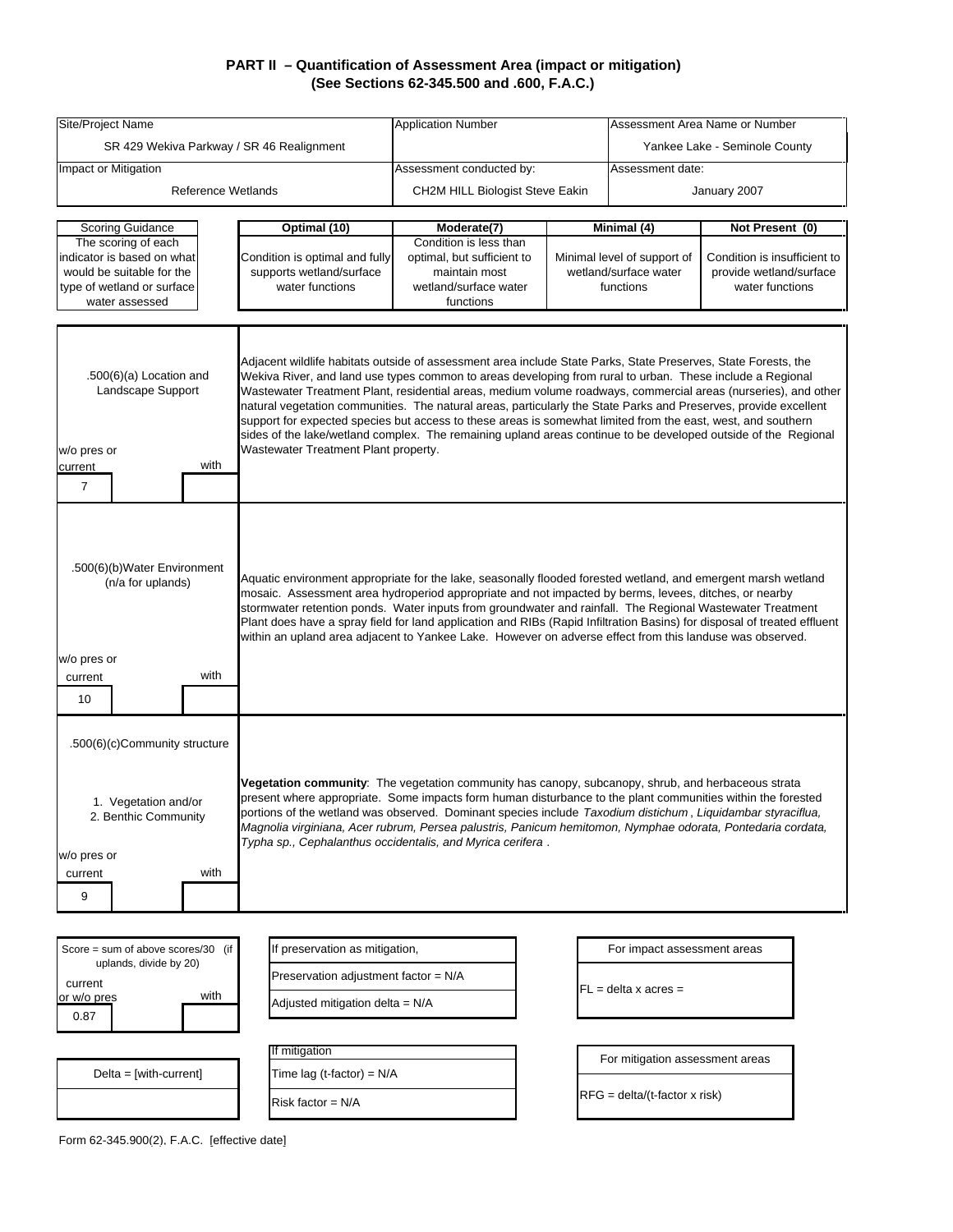| Site/Project Name                                                                                                                         |                                                            | <b>Application Number</b>                                                                                                                                                                                                                                                                                                                                                                                                                                                                                                                                                                                                                                                                                                                                                                                                                                                                                                                                                                                                                                                                                                     |  |                                                      | Assessment Area Name or Number                          |  |
|-------------------------------------------------------------------------------------------------------------------------------------------|------------------------------------------------------------|-------------------------------------------------------------------------------------------------------------------------------------------------------------------------------------------------------------------------------------------------------------------------------------------------------------------------------------------------------------------------------------------------------------------------------------------------------------------------------------------------------------------------------------------------------------------------------------------------------------------------------------------------------------------------------------------------------------------------------------------------------------------------------------------------------------------------------------------------------------------------------------------------------------------------------------------------------------------------------------------------------------------------------------------------------------------------------------------------------------------------------|--|------------------------------------------------------|---------------------------------------------------------|--|
| SR 429 Wekiva Parkway / SR 46 Realignment                                                                                                 |                                                            |                                                                                                                                                                                                                                                                                                                                                                                                                                                                                                                                                                                                                                                                                                                                                                                                                                                                                                                                                                                                                                                                                                                               |  | W16 - Lake County                                    |                                                         |  |
| Impact or Mitigation                                                                                                                      |                                                            | Assessment conducted by:                                                                                                                                                                                                                                                                                                                                                                                                                                                                                                                                                                                                                                                                                                                                                                                                                                                                                                                                                                                                                                                                                                      |  | Assessment date:                                     |                                                         |  |
| Impact to marsh along existing road                                                                                                       |                                                            | CH2M HILL Biologist Steve Eakin                                                                                                                                                                                                                                                                                                                                                                                                                                                                                                                                                                                                                                                                                                                                                                                                                                                                                                                                                                                                                                                                                               |  |                                                      | January 2007                                            |  |
|                                                                                                                                           |                                                            |                                                                                                                                                                                                                                                                                                                                                                                                                                                                                                                                                                                                                                                                                                                                                                                                                                                                                                                                                                                                                                                                                                                               |  |                                                      |                                                         |  |
| Scoring Guidance                                                                                                                          | Optimal (10)                                               | Moderate(7)                                                                                                                                                                                                                                                                                                                                                                                                                                                                                                                                                                                                                                                                                                                                                                                                                                                                                                                                                                                                                                                                                                                   |  | Minimal (4)                                          | Not Present (0)                                         |  |
| The scoring of each                                                                                                                       |                                                            | Condition is less than                                                                                                                                                                                                                                                                                                                                                                                                                                                                                                                                                                                                                                                                                                                                                                                                                                                                                                                                                                                                                                                                                                        |  |                                                      |                                                         |  |
| indicator is based on what<br>would be suitable for the                                                                                   | Condition is optimal and fully<br>supports wetland/surface | optimal, but sufficient to<br>maintain most                                                                                                                                                                                                                                                                                                                                                                                                                                                                                                                                                                                                                                                                                                                                                                                                                                                                                                                                                                                                                                                                                   |  | Minimal level of support of<br>wetland/surface water | Condition is insufficient to<br>provide wetland/surface |  |
| type of wetland or surface                                                                                                                | water functions                                            | wetland/surface water                                                                                                                                                                                                                                                                                                                                                                                                                                                                                                                                                                                                                                                                                                                                                                                                                                                                                                                                                                                                                                                                                                         |  | functions                                            | water functions                                         |  |
| water assessed                                                                                                                            |                                                            | functions                                                                                                                                                                                                                                                                                                                                                                                                                                                                                                                                                                                                                                                                                                                                                                                                                                                                                                                                                                                                                                                                                                                     |  |                                                      |                                                         |  |
| $.500(6)(a)$ Location and<br>Landscape Support<br>w/o pres or<br>with<br>current<br>8<br>.500(6)(b)Water Environment<br>(n/a for uplands) |                                                            | Adjacent wildlife habitats outside of assessment area include State Parks, State Preserves, State Forests,<br>undeveloped improved pastures and land use types common to areas developing from rural to urban. These<br>include residential areas, medium volume roadways, commercial areas (nurseries), and other natural vegetation<br>communities. The natural areas, particularly the State Parks and Preserves, provide excellent support for expected<br>species. However portions of the Neighborhood Lakes parcel located immediately to the west of the wetland, are<br>maintained as improved pasture for grazing livestock. The wetland is located immediately adjacent to SR 46 on the<br>south side limiting wildlife access from the north. However, a wildlife underpass is located nearby allowing wildlife<br>to access Rock Springs Run Preserve from Seminole State Forest.<br>Aquatic environment appropriate for the emergent marsh wetland. Assessment area hydroperiod appropriate and<br>not impacted by berms, levees, ditches, or nearby stormwater retention ponds. Water inputs from groundwater, |  |                                                      |                                                         |  |
| w/o pres or<br>with<br>current<br>8                                                                                                       |                                                            | rainfall, and some roadway runoff. Water quality appears to be unimpacted by surrounding land use.                                                                                                                                                                                                                                                                                                                                                                                                                                                                                                                                                                                                                                                                                                                                                                                                                                                                                                                                                                                                                            |  |                                                      |                                                         |  |
| .500(6)(c)Community structure<br>1. Vegetation and/or<br>2. Benthic Community<br>w/o pres or<br>with<br>current                           |                                                            | Vegetation community: The vegetation community was appropriate for the wetland type. The north side of the<br>wetland was previously permanently impacted from the construction of SR 46. Dominant species include Nymphae<br>odorata, Panicum hemitomon, Baccharis sp., and Cephalanthus occidentalis.                                                                                                                                                                                                                                                                                                                                                                                                                                                                                                                                                                                                                                                                                                                                                                                                                       |  |                                                      |                                                         |  |
| 10                                                                                                                                        |                                                            |                                                                                                                                                                                                                                                                                                                                                                                                                                                                                                                                                                                                                                                                                                                                                                                                                                                                                                                                                                                                                                                                                                                               |  |                                                      |                                                         |  |
|                                                                                                                                           |                                                            |                                                                                                                                                                                                                                                                                                                                                                                                                                                                                                                                                                                                                                                                                                                                                                                                                                                                                                                                                                                                                                                                                                                               |  |                                                      |                                                         |  |
|                                                                                                                                           |                                                            |                                                                                                                                                                                                                                                                                                                                                                                                                                                                                                                                                                                                                                                                                                                                                                                                                                                                                                                                                                                                                                                                                                                               |  |                                                      |                                                         |  |
| Score = sum of above scores/30 (if                                                                                                        | If preservation as mitigation,                             |                                                                                                                                                                                                                                                                                                                                                                                                                                                                                                                                                                                                                                                                                                                                                                                                                                                                                                                                                                                                                                                                                                                               |  | For impact assessment areas                          |                                                         |  |
| uplands, divide by 20)                                                                                                                    | Preservation adjustment factor = N/A                       |                                                                                                                                                                                                                                                                                                                                                                                                                                                                                                                                                                                                                                                                                                                                                                                                                                                                                                                                                                                                                                                                                                                               |  |                                                      |                                                         |  |
| current<br>with<br>or w/o pres                                                                                                            | Adjusted mitigation delta = N/A                            |                                                                                                                                                                                                                                                                                                                                                                                                                                                                                                                                                                                                                                                                                                                                                                                                                                                                                                                                                                                                                                                                                                                               |  | $FL = delta \times acres =$                          |                                                         |  |
| 0.87                                                                                                                                      |                                                            |                                                                                                                                                                                                                                                                                                                                                                                                                                                                                                                                                                                                                                                                                                                                                                                                                                                                                                                                                                                                                                                                                                                               |  |                                                      |                                                         |  |
|                                                                                                                                           |                                                            |                                                                                                                                                                                                                                                                                                                                                                                                                                                                                                                                                                                                                                                                                                                                                                                                                                                                                                                                                                                                                                                                                                                               |  |                                                      |                                                         |  |
|                                                                                                                                           | If mitigation                                              |                                                                                                                                                                                                                                                                                                                                                                                                                                                                                                                                                                                                                                                                                                                                                                                                                                                                                                                                                                                                                                                                                                                               |  | For mitigation assessment areas                      |                                                         |  |
| $Delta = [with-current]$                                                                                                                  | Time lag (t-factor) = $N/A$                                |                                                                                                                                                                                                                                                                                                                                                                                                                                                                                                                                                                                                                                                                                                                                                                                                                                                                                                                                                                                                                                                                                                                               |  |                                                      |                                                         |  |
|                                                                                                                                           | Risk factor = N/A                                          |                                                                                                                                                                                                                                                                                                                                                                                                                                                                                                                                                                                                                                                                                                                                                                                                                                                                                                                                                                                                                                                                                                                               |  | $RFG = delta/(t-factor \times risk)$                 |                                                         |  |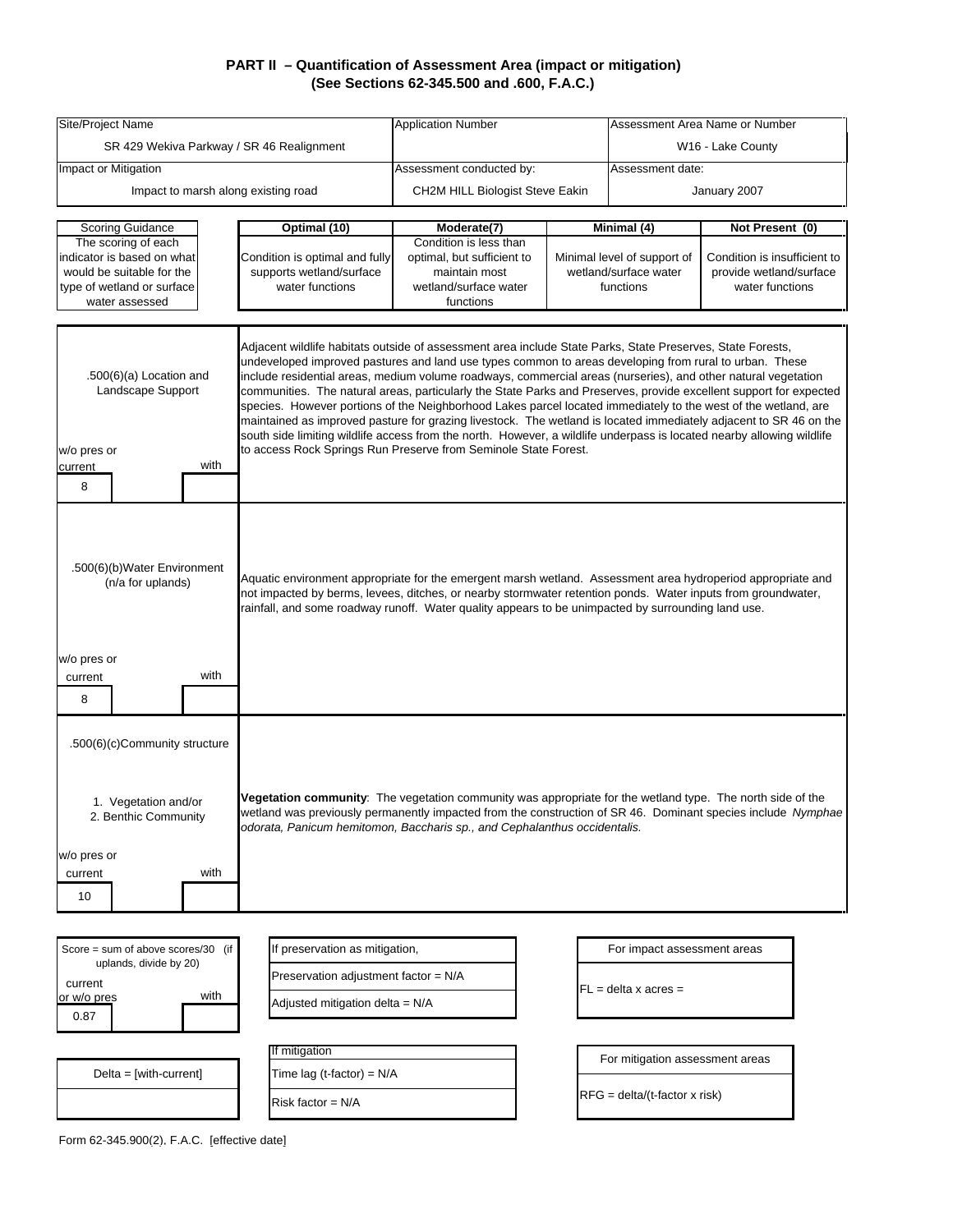| Site/Project Name                                                                                                              |                                                                                                           | <b>Application Number</b>                                                                                                                                                                                                                                                                                                                                                                                                                                                                                                                                       |  | Assessment Area Name or Number                                                                                                                  |                 |  |
|--------------------------------------------------------------------------------------------------------------------------------|-----------------------------------------------------------------------------------------------------------|-----------------------------------------------------------------------------------------------------------------------------------------------------------------------------------------------------------------------------------------------------------------------------------------------------------------------------------------------------------------------------------------------------------------------------------------------------------------------------------------------------------------------------------------------------------------|--|-------------------------------------------------------------------------------------------------------------------------------------------------|-----------------|--|
| SR 429 Wekiva Parkway / SR 46 Realignment                                                                                      |                                                                                                           |                                                                                                                                                                                                                                                                                                                                                                                                                                                                                                                                                                 |  | a spring run north of Boch Road -<br>Orange County                                                                                              |                 |  |
| Impact or Mitigation                                                                                                           |                                                                                                           | Assessment conducted by:                                                                                                                                                                                                                                                                                                                                                                                                                                                                                                                                        |  | Assessment date:                                                                                                                                |                 |  |
| <b>Reference Wetlands</b>                                                                                                      |                                                                                                           | CH2M HILL Biologist Steve Eakin                                                                                                                                                                                                                                                                                                                                                                                                                                                                                                                                 |  | January 2007                                                                                                                                    |                 |  |
| <b>Scoring Guidance</b>                                                                                                        | Optimal (10)                                                                                              | Moderate(7)                                                                                                                                                                                                                                                                                                                                                                                                                                                                                                                                                     |  | Minimal (4)                                                                                                                                     | Not Present (0) |  |
| The scoring of each<br>indicator is based on what<br>would be suitable for the<br>type of wetland or surface<br>water assessed | Condition is optimal and fully<br>supports wetland/surface<br>water functions                             | Condition is less than<br>optimal, but sufficient to<br>maintain most<br>wetland/surface water<br>functions                                                                                                                                                                                                                                                                                                                                                                                                                                                     |  | Minimal level of support of<br>Condition is insufficient to<br>wetland/surface water<br>provide wetland/surface<br>functions<br>water functions |                 |  |
|                                                                                                                                |                                                                                                           |                                                                                                                                                                                                                                                                                                                                                                                                                                                                                                                                                                 |  |                                                                                                                                                 |                 |  |
| $.500(6)(a)$ Location and<br>Landscape Support<br>w/o pres or<br>with<br>current<br>$\overline{7}$                             |                                                                                                           | Adjacent wildlife habitats outside of assessment area include woodland pastures, mixed hardwood and coniferous<br>forested areas, mixed forested wetlands, other small spring runs, low density single family residential, and<br>commercial (nurseries) properties. The natural areas provide moderate support for expected species. Access by<br>some species is limited due to fences, roadways, and maintenance of pastures.                                                                                                                                |  |                                                                                                                                                 |                 |  |
| .500(6)(b)Water Environment<br>(n/a for uplands)<br>w/o pres or<br>with<br>current<br>10                                       |                                                                                                           | Aquatic environment appropriate for a minor, seasonally flowing, spring run. Assessment area hydroperiod<br>appropriate enough to support wetland plant species. Water inputs from groundwater only. This type of surface<br>water is susceptible to regional groundwater impacts. However these were not observed at the time of the survey.                                                                                                                                                                                                                   |  |                                                                                                                                                 |                 |  |
| .500(6)(c)Community structure                                                                                                  |                                                                                                           |                                                                                                                                                                                                                                                                                                                                                                                                                                                                                                                                                                 |  |                                                                                                                                                 |                 |  |
| 1. Vegetation and/or<br>2. Benthic Community<br>w/o pres or<br>with<br>current<br>4                                            |                                                                                                           | Vegetation community: The vegetation community not diverse and was dominated by two wetland shrub species,<br>Sambucus canadensis and the invasive Ludwigia peruviana. The canopy and subcanopy strata were notably<br>absent from the wetland. Some remnant tree snags were present and indicate that at one time, the wetland area<br>was likely forested. Areas immediately adjacent to and within the boundary of the wetland are regularly cleared,<br>mowed, and maintained. The herbaceous layer of the wetland was sparse due to the dense shrub layer. |  |                                                                                                                                                 |                 |  |
|                                                                                                                                |                                                                                                           |                                                                                                                                                                                                                                                                                                                                                                                                                                                                                                                                                                 |  |                                                                                                                                                 |                 |  |
| Score = sum of above scores/30 (if<br>uplands, divide by 20)<br>current<br>with<br>or w/o pres<br>0.70                         | If preservation as mitigation,<br>Preservation adjustment factor = N/A<br>Adjusted mitigation delta = N/A |                                                                                                                                                                                                                                                                                                                                                                                                                                                                                                                                                                 |  | For impact assessment areas<br>$FL = delta \times acres =$                                                                                      |                 |  |
| $Delta = [with-current]$                                                                                                       | If mitigation<br>Time lag (t-factor) = $N/A$                                                              |                                                                                                                                                                                                                                                                                                                                                                                                                                                                                                                                                                 |  | For mitigation assessment areas                                                                                                                 |                 |  |
|                                                                                                                                | Risk factor = N/A                                                                                         |                                                                                                                                                                                                                                                                                                                                                                                                                                                                                                                                                                 |  | $RFG = delta/(t-factor \times risk)$                                                                                                            |                 |  |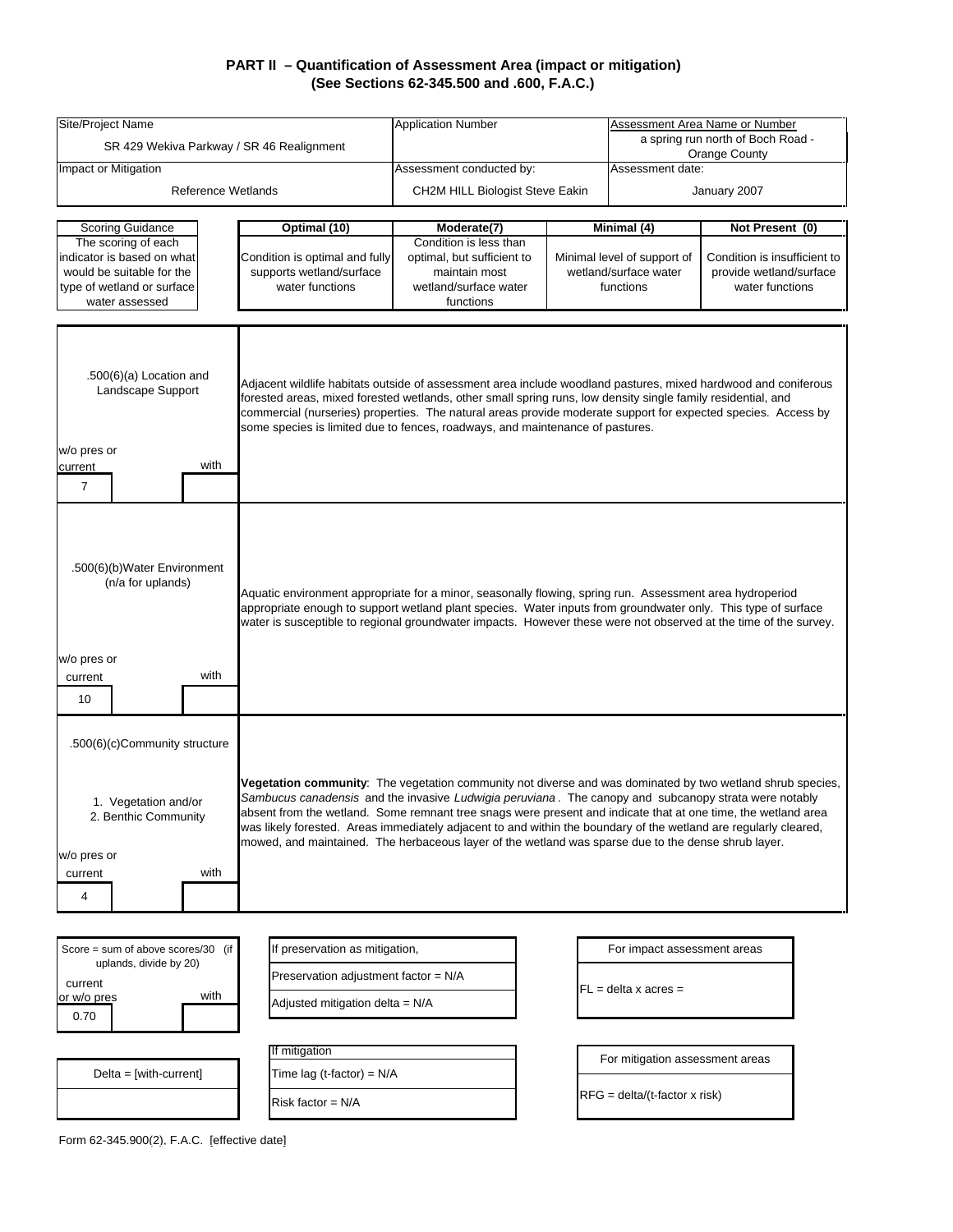| Site/Project Name                                                                                                                                                                                                                                                                                                                                                                                                                                                                                                                                                                                                                                        |                                      | <b>Application Number</b>                                                                                                                                                                                                                                                                                                                                                                                                                                                                                                                                                                                                                                                                                                                                                        |                              |                                  | Assessment Area Name or Number |                              |  |  |
|----------------------------------------------------------------------------------------------------------------------------------------------------------------------------------------------------------------------------------------------------------------------------------------------------------------------------------------------------------------------------------------------------------------------------------------------------------------------------------------------------------------------------------------------------------------------------------------------------------------------------------------------------------|--------------------------------------|----------------------------------------------------------------------------------------------------------------------------------------------------------------------------------------------------------------------------------------------------------------------------------------------------------------------------------------------------------------------------------------------------------------------------------------------------------------------------------------------------------------------------------------------------------------------------------------------------------------------------------------------------------------------------------------------------------------------------------------------------------------------------------|------------------------------|----------------------------------|--------------------------------|------------------------------|--|--|
| SR 429 Wekiva Parkway / SR 46 Realignment                                                                                                                                                                                                                                                                                                                                                                                                                                                                                                                                                                                                                |                                      |                                                                                                                                                                                                                                                                                                                                                                                                                                                                                                                                                                                                                                                                                                                                                                                  |                              | W48, W49, W50, W51 - Lake County |                                |                              |  |  |
| Impact or Mitigation                                                                                                                                                                                                                                                                                                                                                                                                                                                                                                                                                                                                                                     |                                      | Assessment conducted by:                                                                                                                                                                                                                                                                                                                                                                                                                                                                                                                                                                                                                                                                                                                                                         | Assessment date:             |                                  |                                |                              |  |  |
| Impact to shrubby wetland and marsh along existing road                                                                                                                                                                                                                                                                                                                                                                                                                                                                                                                                                                                                  |                                      | CH2M HILL Biologist Steve Eakin                                                                                                                                                                                                                                                                                                                                                                                                                                                                                                                                                                                                                                                                                                                                                  |                              |                                  | January 2007                   |                              |  |  |
|                                                                                                                                                                                                                                                                                                                                                                                                                                                                                                                                                                                                                                                          |                                      |                                                                                                                                                                                                                                                                                                                                                                                                                                                                                                                                                                                                                                                                                                                                                                                  |                              |                                  |                                |                              |  |  |
| Scoring Guidance                                                                                                                                                                                                                                                                                                                                                                                                                                                                                                                                                                                                                                         | Optimal (10)                         | Moderate(7)                                                                                                                                                                                                                                                                                                                                                                                                                                                                                                                                                                                                                                                                                                                                                                      |                              | Minimal (4)                      | Not Present (0)                |                              |  |  |
| The scoring of each<br>indicator is based on what                                                                                                                                                                                                                                                                                                                                                                                                                                                                                                                                                                                                        | Condition is optimal and fully       | Condition is less than<br>optimal, but sufficient to                                                                                                                                                                                                                                                                                                                                                                                                                                                                                                                                                                                                                                                                                                                             |                              | Minimal level of support of      |                                | Condition is insufficient to |  |  |
| would be suitable for the                                                                                                                                                                                                                                                                                                                                                                                                                                                                                                                                                                                                                                | supports wetland/surface             | maintain most                                                                                                                                                                                                                                                                                                                                                                                                                                                                                                                                                                                                                                                                                                                                                                    |                              | wetland/surface water            | provide wetland/surface        |                              |  |  |
| type of wetland or surface<br>water assessed                                                                                                                                                                                                                                                                                                                                                                                                                                                                                                                                                                                                             | water functions                      | wetland/surface water<br>functions                                                                                                                                                                                                                                                                                                                                                                                                                                                                                                                                                                                                                                                                                                                                               | functions<br>water functions |                                  |                                |                              |  |  |
|                                                                                                                                                                                                                                                                                                                                                                                                                                                                                                                                                                                                                                                          |                                      |                                                                                                                                                                                                                                                                                                                                                                                                                                                                                                                                                                                                                                                                                                                                                                                  |                              |                                  |                                |                              |  |  |
| $.500(6)(a)$ Location and<br>Landscape Support<br>w/o pres or<br>with<br>current                                                                                                                                                                                                                                                                                                                                                                                                                                                                                                                                                                         |                                      | Adjacent wildlife habitats outside of assessment area include improved pastures, other wetland shrub and<br>emergent marsh, abandoned groves, and small parcels of mixed hardwood and conifer forests. The dominant land<br>uses near the wetland include single family residential, multiple dwelling units, and active extractive areas. The<br>wetland is bisected by SR 46. Wildlife access to habitats is limited by SR 46 and by improved pastures being<br>converted to multiple family dwellings on the north side of the wetland boundary. On the south side of the wetland<br>boundary, existing single family developments and extractive areas limit wildlife access. US 441 is approximately<br>1000 feet to the west of the wetland limiting access from the west. |                              |                                  |                                |                              |  |  |
| 5                                                                                                                                                                                                                                                                                                                                                                                                                                                                                                                                                                                                                                                        |                                      |                                                                                                                                                                                                                                                                                                                                                                                                                                                                                                                                                                                                                                                                                                                                                                                  |                              |                                  |                                |                              |  |  |
| .500(6)(b)Water Environment<br>(n/a for uplands)<br>w/o pres or<br>with<br>current<br>7                                                                                                                                                                                                                                                                                                                                                                                                                                                                                                                                                                  |                                      | Aquatic environment appropriate for the shrub, marsh, and emergent vegetation wetland mosaic. Assessment area<br>hydroperiod appropriate and not impacted by berms, levees, ditches, or nearby stormwater retention ponds.<br>However, the assessment area is at the lowest elevation in a small, closed watershed that has been heavily<br>developed. The water environment in the wetland is highly susceptible to runoff from impervious surfaces within<br>the watershed. Water inputs from groundwater and rainfall.                                                                                                                                                                                                                                                        |                              |                                  |                                |                              |  |  |
| .500(6)(c)Community structure                                                                                                                                                                                                                                                                                                                                                                                                                                                                                                                                                                                                                            |                                      |                                                                                                                                                                                                                                                                                                                                                                                                                                                                                                                                                                                                                                                                                                                                                                                  |                              |                                  |                                |                              |  |  |
| Vegetation community: The vegetation community was appropriate for the wetland types observed. Shrub and<br>herbaceous layer were not diverse but typical of wetlands surveyed throughout the study area. The shrub layer<br>1. Vegetation and/or<br>was dominated by Salix caroliniana, Myrica cerifera, Acer rubrum, and Baccharis sp The herbaceous layer was<br>2. Benthic Community<br>dominated by Panicum hemitomon and Nymphae odorata. Some disturbance to the vegetation community was<br>observed within the SR 46 ROW from routine maintenance and along the wetland boundary near residential areas.<br>w/o pres or<br>with<br>current<br>9 |                                      |                                                                                                                                                                                                                                                                                                                                                                                                                                                                                                                                                                                                                                                                                                                                                                                  |                              |                                  |                                |                              |  |  |
|                                                                                                                                                                                                                                                                                                                                                                                                                                                                                                                                                                                                                                                          |                                      |                                                                                                                                                                                                                                                                                                                                                                                                                                                                                                                                                                                                                                                                                                                                                                                  |                              |                                  |                                |                              |  |  |
| Score = sum of above scores/30 (if                                                                                                                                                                                                                                                                                                                                                                                                                                                                                                                                                                                                                       | If preservation as mitigation,       |                                                                                                                                                                                                                                                                                                                                                                                                                                                                                                                                                                                                                                                                                                                                                                                  |                              | For impact assessment areas      |                                |                              |  |  |
| uplands, divide by 20)                                                                                                                                                                                                                                                                                                                                                                                                                                                                                                                                                                                                                                   | Preservation adjustment factor = N/A |                                                                                                                                                                                                                                                                                                                                                                                                                                                                                                                                                                                                                                                                                                                                                                                  |                              |                                  |                                |                              |  |  |
| current<br>with<br>or w/o pres                                                                                                                                                                                                                                                                                                                                                                                                                                                                                                                                                                                                                           | Adjusted mitigation delta = N/A      |                                                                                                                                                                                                                                                                                                                                                                                                                                                                                                                                                                                                                                                                                                                                                                                  |                              | $FL = delta \times acres =$      |                                |                              |  |  |
| 0.70                                                                                                                                                                                                                                                                                                                                                                                                                                                                                                                                                                                                                                                     |                                      |                                                                                                                                                                                                                                                                                                                                                                                                                                                                                                                                                                                                                                                                                                                                                                                  |                              |                                  |                                |                              |  |  |
|                                                                                                                                                                                                                                                                                                                                                                                                                                                                                                                                                                                                                                                          |                                      |                                                                                                                                                                                                                                                                                                                                                                                                                                                                                                                                                                                                                                                                                                                                                                                  |                              |                                  |                                |                              |  |  |
|                                                                                                                                                                                                                                                                                                                                                                                                                                                                                                                                                                                                                                                          | If mitigation                        |                                                                                                                                                                                                                                                                                                                                                                                                                                                                                                                                                                                                                                                                                                                                                                                  |                              | For mitigation assessment areas  |                                |                              |  |  |
| $Delta = [with-current]$                                                                                                                                                                                                                                                                                                                                                                                                                                                                                                                                                                                                                                 | Time lag (t-factor) = N/A            |                                                                                                                                                                                                                                                                                                                                                                                                                                                                                                                                                                                                                                                                                                                                                                                  |                              |                                  |                                |                              |  |  |
|                                                                                                                                                                                                                                                                                                                                                                                                                                                                                                                                                                                                                                                          | Risk factor = N/A                    |                                                                                                                                                                                                                                                                                                                                                                                                                                                                                                                                                                                                                                                                                                                                                                                  |                              | $RFG = delta/(t-factor x risk)$  |                                |                              |  |  |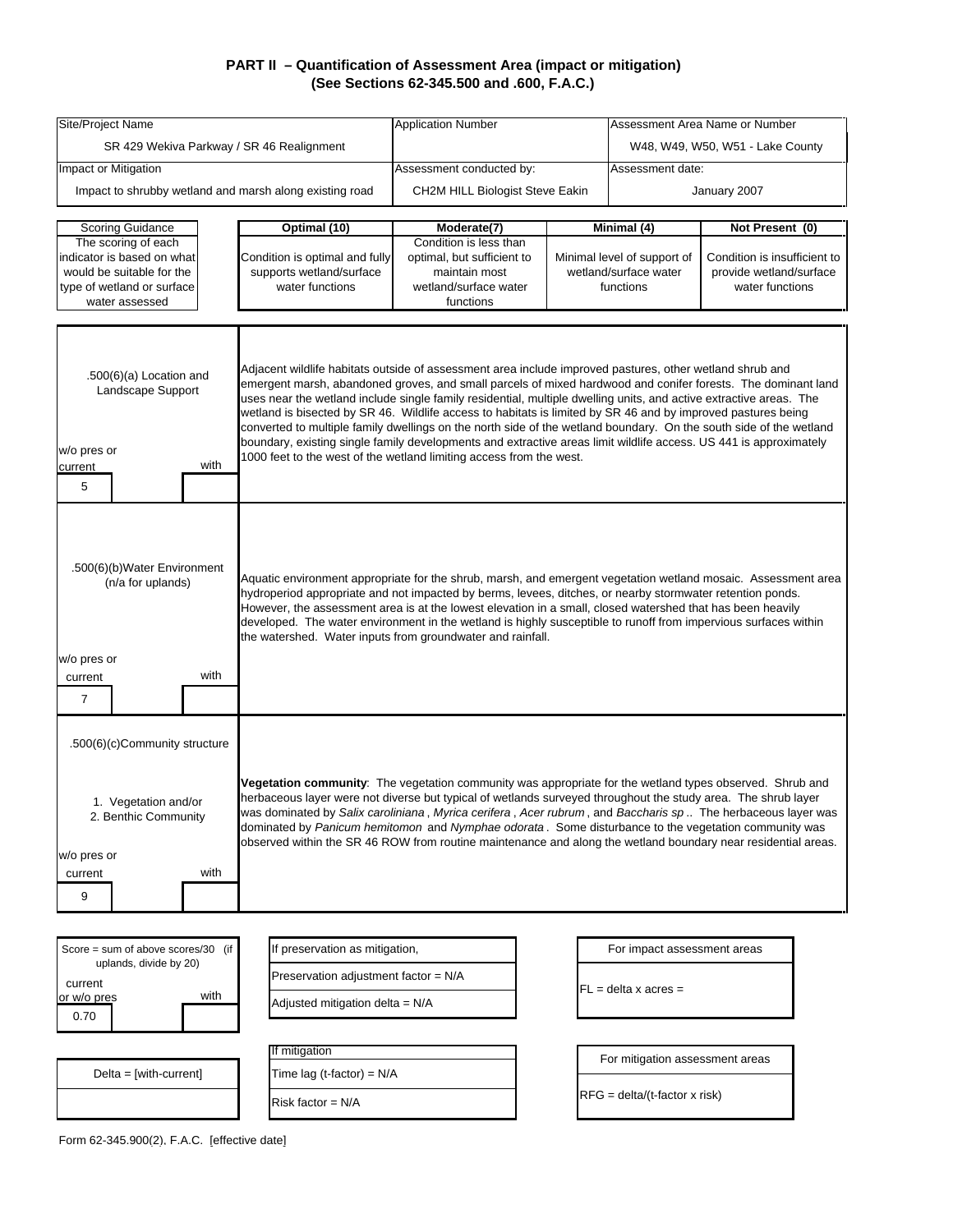| Site/Project Name                                                                                    |                                      | <b>Application Number</b>                                                                                                                                                                                                                                                                                                                                                                                                                                                                                                                                                                                                                                                                          | Assessment Area Name or Number |                                      |                              |  |
|------------------------------------------------------------------------------------------------------|--------------------------------------|----------------------------------------------------------------------------------------------------------------------------------------------------------------------------------------------------------------------------------------------------------------------------------------------------------------------------------------------------------------------------------------------------------------------------------------------------------------------------------------------------------------------------------------------------------------------------------------------------------------------------------------------------------------------------------------------------|--------------------------------|--------------------------------------|------------------------------|--|
| SR 429 Wekiva Parkway / SR 46 Realignment                                                            |                                      |                                                                                                                                                                                                                                                                                                                                                                                                                                                                                                                                                                                                                                                                                                    |                                | W55, W56<br>Lake County              |                              |  |
| Impact or Mitigation                                                                                 |                                      | Assessment conducted by:                                                                                                                                                                                                                                                                                                                                                                                                                                                                                                                                                                                                                                                                           |                                | Assessment date:                     |                              |  |
| Impact to marsh along existing road                                                                  |                                      | CH2M HILL Biologist Steve Eakin                                                                                                                                                                                                                                                                                                                                                                                                                                                                                                                                                                                                                                                                    |                                |                                      | January 2007                 |  |
|                                                                                                      |                                      |                                                                                                                                                                                                                                                                                                                                                                                                                                                                                                                                                                                                                                                                                                    |                                |                                      |                              |  |
| Scoring Guidance                                                                                     | Optimal (10)                         | Moderate(7)                                                                                                                                                                                                                                                                                                                                                                                                                                                                                                                                                                                                                                                                                        |                                | Minimal (4)                          | Not Present (0)              |  |
| The scoring of each<br>indicator is based on what                                                    | Condition is optimal and fully       | Condition is less than<br>optimal, but sufficient to                                                                                                                                                                                                                                                                                                                                                                                                                                                                                                                                                                                                                                               | Minimal level of support of    |                                      | Condition is insufficient to |  |
| would be suitable for the                                                                            | supports wetland/surface             | maintain most                                                                                                                                                                                                                                                                                                                                                                                                                                                                                                                                                                                                                                                                                      |                                | wetland/surface water                | provide wetland/surface      |  |
| type of wetland or surface<br>water assessed                                                         | water functions                      | wetland/surface water<br>functions                                                                                                                                                                                                                                                                                                                                                                                                                                                                                                                                                                                                                                                                 | functions                      |                                      | water functions              |  |
|                                                                                                      |                                      |                                                                                                                                                                                                                                                                                                                                                                                                                                                                                                                                                                                                                                                                                                    |                                |                                      |                              |  |
| $.500(6)(a)$ Location and<br>Landscape Support<br>w/o pres or<br>with<br>current<br>8                |                                      | Adjacent wildlife habitats outside of assessment area include regenerating forested areas dominated by mixed oaks<br>and pine, pine plantations, and improved pastures. The exotic species Enterolobium contortisiliquum was<br>observed within the adjacent uplands. Other land uses include sparse, single family residential dwellings,<br>commercial properties (nurseries), and a cemetery. Wildlife access to adjacent habitat areas is not limited from the<br>assessment area. The surrounding upland forests are in a state of regeneration and were historically oak and<br>longleaf pine tree farms. Heavy use by ATVs in the surrounding uplands and within the wetland were observed. |                                |                                      |                              |  |
|                                                                                                      |                                      |                                                                                                                                                                                                                                                                                                                                                                                                                                                                                                                                                                                                                                                                                                    |                                |                                      |                              |  |
| .500(6)(b)Water Environment<br>(n/a for uplands)<br>w/o pres or<br>with<br>current<br>$\overline{7}$ |                                      | Aquatic environment somewhat appropriate for the wet prairie and emergent vegetation wetland type observed.<br>The wetland is fed by a small ephemeral spring to the south which had been impacted from ATV use. The wetland<br>is feed by groundwater and rainfall and susceptible to any regional groundwater impacts. On several occasions the<br>wetland was observed to be dry during the dry season. Assessment area hydroperiod seems appropriate and not<br>impacted by berms, levees, ditches, or nearby stormwater retention ponds.                                                                                                                                                      |                                |                                      |                              |  |
| .500(6)(c)Community structure                                                                        |                                      |                                                                                                                                                                                                                                                                                                                                                                                                                                                                                                                                                                                                                                                                                                    |                                |                                      |                              |  |
| 1. Vegetation and/or<br>2. Benthic Community                                                         |                                      | Vegetation community: The vegetation community was heavily impacted from ATV use appropriate for the<br>wetland types observed. Canopy and shrub layer were appropriately absent from the wetland type and the<br>herbaceous layer was sparse due to impacts. The herbaceous layer was dominated by Panicum hemitomon.                                                                                                                                                                                                                                                                                                                                                                             |                                |                                      |                              |  |
| w/o pres or                                                                                          |                                      |                                                                                                                                                                                                                                                                                                                                                                                                                                                                                                                                                                                                                                                                                                    |                                |                                      |                              |  |
| with<br>current                                                                                      |                                      |                                                                                                                                                                                                                                                                                                                                                                                                                                                                                                                                                                                                                                                                                                    |                                |                                      |                              |  |
| $\overline{4}$                                                                                       |                                      |                                                                                                                                                                                                                                                                                                                                                                                                                                                                                                                                                                                                                                                                                                    |                                |                                      |                              |  |
|                                                                                                      |                                      |                                                                                                                                                                                                                                                                                                                                                                                                                                                                                                                                                                                                                                                                                                    |                                |                                      |                              |  |
| Score = sum of above scores/30 (if                                                                   | If preservation as mitigation,       |                                                                                                                                                                                                                                                                                                                                                                                                                                                                                                                                                                                                                                                                                                    |                                | For impact assessment areas          |                              |  |
| uplands, divide by 20)                                                                               | Preservation adjustment factor = N/A |                                                                                                                                                                                                                                                                                                                                                                                                                                                                                                                                                                                                                                                                                                    |                                |                                      |                              |  |
| current<br>with<br>or w/o pres                                                                       |                                      |                                                                                                                                                                                                                                                                                                                                                                                                                                                                                                                                                                                                                                                                                                    |                                | FL = delta x acres =                 |                              |  |
| 0.63                                                                                                 | Adjusted mitigation delta = N/A      |                                                                                                                                                                                                                                                                                                                                                                                                                                                                                                                                                                                                                                                                                                    |                                |                                      |                              |  |
|                                                                                                      |                                      |                                                                                                                                                                                                                                                                                                                                                                                                                                                                                                                                                                                                                                                                                                    |                                |                                      |                              |  |
|                                                                                                      | If mitigation                        |                                                                                                                                                                                                                                                                                                                                                                                                                                                                                                                                                                                                                                                                                                    |                                | For mitigation assessment areas      |                              |  |
| $Delta = [with-current]$                                                                             | Time lag (t-factor) = N/A            |                                                                                                                                                                                                                                                                                                                                                                                                                                                                                                                                                                                                                                                                                                    |                                |                                      |                              |  |
|                                                                                                      | Risk factor = N/A                    |                                                                                                                                                                                                                                                                                                                                                                                                                                                                                                                                                                                                                                                                                                    |                                | $RFG = delta/(t-factor \times risk)$ |                              |  |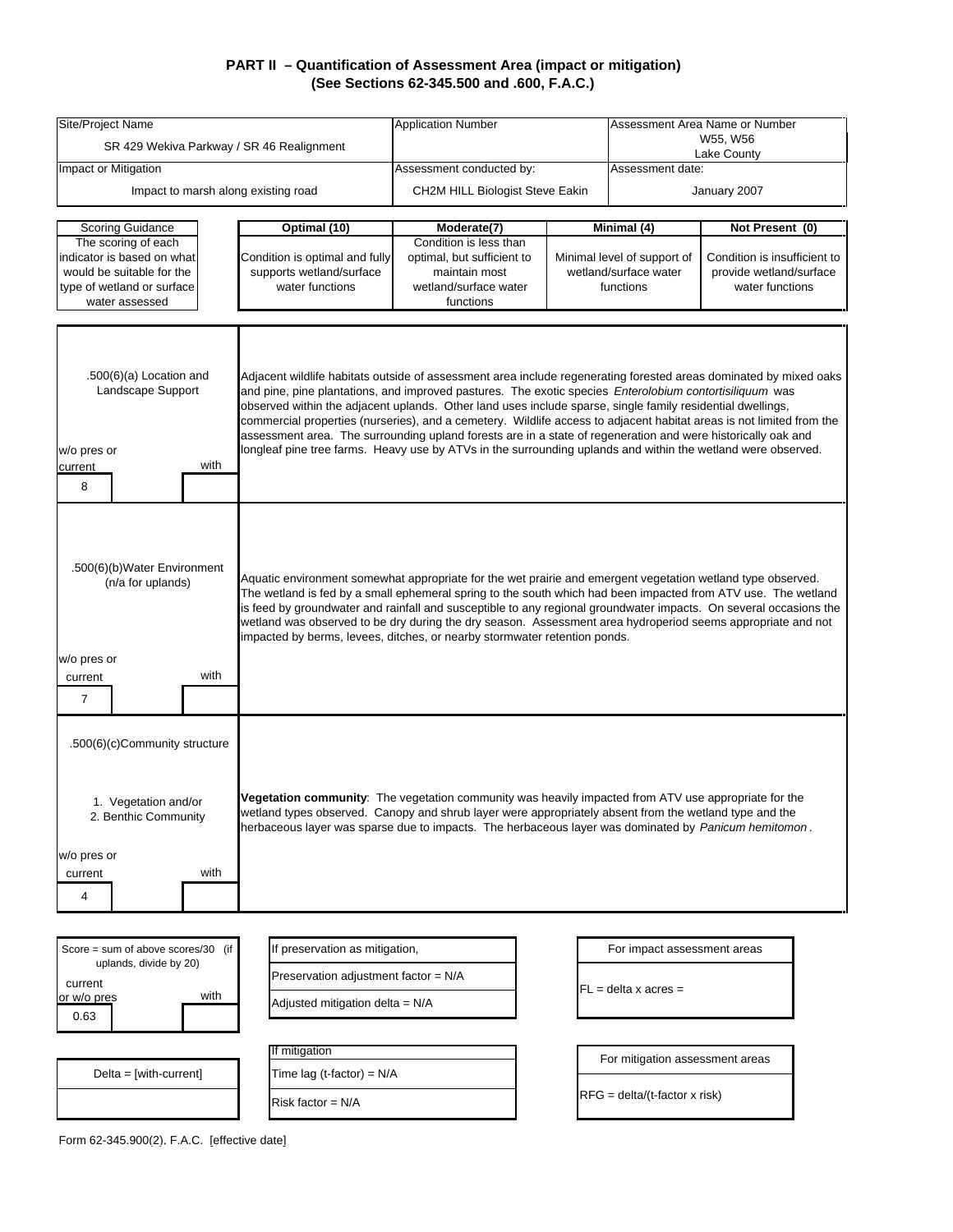| Site/Project Name                                                                                                                                                                                                                                                                                                                                                                                                            |                          | <b>Application Number</b>                         |                                                                                                                                                                                                                                                                                                                                                                                                                                                                                                                                                                                                                                                         | Assessment Area Name or Number |                                                       |                                            |  |
|------------------------------------------------------------------------------------------------------------------------------------------------------------------------------------------------------------------------------------------------------------------------------------------------------------------------------------------------------------------------------------------------------------------------------|--------------------------|---------------------------------------------------|---------------------------------------------------------------------------------------------------------------------------------------------------------------------------------------------------------------------------------------------------------------------------------------------------------------------------------------------------------------------------------------------------------------------------------------------------------------------------------------------------------------------------------------------------------------------------------------------------------------------------------------------------------|--------------------------------|-------------------------------------------------------|--------------------------------------------|--|
|                                                                                                                                                                                                                                                                                                                                                                                                                              |                          | SR 429 Wekiva Parkway / SR 46 Realignment         |                                                                                                                                                                                                                                                                                                                                                                                                                                                                                                                                                                                                                                                         |                                | small isolated wetland outside ROW -<br>Orange County |                                            |  |
| Impact or Mitigation                                                                                                                                                                                                                                                                                                                                                                                                         |                          |                                                   | Assessment conducted by:                                                                                                                                                                                                                                                                                                                                                                                                                                                                                                                                                                                                                                |                                | Assessment date:                                      |                                            |  |
|                                                                                                                                                                                                                                                                                                                                                                                                                              | <b>Reference Wetland</b> |                                                   | CH2M HILL Biologist Steve Eakin                                                                                                                                                                                                                                                                                                                                                                                                                                                                                                                                                                                                                         |                                |                                                       | January 2007                               |  |
|                                                                                                                                                                                                                                                                                                                                                                                                                              |                          |                                                   |                                                                                                                                                                                                                                                                                                                                                                                                                                                                                                                                                                                                                                                         |                                |                                                       |                                            |  |
| <b>Scoring Guidance</b><br>The scoring of each                                                                                                                                                                                                                                                                                                                                                                               |                          | Optimal (10)                                      | Moderate(7)<br>Condition is less than                                                                                                                                                                                                                                                                                                                                                                                                                                                                                                                                                                                                                   |                                | Minimal (4)                                           | Not Present (0)                            |  |
| indicator is based on what                                                                                                                                                                                                                                                                                                                                                                                                   |                          | Condition is optimal and fully                    | optimal, but sufficient to                                                                                                                                                                                                                                                                                                                                                                                                                                                                                                                                                                                                                              |                                | Minimal level of support of                           | Condition is insufficient to               |  |
| would be suitable for the<br>type of wetland or surface                                                                                                                                                                                                                                                                                                                                                                      |                          | supports wetland/surface<br>water functions       | maintain most<br>wetland/surface water                                                                                                                                                                                                                                                                                                                                                                                                                                                                                                                                                                                                                  |                                | wetland/surface water<br>functions                    | provide wetland/surface<br>water functions |  |
| water assessed                                                                                                                                                                                                                                                                                                                                                                                                               |                          |                                                   | functions                                                                                                                                                                                                                                                                                                                                                                                                                                                                                                                                                                                                                                               |                                |                                                       |                                            |  |
|                                                                                                                                                                                                                                                                                                                                                                                                                              |                          |                                                   |                                                                                                                                                                                                                                                                                                                                                                                                                                                                                                                                                                                                                                                         |                                |                                                       |                                            |  |
| $.500(6)(a)$ Location and<br>Landscape Support<br>w/o pres or<br>current<br>5                                                                                                                                                                                                                                                                                                                                                | with                     |                                                   | Adjacent wildlife habitats outside of assessment area moderate to poor quality and include mixed hardwood and<br>conifer forest parcels, pine plantations, mixed rangeland and utility corridors. Other land uses include sparse single<br>family residential dwellings, commercial (nurseries) properties, and a medium use roadway (CR 435). Wildlife<br>access is somewhat limited from the east by CR 435 and to the north by residential and commercial properties.<br>The majority of the surrounding uplands are pine plantation which at times may undergo intense management<br>periods reducing wildlife access and habitat with those areas. |                                |                                                       |                                            |  |
|                                                                                                                                                                                                                                                                                                                                                                                                                              |                          |                                                   |                                                                                                                                                                                                                                                                                                                                                                                                                                                                                                                                                                                                                                                         |                                |                                                       |                                            |  |
| .500(6)(b)Water Environment<br>(n/a for uplands)<br>w/o pres or<br>current<br>$\overline{7}$                                                                                                                                                                                                                                                                                                                                 | with                     | hydroperiod was appropriate for the wetland type. | Aquatic environment is somewhat appropriate for the shrub vegetation wetland type observed. The wetland is<br>isolated within the watershed and inputs are from groundwater and rainfall. The water environment is highly<br>susceptible to changes in land uses and management practices in the surrounding uplands. The wetland                                                                                                                                                                                                                                                                                                                       |                                |                                                       |                                            |  |
|                                                                                                                                                                                                                                                                                                                                                                                                                              |                          |                                                   |                                                                                                                                                                                                                                                                                                                                                                                                                                                                                                                                                                                                                                                         |                                |                                                       |                                            |  |
| .500(6)(c)Community structure<br>Vegetation community: The vegetation community was very low in diversity and comprised only of a shrub layer.<br>1. Vegetation and/or<br>The wetland was dominated by Salix caroliniana, Myrica cerifera and Ludwigia peruviana. The wetland appears to<br>2. Benthic Community<br>be prone to a fluctuating water table which has selected for shrub species and kept a canopy and notable |                          |                                                   |                                                                                                                                                                                                                                                                                                                                                                                                                                                                                                                                                                                                                                                         |                                |                                                       |                                            |  |
|                                                                                                                                                                                                                                                                                                                                                                                                                              |                          | herbaceous layer from being developed.            |                                                                                                                                                                                                                                                                                                                                                                                                                                                                                                                                                                                                                                                         |                                |                                                       |                                            |  |
| w/o pres or<br>current                                                                                                                                                                                                                                                                                                                                                                                                       | with                     |                                                   |                                                                                                                                                                                                                                                                                                                                                                                                                                                                                                                                                                                                                                                         |                                |                                                       |                                            |  |
| 7                                                                                                                                                                                                                                                                                                                                                                                                                            |                          |                                                   |                                                                                                                                                                                                                                                                                                                                                                                                                                                                                                                                                                                                                                                         |                                |                                                       |                                            |  |
|                                                                                                                                                                                                                                                                                                                                                                                                                              |                          |                                                   |                                                                                                                                                                                                                                                                                                                                                                                                                                                                                                                                                                                                                                                         |                                |                                                       |                                            |  |
|                                                                                                                                                                                                                                                                                                                                                                                                                              |                          |                                                   |                                                                                                                                                                                                                                                                                                                                                                                                                                                                                                                                                                                                                                                         |                                |                                                       |                                            |  |
| Score = sum of above scores/30 (if<br>uplands, divide by 20)                                                                                                                                                                                                                                                                                                                                                                 |                          | If preservation as mitigation,                    |                                                                                                                                                                                                                                                                                                                                                                                                                                                                                                                                                                                                                                                         |                                | For impact assessment areas                           |                                            |  |
| current                                                                                                                                                                                                                                                                                                                                                                                                                      |                          | Preservation adjustment factor = N/A              |                                                                                                                                                                                                                                                                                                                                                                                                                                                                                                                                                                                                                                                         |                                |                                                       |                                            |  |
| or w/o pres                                                                                                                                                                                                                                                                                                                                                                                                                  | with                     | Adjusted mitigation delta = N/A                   |                                                                                                                                                                                                                                                                                                                                                                                                                                                                                                                                                                                                                                                         |                                | $FL = delta \times acres =$                           |                                            |  |
| 0.63                                                                                                                                                                                                                                                                                                                                                                                                                         |                          |                                                   |                                                                                                                                                                                                                                                                                                                                                                                                                                                                                                                                                                                                                                                         |                                |                                                       |                                            |  |
|                                                                                                                                                                                                                                                                                                                                                                                                                              |                          | If mitigation                                     |                                                                                                                                                                                                                                                                                                                                                                                                                                                                                                                                                                                                                                                         |                                |                                                       |                                            |  |
| $Delta = [with-current]$                                                                                                                                                                                                                                                                                                                                                                                                     |                          | Time lag (t-factor) = N/A                         |                                                                                                                                                                                                                                                                                                                                                                                                                                                                                                                                                                                                                                                         |                                | For mitigation assessment areas                       |                                            |  |
|                                                                                                                                                                                                                                                                                                                                                                                                                              |                          | Risk factor = N/A                                 |                                                                                                                                                                                                                                                                                                                                                                                                                                                                                                                                                                                                                                                         |                                | $RFG = delta/(t-factor x risk)$                       |                                            |  |
|                                                                                                                                                                                                                                                                                                                                                                                                                              |                          |                                                   |                                                                                                                                                                                                                                                                                                                                                                                                                                                                                                                                                                                                                                                         |                                |                                                       |                                            |  |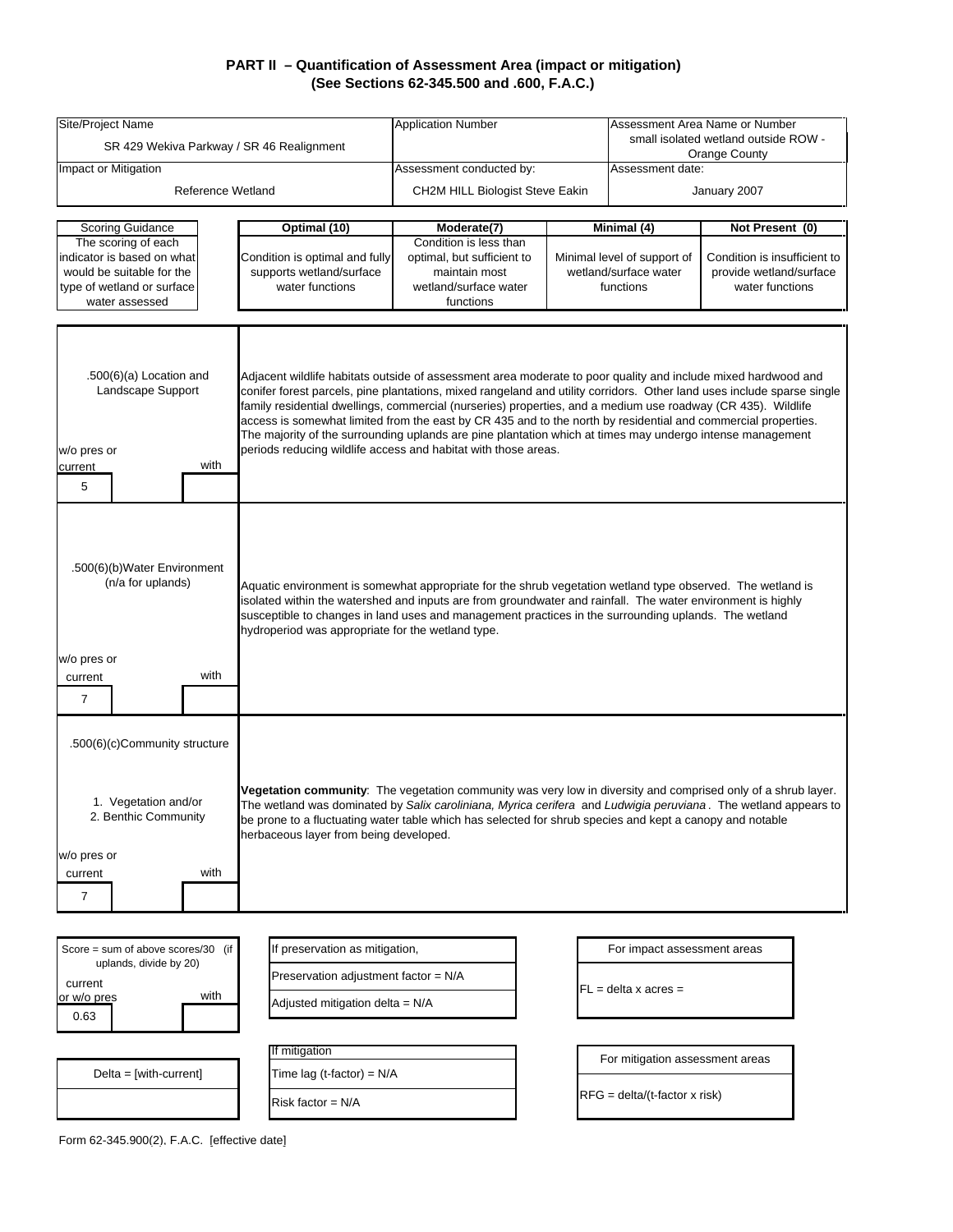| Site/Project Name                                                                          |        | <b>Application Number</b>                 |                                                                                                                                                                                                                                                                                                                                                                                                                                                                                                                                                                                                                                                                                                                                                                                                                                                                                                                                                                                                                                                                                                         | Assessment Area Name or Number |                                 |                              |  |
|--------------------------------------------------------------------------------------------|--------|-------------------------------------------|---------------------------------------------------------------------------------------------------------------------------------------------------------------------------------------------------------------------------------------------------------------------------------------------------------------------------------------------------------------------------------------------------------------------------------------------------------------------------------------------------------------------------------------------------------------------------------------------------------------------------------------------------------------------------------------------------------------------------------------------------------------------------------------------------------------------------------------------------------------------------------------------------------------------------------------------------------------------------------------------------------------------------------------------------------------------------------------------------------|--------------------------------|---------------------------------|------------------------------|--|
|                                                                                            |        | SR 429 Wekiva Parkway / SR 46 Realignment |                                                                                                                                                                                                                                                                                                                                                                                                                                                                                                                                                                                                                                                                                                                                                                                                                                                                                                                                                                                                                                                                                                         |                                | W42 - Lake Sten - Seminole Co   |                              |  |
| Impact or Mitigation                                                                       |        |                                           | Assessment conducted by:                                                                                                                                                                                                                                                                                                                                                                                                                                                                                                                                                                                                                                                                                                                                                                                                                                                                                                                                                                                                                                                                                |                                | Assessment date:                |                              |  |
|                                                                                            | Impact |                                           | CH2M HILL Biologist Steve Eakin                                                                                                                                                                                                                                                                                                                                                                                                                                                                                                                                                                                                                                                                                                                                                                                                                                                                                                                                                                                                                                                                         |                                |                                 | January 2007                 |  |
|                                                                                            |        |                                           |                                                                                                                                                                                                                                                                                                                                                                                                                                                                                                                                                                                                                                                                                                                                                                                                                                                                                                                                                                                                                                                                                                         |                                |                                 |                              |  |
| Scoring Guidance<br>The scoring of each                                                    |        | Optimal (10)                              | Moderate(7)<br>Condition is less than                                                                                                                                                                                                                                                                                                                                                                                                                                                                                                                                                                                                                                                                                                                                                                                                                                                                                                                                                                                                                                                                   |                                | Minimal (4)                     | Not Present (0)              |  |
| indicator is based on what                                                                 |        | Condition is optimal and fully            | optimal, but sufficient to                                                                                                                                                                                                                                                                                                                                                                                                                                                                                                                                                                                                                                                                                                                                                                                                                                                                                                                                                                                                                                                                              |                                | Minimal level of support of     | Condition is insufficient to |  |
| would be suitable for the                                                                  |        | supports wetland/surface                  | maintain most                                                                                                                                                                                                                                                                                                                                                                                                                                                                                                                                                                                                                                                                                                                                                                                                                                                                                                                                                                                                                                                                                           |                                | wetland/surface water           | provide wetland/surface      |  |
| type of wetland or surface                                                                 |        | water functions                           | wetland/surface water                                                                                                                                                                                                                                                                                                                                                                                                                                                                                                                                                                                                                                                                                                                                                                                                                                                                                                                                                                                                                                                                                   |                                | functions                       | water functions              |  |
| water assessed                                                                             |        |                                           | functions                                                                                                                                                                                                                                                                                                                                                                                                                                                                                                                                                                                                                                                                                                                                                                                                                                                                                                                                                                                                                                                                                               |                                |                                 |                              |  |
|                                                                                            |        |                                           |                                                                                                                                                                                                                                                                                                                                                                                                                                                                                                                                                                                                                                                                                                                                                                                                                                                                                                                                                                                                                                                                                                         |                                |                                 |                              |  |
| $.500(6)(a)$ Location and<br>Landscape Support<br>w/o pres or<br>current<br>$\overline{4}$ | with   |                                           | Adjacent wildlife habitats outside of assessment area include land use types common to developing urban areas.<br>These areas include professional services, residential areas, high and medium volume roadways, stormwater<br>retention ponds, abandoned citrus groves, cattle grazing areas, and natural vegetation communities. Natural<br>vegetation communities include areas of mixed oaks, slash pine, cabbage palm, and saw palmetto with poorly<br>developed herbaceous layers and invasive exotic species present such as Caesars weed and camphor trees.<br>These areas provide moderate to poor support for expected species. The abandoned citrus grove provides<br>moderate habitat for the listed species gopher tortoise and other commensal species. Wildlife access to habitats<br>limited to adjacent areas on eastern border by I-4 and the western and northern borders by International Parkway.<br>These roadways provides no habitat value, increases noise, light, trash, and wildlife mortality. Hydrologic<br>downstream benefits of the assessment area are not applicable. |                                |                                 |                              |  |
| .500(6)(b)Water Environment<br>(n/a for uplands)                                           |        | removed from roadway and cattle.          | Aquatic environment appropriate for wetland type. Wetland hydroperiod appropriate and not impacted by berms,<br>levees, ditches, or nearby stormwater retention ponds. No hydrologic connection of surface water bodies. Water<br>inputs from rainfall, groundwater, and roadway runoff. Water quality impacted by roadway runoff from the western<br>edge and cattle grazing at the eastern and southern edges of the wetland. Cattle observed standing and grazing in<br>wetland. Wetland capable of providing flood water attenuation and some water quality improvements in areas                                                                                                                                                                                                                                                                                                                                                                                                                                                                                                                   |                                |                                 |                              |  |
| w/o pres or                                                                                |        |                                           |                                                                                                                                                                                                                                                                                                                                                                                                                                                                                                                                                                                                                                                                                                                                                                                                                                                                                                                                                                                                                                                                                                         |                                |                                 |                              |  |
| current                                                                                    | with   |                                           |                                                                                                                                                                                                                                                                                                                                                                                                                                                                                                                                                                                                                                                                                                                                                                                                                                                                                                                                                                                                                                                                                                         |                                |                                 |                              |  |
| $\overline{7}$                                                                             |        |                                           |                                                                                                                                                                                                                                                                                                                                                                                                                                                                                                                                                                                                                                                                                                                                                                                                                                                                                                                                                                                                                                                                                                         |                                |                                 |                              |  |
|                                                                                            |        |                                           |                                                                                                                                                                                                                                                                                                                                                                                                                                                                                                                                                                                                                                                                                                                                                                                                                                                                                                                                                                                                                                                                                                         |                                |                                 |                              |  |
| .500(6)(c)Community structure<br>1. Vegetation and/or<br>2. Benthic Community              |        |                                           | Vegetation community: Littoral zone dominated by Panicum hemitomon and the invasive exotic species<br>Ludwigia peruviana. Deeper areas in Lake Sten dominated by floating aquatics Nuphar lutea and Nymphae<br>odorata. Heavy impact to the northeastern edge of the wetland from cattle grazing. Wetland strata comprised of<br>native and non-native species providing moderate value for wildlife habitat. Benefits to wildlife include foraging<br>areas and nesting/nursery habitat for juvenile fish, amphibians, and birds.<br>Benthic Community: Not directly investigated but water quality and quantity appear to be sufficient to maintain<br>appropriate benthic community. No indicators of eutrophication observed. Cattle grazing would have some impact                                                                                                                                                                                                                                                                                                                                 |                                |                                 |                              |  |
| w/o pres or                                                                                |        |                                           | on benthic communities by removal of vegetation from the littoral zone and trampling of wetland substrate.                                                                                                                                                                                                                                                                                                                                                                                                                                                                                                                                                                                                                                                                                                                                                                                                                                                                                                                                                                                              |                                |                                 |                              |  |
| current                                                                                    | with   |                                           |                                                                                                                                                                                                                                                                                                                                                                                                                                                                                                                                                                                                                                                                                                                                                                                                                                                                                                                                                                                                                                                                                                         |                                |                                 |                              |  |
| 7                                                                                          |        |                                           |                                                                                                                                                                                                                                                                                                                                                                                                                                                                                                                                                                                                                                                                                                                                                                                                                                                                                                                                                                                                                                                                                                         |                                |                                 |                              |  |
|                                                                                            |        |                                           |                                                                                                                                                                                                                                                                                                                                                                                                                                                                                                                                                                                                                                                                                                                                                                                                                                                                                                                                                                                                                                                                                                         |                                |                                 |                              |  |
|                                                                                            |        |                                           |                                                                                                                                                                                                                                                                                                                                                                                                                                                                                                                                                                                                                                                                                                                                                                                                                                                                                                                                                                                                                                                                                                         |                                |                                 |                              |  |
| Score = sum of above scores/30 (if<br>uplands, divide by 20)                               |        | If preservation as mitigation,            |                                                                                                                                                                                                                                                                                                                                                                                                                                                                                                                                                                                                                                                                                                                                                                                                                                                                                                                                                                                                                                                                                                         |                                | For impact assessment areas     |                              |  |
| current                                                                                    |        | Preservation adjustment factor = N/A      |                                                                                                                                                                                                                                                                                                                                                                                                                                                                                                                                                                                                                                                                                                                                                                                                                                                                                                                                                                                                                                                                                                         |                                |                                 |                              |  |
| or w/o pres                                                                                | with   |                                           |                                                                                                                                                                                                                                                                                                                                                                                                                                                                                                                                                                                                                                                                                                                                                                                                                                                                                                                                                                                                                                                                                                         |                                | $FL = delta \times acres =$     |                              |  |
| 0.6                                                                                        |        | Adjusted mitigation delta = N/A           |                                                                                                                                                                                                                                                                                                                                                                                                                                                                                                                                                                                                                                                                                                                                                                                                                                                                                                                                                                                                                                                                                                         |                                |                                 |                              |  |
|                                                                                            |        |                                           |                                                                                                                                                                                                                                                                                                                                                                                                                                                                                                                                                                                                                                                                                                                                                                                                                                                                                                                                                                                                                                                                                                         |                                |                                 |                              |  |
|                                                                                            |        | f mitigation                              |                                                                                                                                                                                                                                                                                                                                                                                                                                                                                                                                                                                                                                                                                                                                                                                                                                                                                                                                                                                                                                                                                                         |                                |                                 |                              |  |
| $Delta = [with-current]$                                                                   |        | Time lag (t-factor) = N/A                 |                                                                                                                                                                                                                                                                                                                                                                                                                                                                                                                                                                                                                                                                                                                                                                                                                                                                                                                                                                                                                                                                                                         |                                | For mitigation assessment areas |                              |  |
|                                                                                            |        | Risk factor = N/A                         |                                                                                                                                                                                                                                                                                                                                                                                                                                                                                                                                                                                                                                                                                                                                                                                                                                                                                                                                                                                                                                                                                                         |                                | $RFG = delta/(t-factor x risk)$ |                              |  |
|                                                                                            |        |                                           |                                                                                                                                                                                                                                                                                                                                                                                                                                                                                                                                                                                                                                                                                                                                                                                                                                                                                                                                                                                                                                                                                                         |                                |                                 |                              |  |